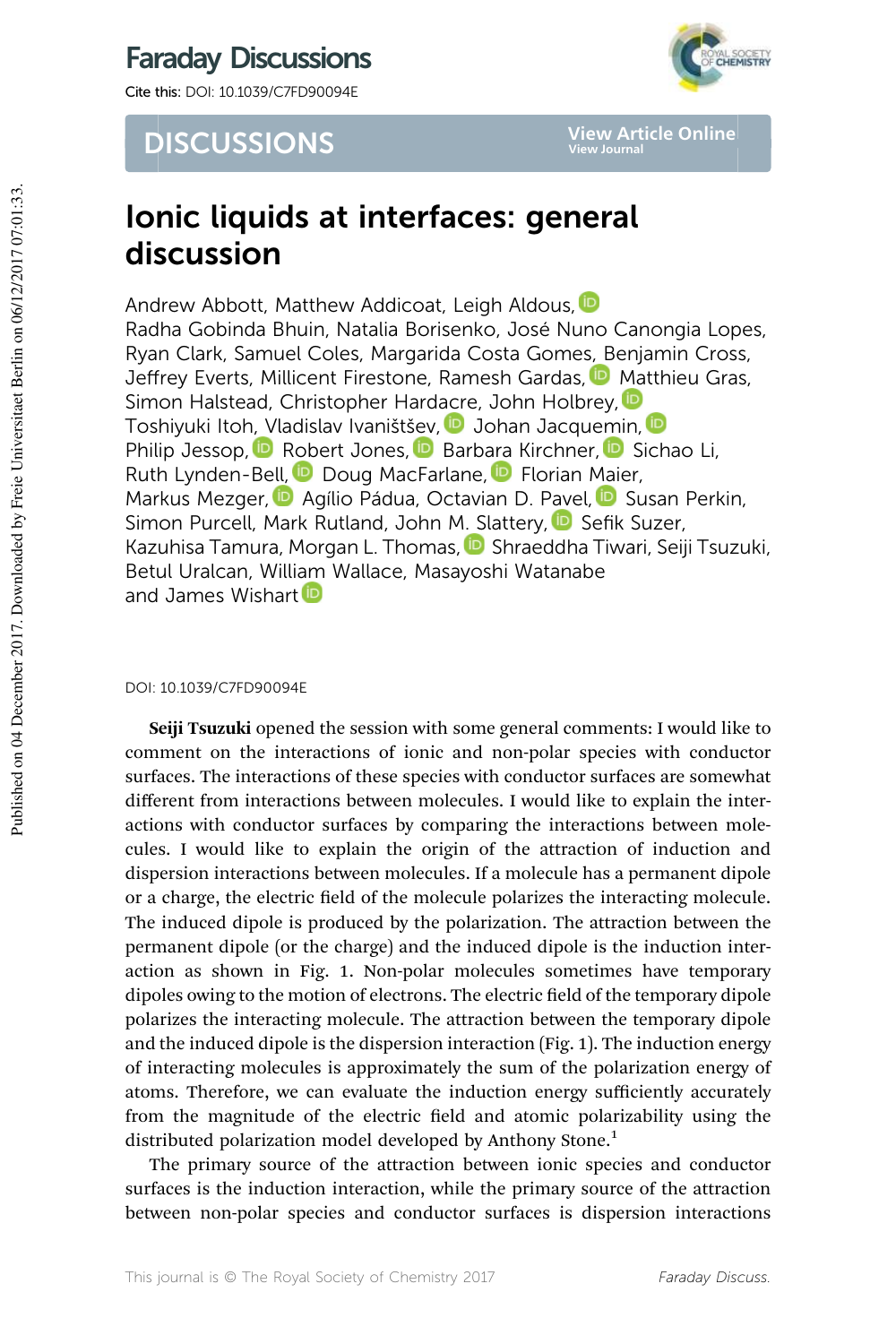

(Fig. 2). The mechanism of these interactions is somewhat different from the interactions between molecules.

When an ion comes close to a conductor surface, opposite sign charges gather in the surface near the ionic species to keep the electric potential of the conductor surface identical, as shown in Fig. 3. The charge is called a mirror charge. The coulombic interaction between ionic species and the mirror charge is the primary source of the attraction between ionic species and conductor surfaces. The charge-transfer from atom to atom occurs in the conductor. Owing to this reason, it will be difficult to evaluate the interaction between ionic species and mirror charges accurately using the distributed polarization model.

When a non-polar molecule near the conductor surface has a temporary dipole owing to the motion of electrons, an induced dipole is generated in the conductor (Fig. 3). The coulombic interaction between these two dipoles is the origin of the attraction between non-polar molecules and conductor surfaces. The electric field produced by ionic species is stronger than that produced by the temporary dipole of non-polar species. This shows that the attraction between ionic species and conductor surfaces is much stronger than that between non-polar species and



Fig. 2 Major source of attraction between ionic species and conductor surfaces and that between non-polar species and conductor surfaces.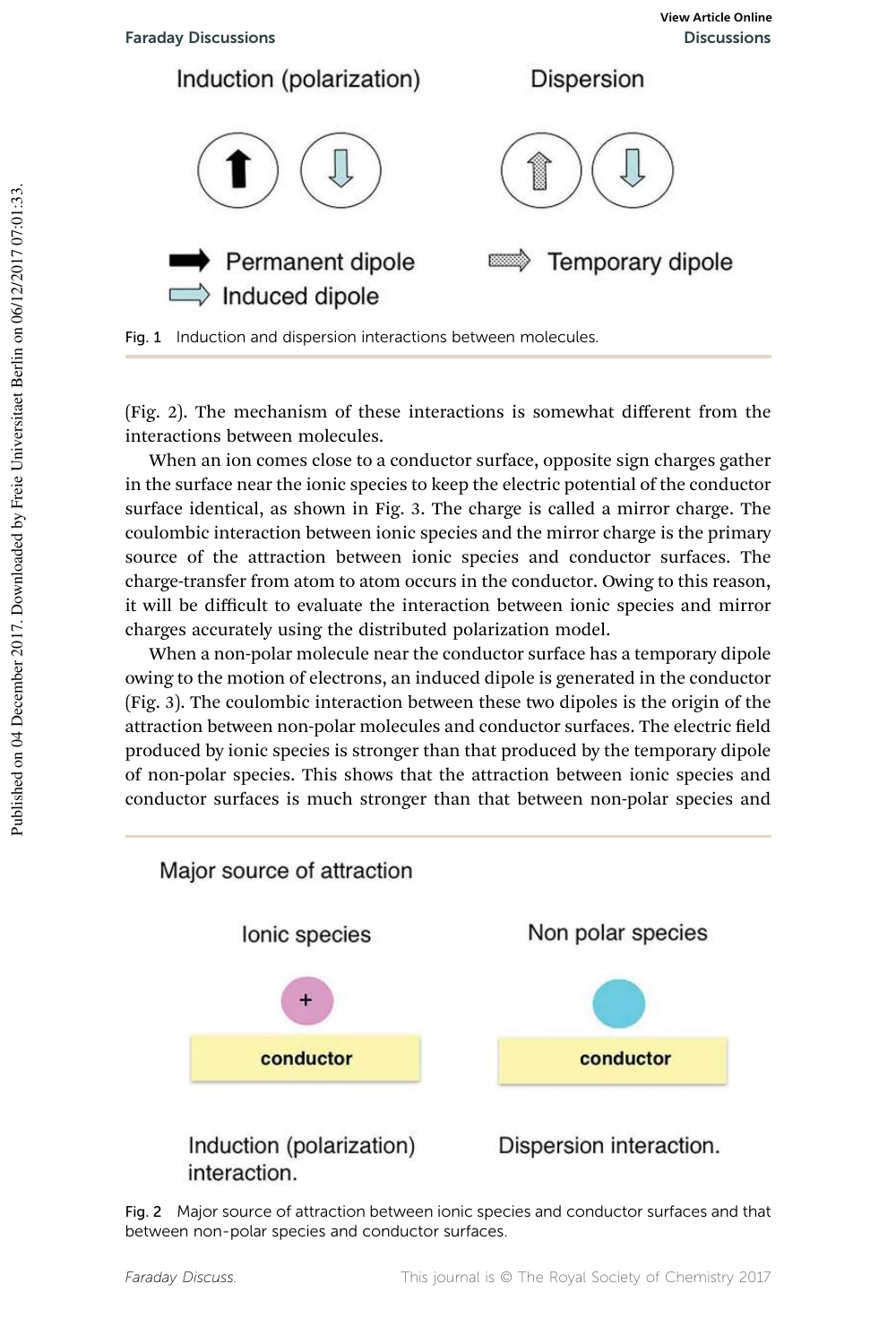



conductor surfaces. The interaction of ionic species with conductor surfaces (the interaction with mirror charges) is substantial, and therefore the interaction with mirror charges will play an important role in determining the distribution and orientation of ionic species near conductor surfaces. However, the interactions with mirror charges are not considered in most classical MD simulations of conductor surfaces. This shows that we have to take great care for the effects of the mirror charge interactions, if we use classical MD simulations for studying the distribution and orientation of ionic species near conductor surfaces.

1 A. J. Stone, *Mol. Phys.*, 1985, 56, 1065–1082.

Agílio Pádua added: As I mentioned in my answer to your question in the session titled "Phase behaviour and thermodynamics" (DOI: c7fd90091k), the problem with the image-charge method is that it applies only to perfect, infinite flat surfaces. For simulation of realistic materials, with defects, curvature or roughness, it is necessary to use a representation of polarisation that can be put on an atomistic (site-site) framework.

Natalia Borisenko responded: We agree that induction interactions may play a role. The detailed aspects of theoretical MD calculations are beyond the scope of our paper (DOI: c7fd00165g).

Barbara Kirchner opened a general discussion of the paper by Susan Perkin: In the introduction of your talk you showed that nice example of mixing molecular liquids with ionic liquids. This mixture dissolves much more lithium salt than the pure ionic liquid. Do you know anything about the mobility of the lithium ions in these mixtures? Are they still mobile if you have a very saturated system?

Secondly, with regard to your simulations, can you give an estimate of how long the simulation box minimum has to be to be unaffected by the surfaces?

Susan Perkin replied: You refer to the example of the solubility of LiCl in water, which is approximately 14 M at room temperature, *i.e.* much higher than the molar concentration of pure ionic liquids without solvent (which are typically in the range of 3–6 M). The viscosity of LiCl aqueous solutions is very low, even close to the solubility limit, approximately one order of magnitude higher than pure water at the same temperature and  $pressure<sup>1</sup>$  and therefore substantially less viscous than pure ionic liquids. Nonetheless, conductivity of LiCl in water does go through a maximum and then decrease at the highest concentrations, $^2$  indicating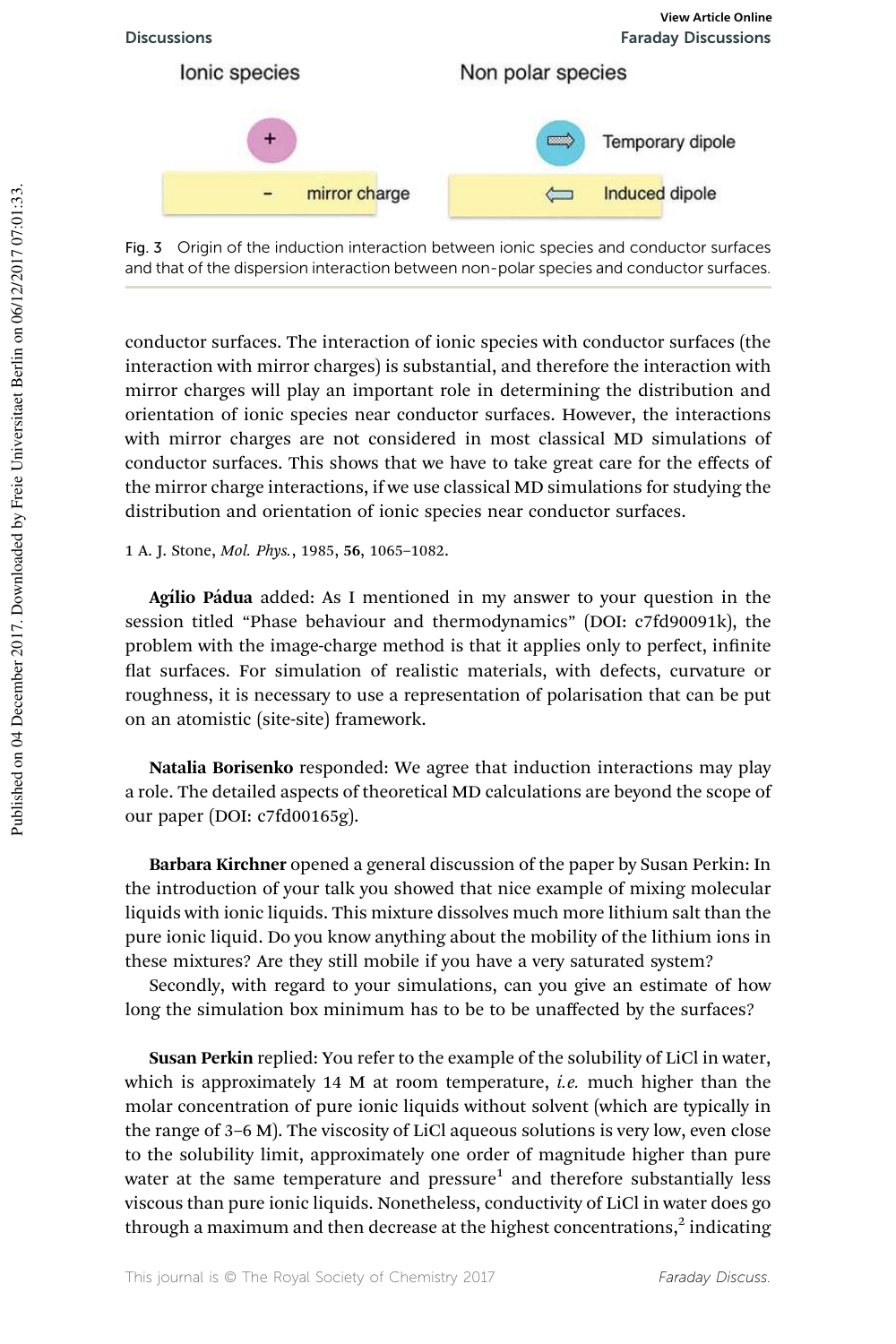together that the mobility of ions decreases at the highest volume fractions. Regarding the box size: we checked that the box size is not altering the results, *i.e.* no interference between the two interfacial regions, by measuring the Poisson potential at different points and ensuring that it is flat in the centre.

1 I. M. Abdulagatov, A. B. Zeinalova and N. D. Azizov, *J. Mol. Liq.*, 2006, 126, 75–88. 2 L. Varela, *Fluid Phase Equilib.*, 2010, 298, 280–286.

Agílio Pádua opened a general discussion of the paper by Benjamin Cross: In your paper (DOI: c7fd00149e) you specify that the dynamic surface force measurements are performed at a frequency of 220 Hz. In a previous talk in this meeting by Dr Markus Mezger (DOI: c7fd00171a) we learned that a characteristic time of the order of 2 ms corresponds to cation and anion reorganisation at an electrode interface. Is there a link? How do your results depend on measurement frequency? Could this explain the thick boundary layer you observe in your measurements?

Benjamin Cross answered: The results of Dr Mezger show two characteristic times of reorganization of the ions at the electrode/ionic liquid interface. The short time you are talking about corresponds to a transverse reorganization of the ions which is an exchange of positive and negative ions close to the electrode. The motor of this exchange is the change of sign of the electric field at the vicinity of the electrode. In our case, the stresses are longitudinal and the transverse electric fields remain constant. It seems to me that we do not solicit the same processes, either electrically or geometrically.

Regarding the frequency dependency, I do not have enough elements to give a trend. However, over the frequency range on which we worked (5 Hz to 300 Hz), we measure a deviation on the hydrodynamic origin of the distances for the steady state and the oscillatory flows.

Agílio Pádua commented: Do you also observe a long-range tail in the interactions between charged surfaces across ionic liquids, as has been reported in the literature from several groups using surface-force apparatus?

Benjamin Cross responded: Indeed, we have elements on that. We have recently studied the influence of hydrodynamic interactions on force measurements, in particular on exponential interactions. We are finalizing our results before publishing them.

José Nuno Canongia Lopes returned to discussion of the paper by Susan Perkin: You said in your presentation that the surface charge density in the mica substrate during the experiments is estimated to be about  $-20 \mu C$  sq cm<sup>-1</sup> (about half the charge density of muscovite mica). This probably arises from the depletion of potassium ions at the surface. Do you use half of the potassium ions in the simulations? How do you model the mica surface?

Susan Perkin replied: Indeed this value of surface charge corresponds to roughly half the maximal charge on mica if all aluminosilicate sites were ionized, and potassium ions from the mica must be dispersed in the liquid. In the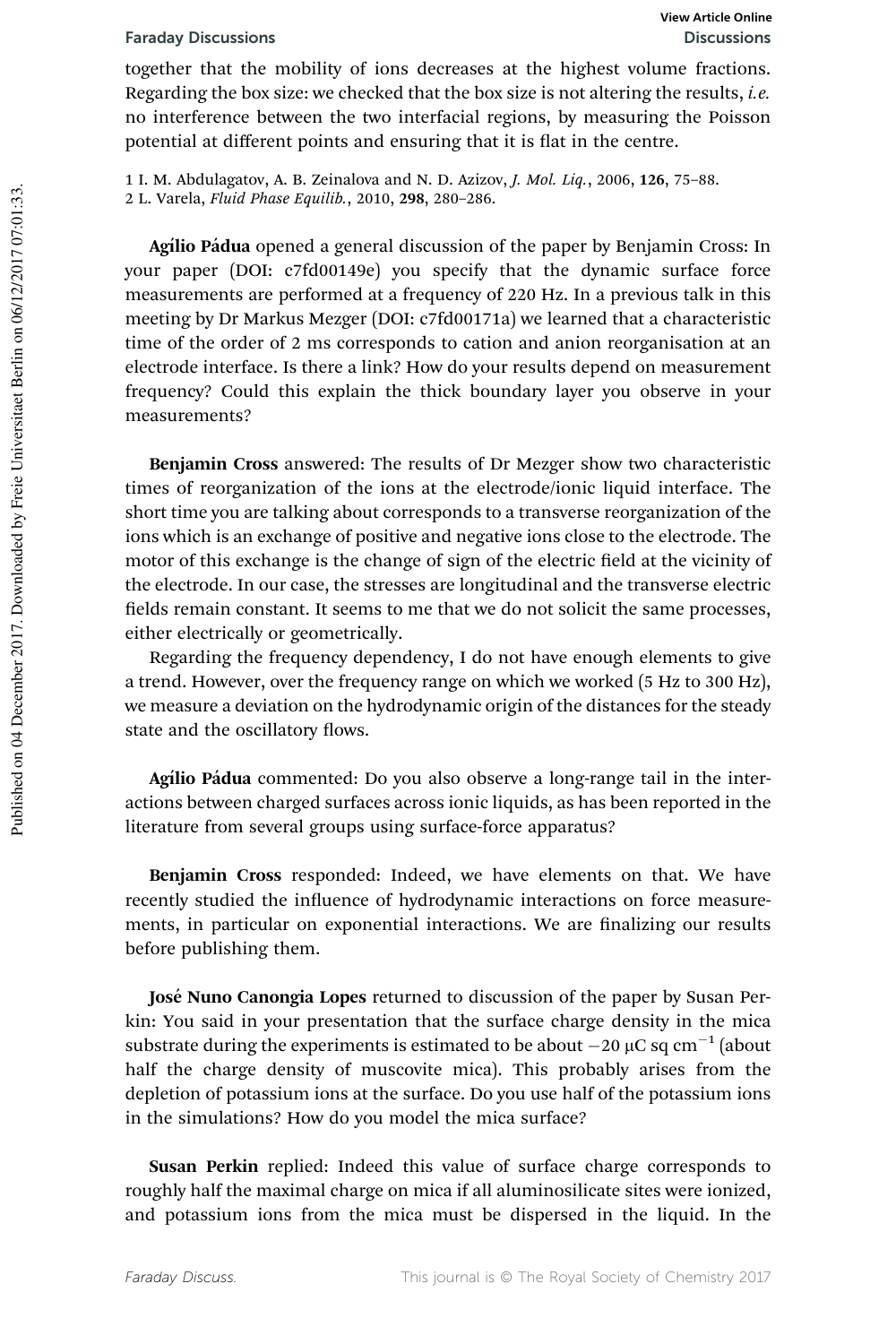experiments this corresponds to an entirely negligible concentration of potassium ions: in the region of  $10^{14}$  ions are released from the mica which are then solvated in the ionic liquid and give rise to a potassium concentration of  $\sim$ 10<sup>-6</sup> M. It is therefore reasonable, we believe, to neglect these ions from the simulation which only contains a few hundred molecules in total. Perhaps you also refer to the lateral non-uniformity of charge on the mica surface once some potassium ions are removed. This we did not include in the simulations, and it may be interesting to consider in future the effect on the non-uniformity of surface charge.

José Nuno Canongia Lopes said: Considering that your assumption about the surface charge density is correct and part of the potassium ions are washed away, I think the remaining ones will be at very localized positions. Simulations with an average charge distribution will necessarily lose such information at a molecular level.

Susan Perkin responded: Thank you, this is a useful comment and in future it would be interesting to look into the effect of the lateral non-uniformity of surface charge. Indeed this was neglected in the current simulations but is probably present in experiments. The lateral distance between charges introduces an extra length scale into the system which must be considered when deciding what determines the wavelength and decay of surface forces (and relates to my response to Dr Mezger later in this section).

Mark Rutland asked: The surface charge is estimated from matching the long range electrostatic force measured between mica surfaces with that measured between template stripped gold surfaces. As you state, the surface charge cannot be obtained from fitting the long range force to Poisson-Boltzmann theory as in aqueous systems. The long range force appears for some compositions and not others. While you do not explicitly address this force in this paper, can you comment on the reasons for its appearance in some cases and not in others?

Susan Perkin answered: I think you refer to Fig. 1B and C in the paper (DOI: c7fd00168a) where it appears that a longer decaying component is measured in the case of 0.01 M (B), which is perhaps not so apparent in the 2.5 M case (C). It then appears again in Fig. 2 (a pure ionic liquid). We have studied the concentration dependence of the decay length and magnitude of this long range force in the past.<sup>1,2</sup> The magnitude and decay, *i.e. B* and  $\lambda_s$  in our eqn (1), both vary with concentration. The magnitude is also strongly solvent dependent, perhaps we can think of it as alteration of the effective surface charge outside of the structured region which induces the pressure variation as the surfaces are brought together.

1 A. M. Smith, A. A. Lee and S. Perkin, *J. Phys. Chem. Lett.*, 2016, 7, 2157–2163. 2 A. A. Lee, C. Perez-Martinez, A. M. Smith and S. Perkin, *Phys. Rev. Lett.*, 2017, 119, 026002.

Mark Rutland continued: Following from the previous question, since the magnitude of the long range force depends on the surface charge, or at least on the arrangement of the ions on the surface in some way, it should be possible to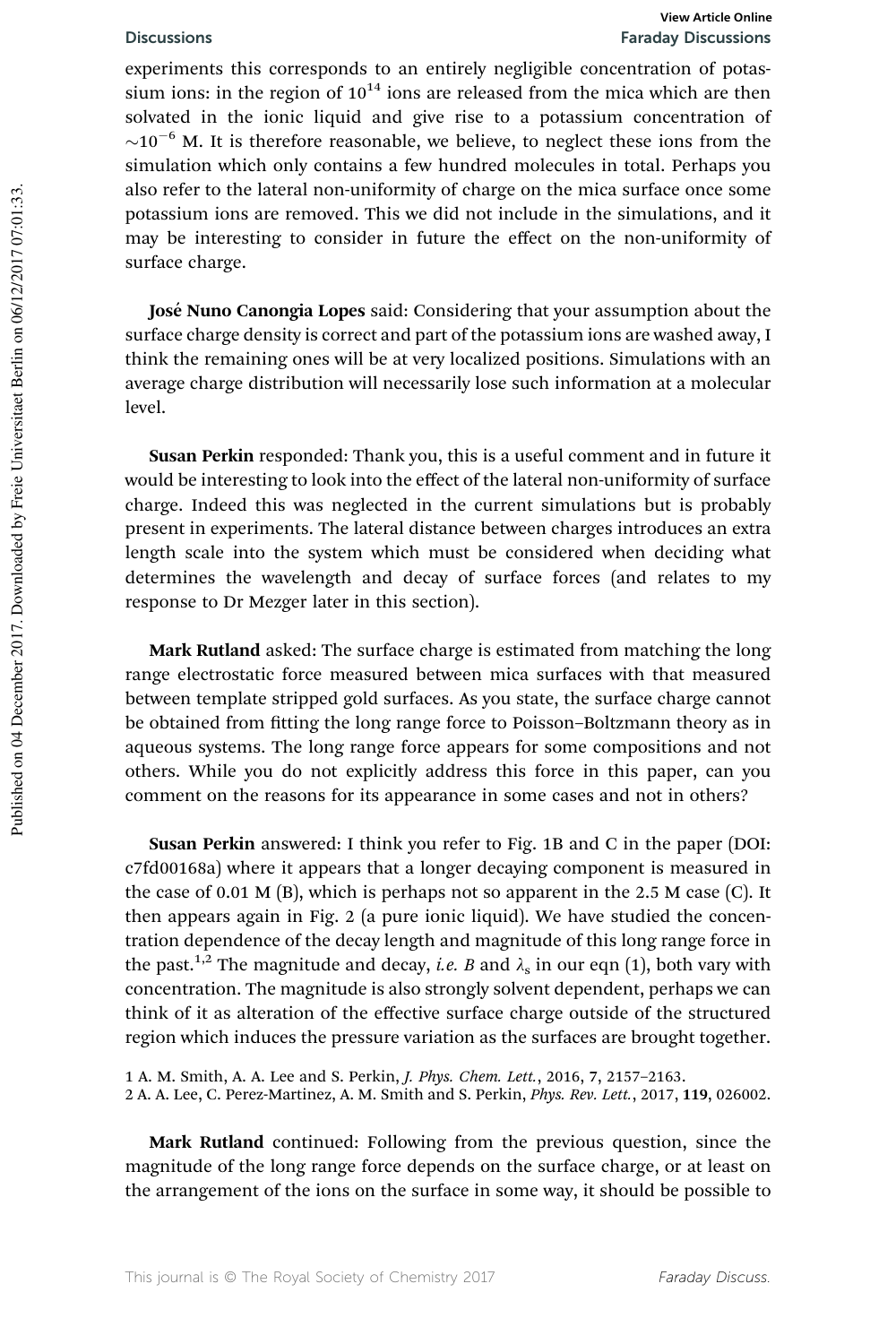change the surface potential and observe changes in this long range force. Could this have implications for our understanding of this force in ionic liquid systems?

Susan Perkin answered: Yes, I absolutely agree, and we plan to do these experiments. I do not like the asymmetric setup of mica–gold for this (as used in the surface charge experiment reported here), though, so for the most clear interpretation we will need a symmetric polarizable experiment to test the surface potential dependence in the way that you propose.

Betul Uralcan addressed Susan Perkin: This is very exciting work. I was curious if you have considered applying a constant potential to the electrodes as opposed to constant charge?

Susan Perkin responded: Thank you. Indeed we are also studying similar electrode–electrolyte interfaces using constant potential boundary conditions instead of constant charge as is used in this work and we will report the results of that in the future. However in this project we aimed for the most direct comparison between simulation and our experiments using mica sheets. Charge regulation takes place when mica surfaces approach across aqueous electrolytes and so the reality lies somewhere between the two extremes, but the fixed charge condition seemed closest to reality in this case.

Betul Uralcan asked Samuel Coles in relation to the paper by Susan Perkin: Could you elaborate on the electrode model that you used? Is the constant electrode charge uniformly distributed on the electrode surface, or does it have a Gaussian distribution?

Samuel Coles replied: First I will address the choice of electrode model, which was also previously discussed by Seiji Tsuzuki. It is indeed well known that the choice of electrode model has an effect on ionic liquid nanostructure at conductive materials.<sup>1,2</sup> In this case the aim of the work discussed is actually to model a general dielectric. To maintain backward compatibility with previous work the dielectric used has the form of graphene. However the intention of this work is not to model graphene. Specifically referring to the point made by Betul Uralcan, we do intend to expand this work to look at conductive surfaces at some point in the future. Further to this, Betul's excellent previous work looking at the charge correlation length of these liquids at electrodes with a potential difference of zero definitely has relevance to this work.<sup>3</sup> However, it must be viewed in conjunction with the previous work of Vatamanu *et al.*, 4 and Merlet *et al.*, <sup>5</sup> which show the presence of an oscillatory structure for solutions of ionic liquid in acetonitrile at fixed potential electrodes at higher potentials. It is in fact possible that the work of Vatamanu *et al.* shows the same oscillatory to monotonic transition, $4$  which is the focus of this paper.

<sup>1</sup> C. Merlet, C. Péan, B. Rotenberg, P. A. Madden, P. Simon and M. Salanne, *J. Phys. Chem. Lett.*, 2013, 4, 264–268.

<sup>2</sup> K. Breitsprecher, K. Szuttor and C. Holm, *J. Phys. Chem. C*, 2015, 119, 22445–22451.

<sup>3</sup> B. Uralcan, I. A. Aksay, P. G. Debenedetti and D. T. Limmer, *J. Phys. Chem. Lett.*, 2016, 7, 2333–2338.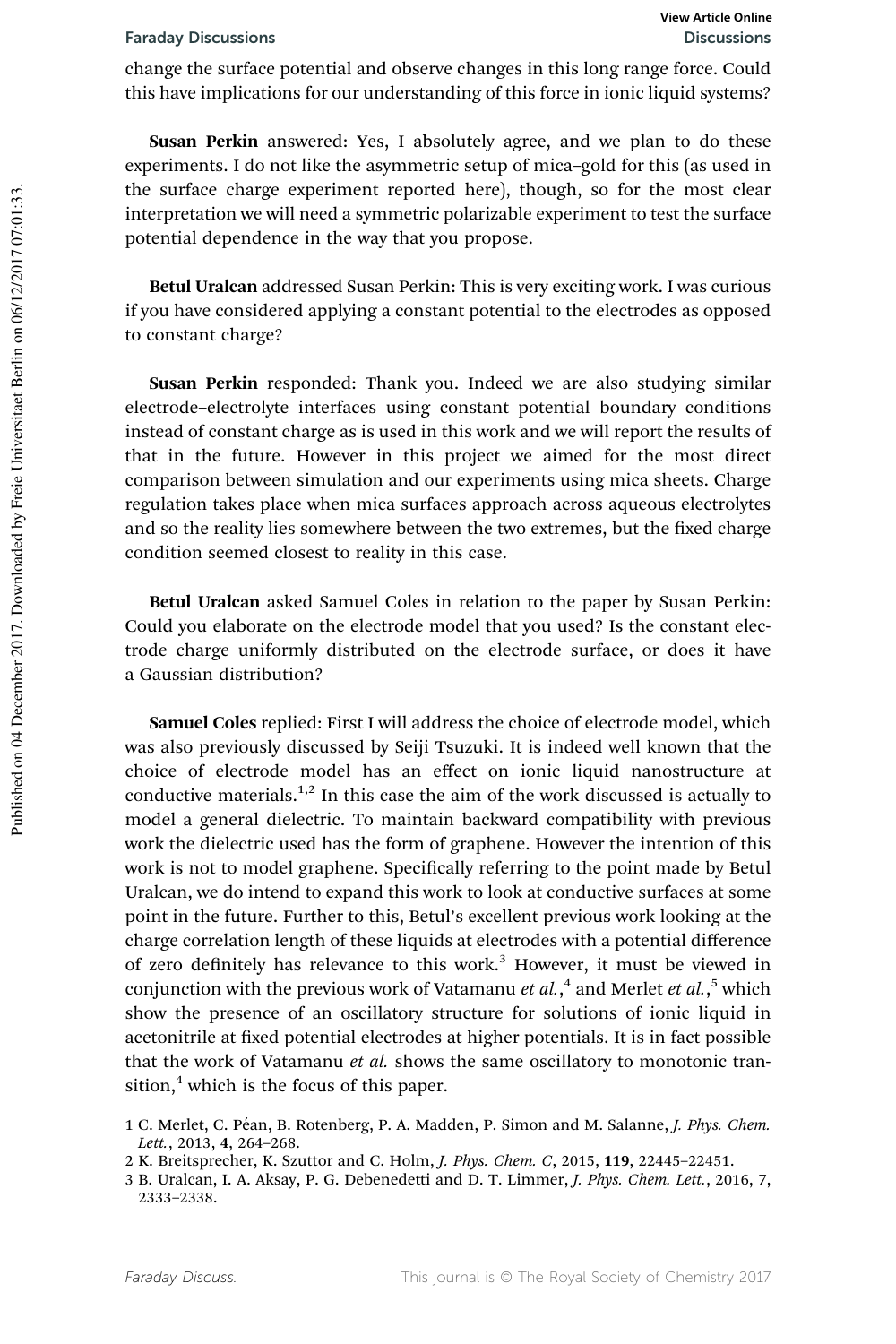- 4 J. Vatamanu, M. Vatamanu, O. Borodin and D. Bedrov, *J. Phys.: Condens. Matter*, 2016, 28, 464002
- 5 C. Merlet, M. Salanne, B. Rotenberg and P. A. Madden, *Electrochim. Acta*, 2013, 101, 262– 271.

Kazuhisa Tamura opened a general discussion of the paper by Natalia Borisenko: In this paper, the pretreatment of the Au(111) electrode is not described. This information is highly important for electrochemists. Can you explain it?

Natalia Borisenko responded: Au(111) substrates were purchased from Agilent Technologies. The supplier suggests to use the substrates as received. In our previous measurements we have performed various treatments of Au(111) substrates (e.g. flame annealing, thermal annealing under vacuum, etc.). However, we have not observed any difference in our results after such pretreatments. Therefore, in this study the Au(111) substrates were used without any pretreatment.

Kazuhisa Tamura commented: The STM images shown in Fig. 1b in your paper (DOI: c7fd00165g) are similar to images published in Fig. 4 in a *Journal of Physical Chemistry B* paper (Fig. 4).<sup>1</sup> In that paper, the IL was [BMP]TFSA. As far as I can see, the observed structure is not the Au(111) surface, but the adsorbed IL molecules.<sup>2</sup> In this potential region, the Au surface is stable. I would like to know the details of the behavior of the absorbed IL molecules in this potential region and why these two IL molecules show the same behavior?

Natalia Borisenko answered: The behavior of these ILs is similar only in some potential regimes, but it is not the same for the whole potential regime. $1-3$ Furthermore, the addition of Ta $F_5$  significantly alters the IL/solid interface and this influence is different for  $[Py_{1,4}]$ TFSA and for  $[Py_{1,4}]$ FAP.<sup>4</sup> These two ionic liquids  $([Py<sub>1.4</sub>]TFSA—another abbreviation is [BMP]TFSA—and [Py<sub>1.4</sub>]FAP)$ contain the same cation  $[Py_{1,4}]^+$ . At  $-0.2$  V (open circuit potential, ocp) a rough gold surface with a "wormlike" structure is obtained for pure  $[Py_{1,4}]$ TFSA and for [Py1,4]FAP containing TaF5. The depth of these defects at the surface is 250 pm. *In*  $\textit{situ}$  AFM results showed that at the ocp a strong adsorption of the  $[\text{Py}_{1,4}]^+$  occurs, $^5$ which facilitates the gold reconstruction leading to a wormlike pattern. Furthermore, by reducing the electrode potential the  $[Py_{1,4}]^+$  adopts an orientation more parallel to the surface that induces the "herringbone" reconstruction of the gold surface both in the case of  $[Py_{1,4}]$ TFSA,<sup>1</sup> and in the case of  $[Py_{1,4}]$ FAP.<sup>3</sup> Therefore, such a similarity can be due to the presence of the  $\mathrm{[Py_{1,4}]}^+$  cation and its specific orientation on the gold surface.

<sup>1</sup> N. Borisenko, S. Zein El Abedin and F. Endres, *J. Phys. Chem. B*, 2006, 110, 6250–6256.

<sup>2</sup> K. Tamura, S. Miyaguchi, K. Sakaue, Y. Nishihata and J. Mizuki, *Electrochem. Commun.*, 2011, 13, 411–413.

<sup>1</sup> N. Borisenko, S. Zein El Abedin and F. Endres, *J. Phys. Chem. B*, 2006, 110, 6250–6256.

<sup>2</sup> F. Endres, S. Zein El Abedin and N. Borisenko, *Z. Phys. Chem.*, 2006, 220, 1377–1394.

<sup>3</sup> R. Atkin, N. Borisenko, M. Drüschler, S. Zein El Abedin, F. Endres, R. Hayes, B. Huber and B. Roling, *Phys. Chem. Chem. Phys.*, 2011, 13, 6849–6857.

<sup>4</sup> T. Carstens, A. Ispas, N. Borisenko, R. Atkin, A. Bund and F. Endres, *Electrochim. Acta*, 2016, 197, 374–387.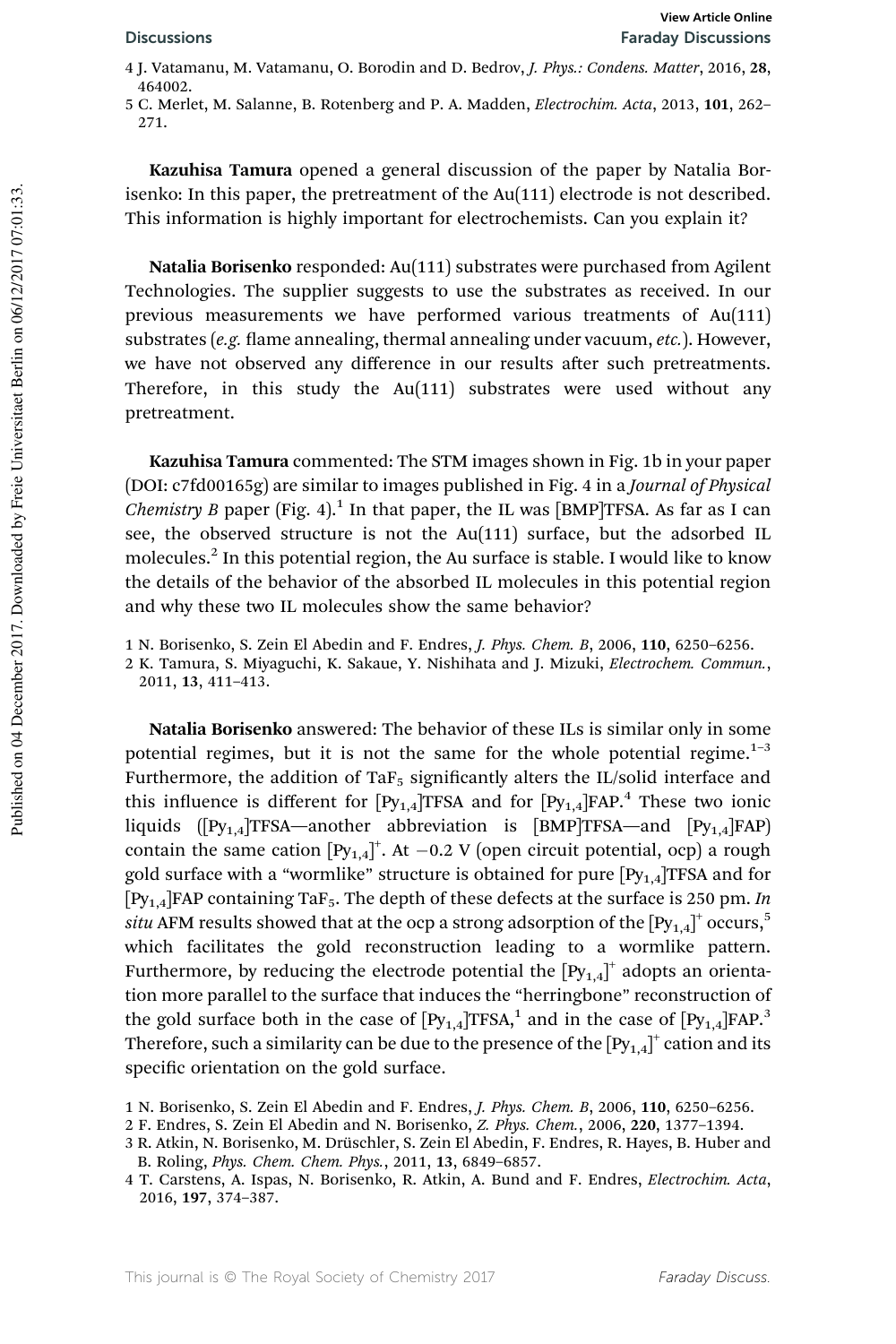5 R. Atkin, S. Zein El Abedin, R. Hayes, L. H. S. Gasparotto, N. Borisenko and F. Endres, *J. Phys. Chem. C*, 2009, 113, 13266–13272.

José Nuno Canongia Lopes stated: This is a general comment for all speakers: when people place ILs near charged surfaces they tend to forget that in most cases the charges are not distributed equally across the molecular ions. Alkyl side chains are often present and can be quite long. Bistriflamide has two trifluoromethyl extremities with relatively low overall charge densities. When I see a cartoon full of charged spheres sitting at a charged surface something is missing. The nature of ILs is missing.

Susan Perkin answered: I agree that this is a very important consideration in respect of many aspects of the IL–solid interface. However I would like to respond with the reasoning behind the cartoons with spherical ions in our current paper. In this manuscript we are discussing the charge ordering in the direction perpendicular to the solid–liquid interface, and its connection to long-range surface forces observed in similar ionic liquids and electrolytes. We have shown in several recent papers that the experimentally-determined features of this structure and electrostatic interactions are common (in their scaling with ion size, concentration, dielectric constant *etc.*) for all electrolytes and ionic liquids studied, irrespective of the structural features of the ions.<sup>1-3</sup> Most definitively, the same scaling is seen for NaCl in water. This is important because it implies that the nanostructure in ionic liquids arising from alkyl chain aggregation *etc.* is not responsible for the observations we report in these articles. Because of this, we choose to use very simple cartoons of the ions and interface, in order that no inferences are made or drawn about the position or involvement of molecular structure or polarity from those schematic diagrams. In other work, where we report features which are clearly determined or dependent on the molecular structure and liquid nanostructure, we choose to use more nuanced cartoons.<sup>4-5</sup>

1 A. M. Smith, A. A. Lee and S. Perkin, *J. Phys. Chem. Lett.*, 2016, 7, 2157–2163.

2 A. A. Lee, C. Perez-Martinez, A. M. Smith and S. Perkin, *Faraday Discuss.*, 2017, 119, 239– 259.

3 A. A. Lee, C. Perez-Martinez, A. M. Smith and S. Perkin, *Phys. Rev. Lett.*, 2017, 119, 026002.

José Nuno Canongia Lopes continued discussion of the paper by Natalia Borisenko: This is potentially a very interesting way to control the deposition of metal at a surface that is modified by the presence of an IL. The experiments were performed with ILs containing  $C_4$  side chains. What would be the morphological implications if you considered longer chains?

Natalia Borisenko replied: This is an interesting question. We have to expect a type of a templating effect induced by longer alkyl chains.

Markus Mezger returned to discussion of the paper by Susan Perkin: Fig. 4 in your manuscript shows that the crossover between the regimes where the decay is monotonous *vs.* oscillatory does not only depend on the IL concentration *x* but also on the surface charge  $\sigma$ .

<sup>4</sup> A. M. Smith, M. A. Parkes and S. Perkin, *J. Phys. Chem. Lett.*, 2014, 5, 4032–4037.

<sup>5</sup> A. M. Smith, K. R. J. Lovelock, N. N. Gosvami, P. Licence, A. Dolan, T. Welton and S. Perkin, *J. Phys. Chem. Lett.*, 2013, 4, 378–382.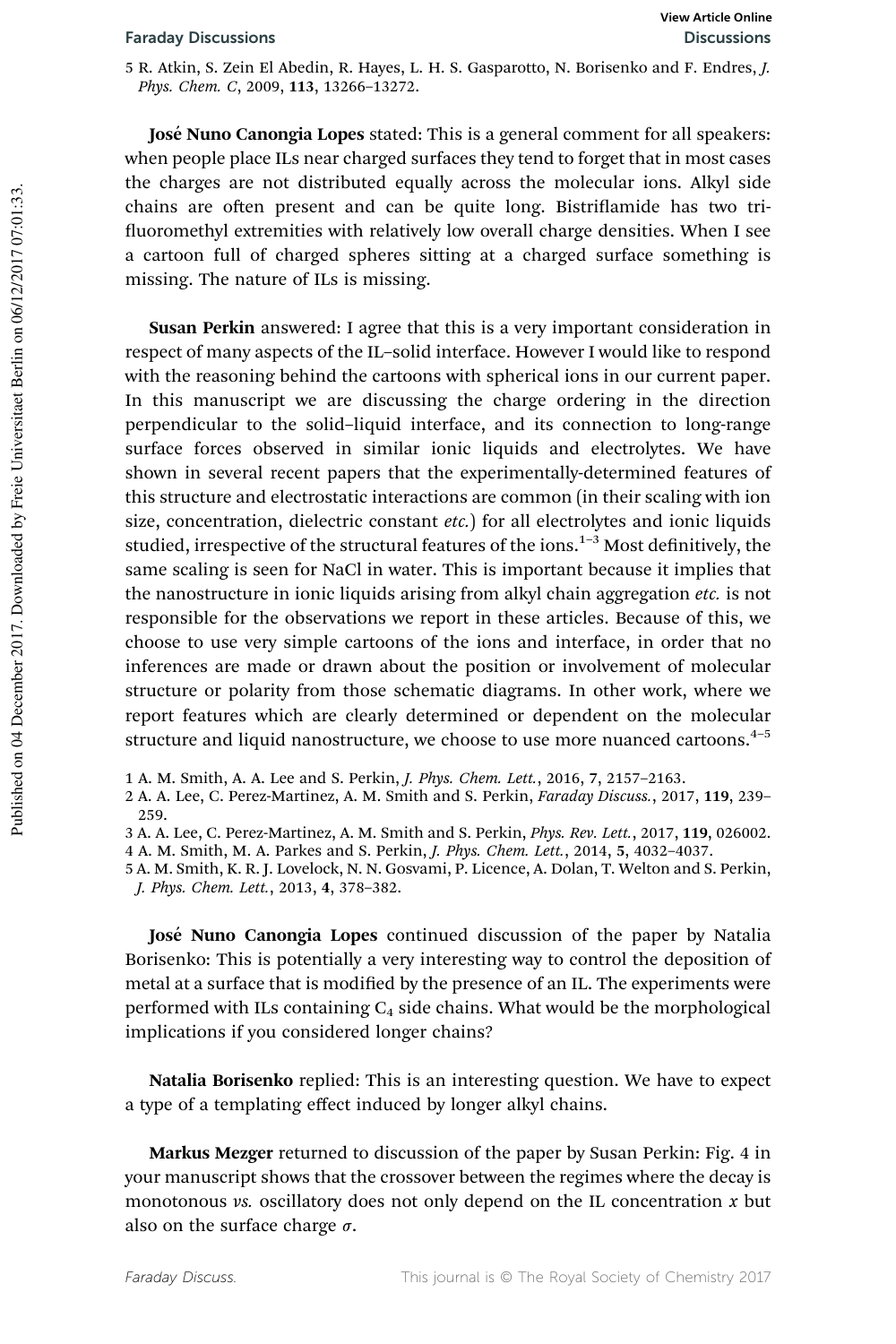Can you observe this transition with respect to surface charge/potential in your SFA experiments using the described template striped gold surfaces? Over which range can the surface charge be varied in this setup?

In the simulations shown in Fig. 3 in your manuscript, panel  $x_{\text{IL}} = 50\%$ , one observes a monotonous decay for  $\sigma$  of approximately  $-30 \mu C \text{ cm}^{-2}$ . However, an inverted oscillatory decay, *i.e.* with opposite phase, is regained for even lower charges around 35  $\mu$ C cm<sup>-2</sup>. Could it be that for high IL concentrations, monotonous decays are only found for singular values of the surface charge, *e.g.* for values equivalent to an integer number of a cation or anion monolayers, whereas the generic oscillatory behaviour is obtained otherwise.

Susan Perkin responded: In theory we would indeed expect to see the crossover between oscillatory to monotonic decay in the surface force balance (SFB) experiment if we used a gold surface and varied its surface charge. However in practice we find it is not possible to detect any oscillatory forces with gold surfaces due to the nanoscale roughness of the template-stripped amorphous gold (despite it being only a few Angstrom rms roughness over the surface) so we are unlikely to be able to probe the transition with the gold surfaces. Now turning to your question about singular values of surface charge which appear to separate regions of oscillatory decay with opposite phase. This seems to me a really interesting point and we have not looked into its generality in the simulations, even though you are quite correct that it is apparent in the data. I think we could relate those singularities to the kappa = 1 scenario as in Kirchner *et al*.<sup>1</sup>, however the presence of solvent in our case allows an extra dimension to the phase diagram and clearly the surface charge at which this single screening monolayer forms varies with volume fraction of the solvent.

1 K. Kirchner, T. Kirchner, V. Ivaništšev and M. V. Fedorov, *Electrochim. Acta*, 2013, 110, 762-771.

Andrew Abbott returned to discussion of the paper by Natalia Borisenko: In Fig. 1 in your manuscript the response  $C_1$  in the CVs looks typical of underpotential deposition (UPD). Have you investigated whether this is UPD? Fig. 1(b) has a different current density to the other CVs. Do you also see UPD for the other metals that you studied?

Natalia Borisenko answered: This might be a possible explanation, which, however, will need more STM experiments to exclude any speculation.

**Andrew Abbott** continued: If you stop the potential scan before  $C_2$  and reverse the direction of the scan is  $C_2$  reversible, and if not, does this give you more information about what  $C_1$  is?

Natalia Borisenko replied: We agree with the comment, however, we have not carried out CVs at various switching potentials and at various scan rates to find more about the processes  $C_1$  and  $C_2$ .

Millicent Firestone inquired: Under the experimental conditions that generate multilayer structures do you observe any lateral organization? Have you carried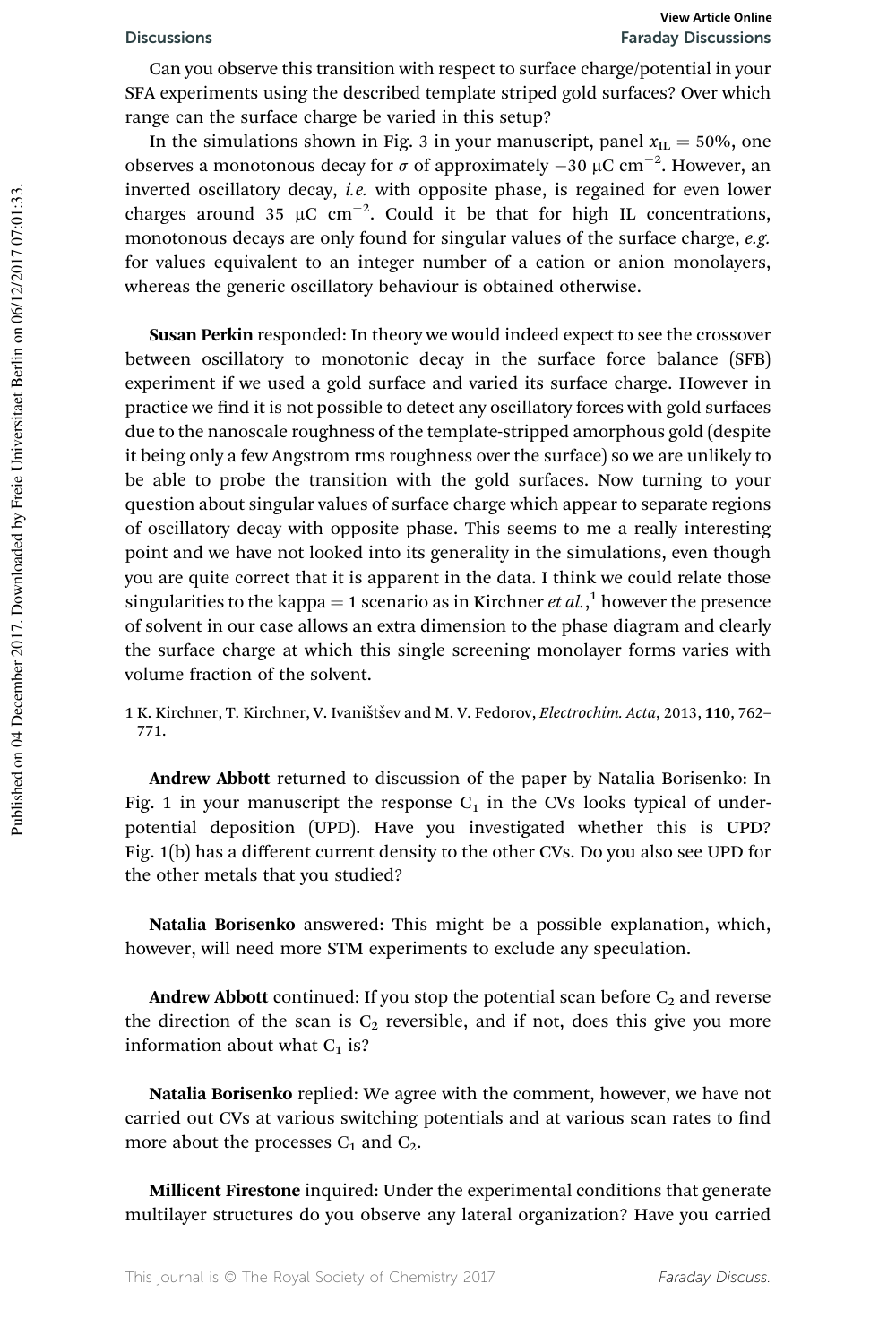out any GISAXS (grazing incidence small angle X-ray scattering) studies to probe more fully the supported structure?

Natalia Borisenko replied: No, the GISAXS studies have not been performed for the studied systems. Unfortunately, these measurements cannot be performed at the chair. We would be very thankful for collaboration.

Markus Mezger added: For grazing incidence scattering experiments focusing on the lateral structure of anions and cations adjacent to electrodes, the refractive index  $n = 1 - \delta$  of the solid substrate should be larger than the one of the liquid. Otherwise, the incident beam will penetrate into the bulk liquid, generating a bulk scattering signal that typically is much more intense than the interface signal originating from the lateral ion arrangement. Indeed, for solid/liquid metal interfaces, the in-plane structure of liquids adjacent to interfaces has been successfully studied by X-ray scattering. $1,2$ 

For neutrons, in ILs this contrast condition might be achieved by isotope exchange. However, their low flux compared to X-rays might make many experiments very challenging if not impossible.

To my knowledge, for hard X-rays there is no suitable (atomically smooth, flat, conductive, inert.) electrode material that could fulfil the condition described above, at least for the commonly used pure ILs. However, one possible exception I could think of might be electrolytes containing high concentrations of heavy metal ions. What is the highest metal salt concentration that could be used in your experiments to increase the electron density of the liquid?

- 1 H. Reichert, O. Klein, H. Dosch, M. Denk, V. Honkimäki, T. Lippmann and G. Reiter, *Nature*, 2000, 408, 839–841.
- 2 W. J. Huisman, J. F. Peters, J. W. Derks and H. G. Ficke, *Rev. Sci. Instrum.*, 1997, 68, 4169.

Jeffrey Everts continued discussion of the paper by Susan Perkin: In the chargeordered regime of your simulations you find that the wavelength of the oscillations in the force between two mica sheets is the same as the size of an ion pair. To what extent can you say that Bjerrum pairs are formed due to structural correlations?

**Susan Perkin** responded: The wavelength is a  $++$  or  $--$  correlation length in the *z*-direction, *i.e.* it can be considered as the length of a pair of ions, but I do not think it is useful to consider these as Bjerrum pairs. Firstly, this wavelength (probably) only corresponds to the structure in the *z*-direction (out of plane direction). Secondly, it is only an average structure, measured as an equilibrium force law and connected to the potential of mean force between the plates, so we are making no statement about timescales of rearrangement.

Jeffrey Everts said: Did you see any indication of Bjerrum pair formation in the charge monotonic regime or in the bulk of all simulations? In other words, do you expect that Bjerrum pair formation plays an important role in understanding the properties of concentrated electrolytes (such as the "anomalous" screening length dependence on salt concentration)?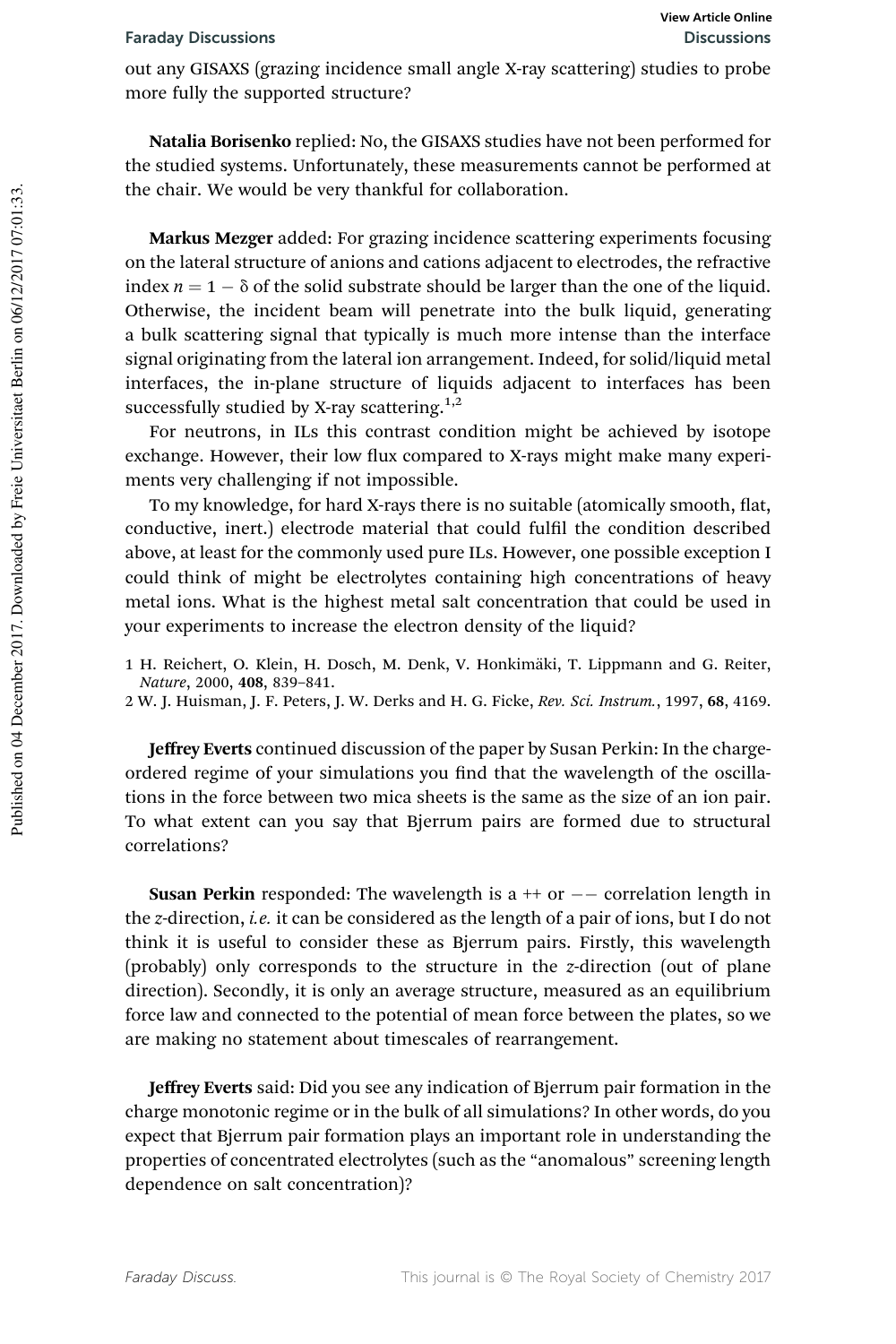# Discussions Faraday Discussions **View Article Online**

Susan Perkin responded: This is an interesting question. Bjerrum pairs of course form in solvents of low dielectric constant and when the total salt concentration is moderate or high (so that the mean inter-ion distance is below the Bjerrum length). This is also sure to impact the measured screening length in those systems, even causing an inflation of the screening length as was shown in theory by Zwanikken and van Roij.<sup>1</sup> However it is clear from that work that it is not sufficient to describe the much larger "anomalous" increasing in screening length in concentrated electrolytes as was reported from experiments recently that you refer to. $^{2}$  The intricacy of the question is most apparent if we consider the extreme of salt concentration, *i.e.* the pure ionic liquid. In this case the measured screening length is long, typically 6–9 nm. Analysis of the expected ion-pair formation in pure ionic liquids showed that the majority of ions are free, with only about one third "tied up" in pairs at any time. $3$  This precludes a Bjerrumparticle explanation for the long screening length. However, the definition of an ion pair in a pure ionic liquid is not obvious: all ions are surrounded by other ions which could at some instant be defined as their partner, and to be considered as a pair the ions should reside together for some time significantly longer than their diffusion timescale. Nonetheless, the concept of balancing ion–ion Coulomb attraction with their thermal energy is important and the Bjerrum length itself must play a crucial role in determining the length scales for interactions in concentrated electrolytes (in which case the Debye length is irrelevant). Recently we showed that the screening length in concentrated electrolytes actually scales linearly with the Bjerrum length for all  $1:1$  salts and solvents studied. $^4$  But to answer your most immediate question about pairs in the simulation: we did not look for them; perhaps we will do that, and thank you for the suggestion. However we do not really expect to see any signatures of the long range screening in such a small simulation.

1 J. Zwanikken and R. van Roij, *J. Phys.: Condens. Matter*, 2009, 21, 424102.

2 A. M. Smith, A. A. Lee and S. Perkin, *J. Phys. Chem. Lett.*, 2016, 7, 2157–2163.

3 A. A. Lee, D. Vella, S. Perkin and A. Goriely, *J. Phys. Chem. Lett.*, 2015, 6, 159–163.

4 A. A. Lee, C. Perez-Martinez, A. M. Smith and S. Perkin, *Faraday Discuss.*, 2017, 119, 239– 259.

Mark Rutland returned to discussion of the paper by Benjamin Cross: You observe a thicker surface film on conducting surfaces than on the dielectric. At a recent Faraday Discussion (Chemical Physics of Electroactive Materials), Lydéric Bocquet and Jean Comtet presented work on capillary freezing of IL confined between conductors due to the Gibbs–Thomson effect.<sup>1</sup> Could your observation be related to this? If not can you speculate as to why you do not see such behaviour?

1 V. Kaiser, J. Comtet, A. Nigu`es, A. Siria, B. Coasne and L. Bocquet, *Faraday Discuss.*, 2017, 199, 129–158.

Benjamin Cross responded: The effects reported by the group of Lydéric Bocquet in *Nature Materials*<sup>1</sup> and in a recent *Faraday Discussions* manuscript<sup>2</sup> show that, under confinement, ionic liquids could solidify due to surface effects (Gibbs–Thomson). This effect underlies a decrease in the interfacial energy of a solid phase of ionic liquids close to a surface of high conductivity. Our experiments do not allow to conclude a capillary freeing since the thickness of the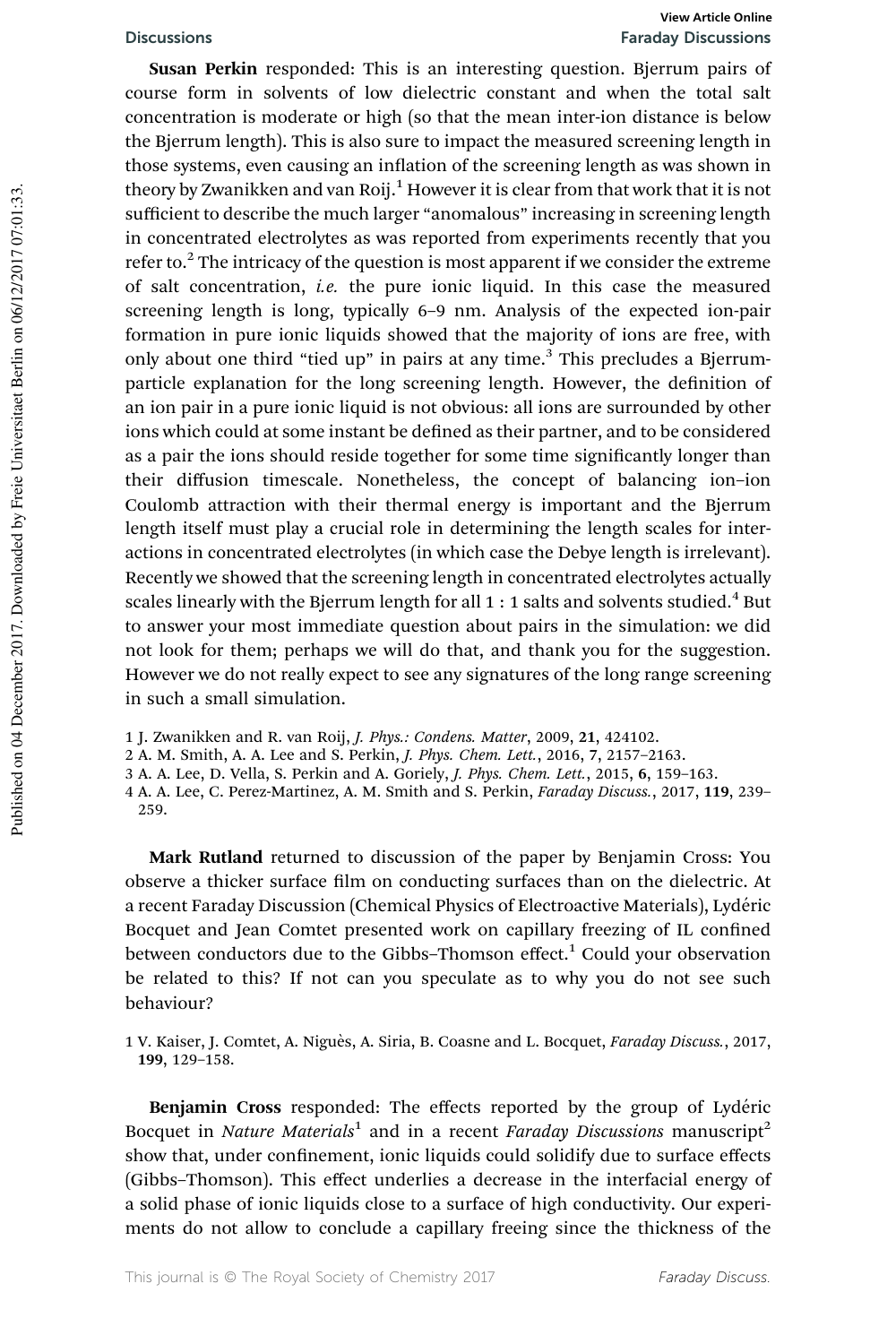interfacial layers does not depend on the confinement. Nevertheless, there is a common tendency in our two experiments: in our case, the thickness of the interfacial layers increases with the conductivity of the confinement surfaces and in the case of the Bocquet group, the distance from which the capillary freezing occurs also increases with the conductivity of the surfaces. This common trend shows an interesting direction to explore. I think that beyond these common tendencies there are differences to be understood. The two experiments are done with different probe sizes (millimeters in our case and micrometers in the case of the Bocquet group). The size of the probe gives the length scale probed in the experiment. The length scale of the system could also play a role, particularly in the kinetics of capillary freezing as shown in the capillary condensation of a confined vapor.<sup>3</sup>

- 1 J. Comtet, A. Niguès, V. Kaiser, B. Coasne, L. Bocquet and A. Siria, *Nat. Mater.*, 2017, 16, 634–639.
- 2 V. Kaiser, J. Comtet, A. Nigu`es, A. Siria, B. Coasne and L. Bocquet, *Faraday Discuss.*, 2017, 199, 129–158.
- 3 M. M. Kohonen, N. Maeda, and H. K. Christenson, *Phys. Rev. Lett.*, 1999, 82, 4667.

Mark Rutland said: (Supplementary to the previous question) Would you not agree that the geometry of your system and the rates used would *a priori* appear to be more favourable for such a transition?

Benjamin Cross answered: The confinement geometry of our system and the one used by the Bocquet group are the same: a sphere and a plane to create a confinement geometry. The main experimental differences are the rate of the oscillatory motion and the size of the probe. Our two groups use the linear response of the system to probe the hydrodynamic interactions at different frequencies (hundreds of Hz for us and a few tens of kHz for the Bocquet group). Since the system is in a linear regime, the average probing motion is zero over a period and we do not expect any influences of the oscillatory motion in general, and its rate in particular, on the static properties discussed here. On the other hand, the probe size and the length scale probed could be a relevant parameter to the kinetics of capillary freezing.

Natalia Borisenko answered: It depends on the solubility limit of the salts in the employed ILs that we have not investigated. The highest concentrations of the salts used in our studies in the ILs are 0.3 M for GaCl<sub>3</sub> in both  $[Py_{1,4}]$ TFSA and  $[P_{y_{1,4}}]$ TfO, 0.5 M for TaF<sub>5</sub> in  $[P_{y_{1,4}}]$ TFSA and 0.1 M for TaF<sub>5</sub> in  $[P_{y_{1,4}}]$ FAP, and 0.25 M for SiCl<sub>4</sub> in  $[Py<sub>1.4</sub>]FAP$ .

Markus Mezger continued: Experiments at solid/liquid interfaces usually tend to be challenging and time consuming. To map out the extensive matrix built from the large variety of possible concentrations, precursors, anions, and cations, bulk measurements might be helpful. For many cases, there are correlations between the structures observed in the bulk liquid and near solid/liquid interfaces (see S. Perkin *et al.* (DOI: c7fd00168a), ref. 1, and references therein). Are you aware of bulk simulations, scattering experiments, or other bulk measurements relevant to the studied systems? If any exist, do they provide hints to understand the large structural variety near electrodes observed in your work?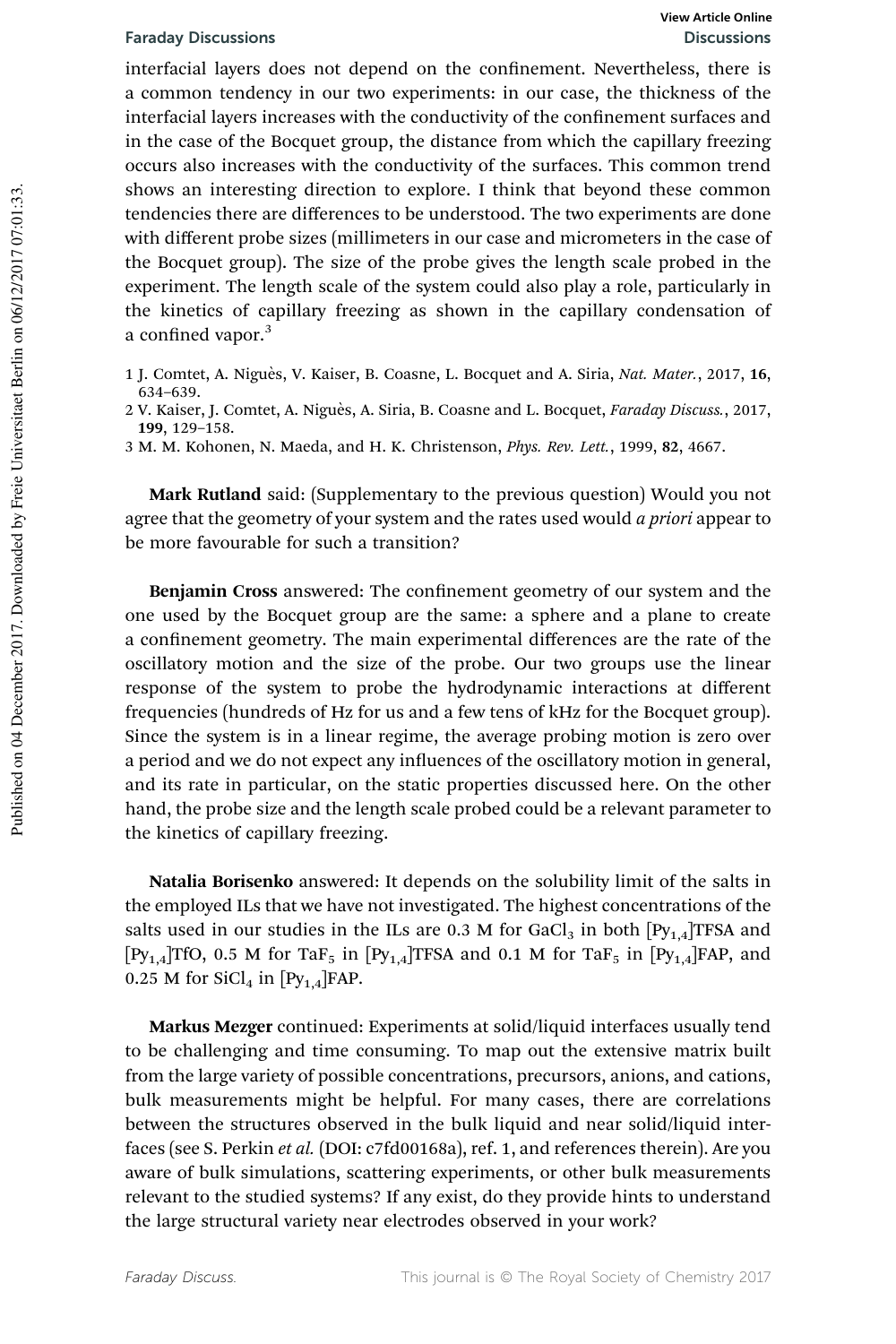1 M. Mezger, R. Roth, H. Schröder, P. Reichert, D. Pontoni and H. Reichert, *J. Chem. Phys.*, 2015, 142, 164707.

Natalia Borisenko responded: The bulk liquid structure can indeed be correlated with the interfacial structure and can provide some useful information to relate the bulk structure (variation of the bulk structure upon varying the ionic combinations of ILs, precursors and their concentration, *etc.*) with the interfacial structure. Unfortunately, such studies were not available for our systems.

Susan Perkin added: The relation between bulk correlations and surface forces has been considered in detail by Evans and colleagues in the 1990s,<sup>1</sup> and your own work illustrates the matter nicely. In essence, the asymptotic decay of the surface force should have parameters (wavelength and decay) arising from the bulk structure. However the near-surface structure and structural forces we probe here are not the asymptotic behavior (there is a longer range force), so the link is not as direct as we'd like, and we do not propose that our observed wavelength switch corresponds to the  $Q \rightarrow N$  transition predicted by Evans. We have discussed this briefly in a recent article reporting the structural forces in these mixtures. $2$ The question then turns to whether the asymptotic force, which in many cases is the longer range electrostatic force, $3$  can be compared to bulk measurements or simulations. This should be possible but is difficult due to the requirements for large box size (for simulations) and small angle (scattering experiments) amongst other challenges and this has not yet been achieved with systems of comparable chemistry as far as I am aware.

1 R. J. F. Leote de Carvalho and R. Evans, *Mol. Phys.*, 1994, 83, 619–654.

2 A. M. Smith, A. A. Lee and S. Perkin, *Phys. Rev. Lett.*, 2017, 118, 096002.

3 A. A. Lee, C. Perez-Martinez, A. M. Smith and S. Perkin, *Phys. Rev. Lett.*, 2017, 119, 026002.

Sichao Li continued discussion of the paper by Susan Perkin:

Q1: There are some small peaks in the CV curve (at around  $-1.0$  V and  $+0.6$  V respectively) of Fig. 2 in your manuscript. Are they involving some electrochemical reactions of ionic liquids or electrochemical deposition on the electrode? Have you considered the stable electrochemical window (EW) for your systems, pure ILs and ILs with propylene carbonate (PC)?

Q2: You have used several different electrodes: platinum quasi-reference electrodes, gold electrodes, and graphene electrodes for simulation. Is the fixed charge density the same for the different electrodes you used?

Q3: Did you try to select some positive values of the surface charge density in Fig. 3 in your manuscript to analyse whether it is the same arrangement of ions and PC?

Q4: What is the reason for the arrangement for "strong solvent layering which appears substantially dominant over the ion layering" for small IL concentration?

Susan Perkin answered: Our aim was to use the same fixed surface charge in the experiments and simulations. This is why we made an estimate of the surface charge on mica in the experiment (the use of gold was simply to provide a tunable surface charge in order to probe the charge of the mica), and arrived at  $-20 \mu C$  $\rm cm^{-2}$ . This was used as the fixed charge on the surfaces in the simulation. The simulation surfaces are not really intended to be a model for graphene, they are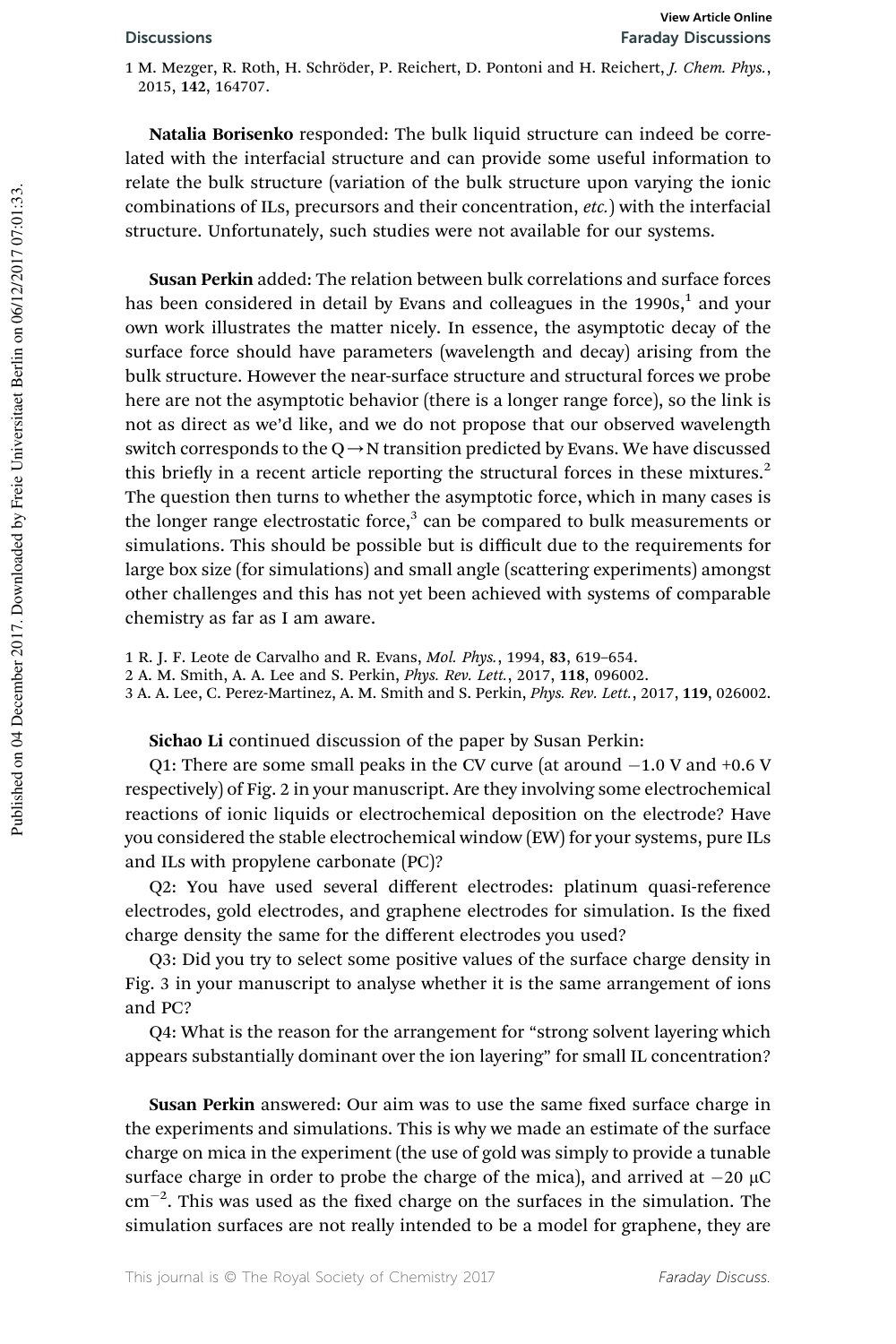simply a hexagonal lattice of atoms (with lattice parameters similar to that of graphene) holding fixed charge for the purposes of the simulation. Fig. 3 also shows positive surface charge, as seen on the left axes. The colour scale indicates the cation and anion excess. We also took cross sections and inspected the ion and solvent positions, which are essentially similar in trend for anodic and cathodic surface charges. The details are slightly different because of the asymmetry of the cation and anion in the liquid. When the volume fraction of ions is very small, their positions become less correlated (in particular when their thermal energy exceeds the Coulomb interaction between neighbours) and there is also more "freedom" to adopt Boltzmann-distributed local densities because solvent can act to fill the space. Then we expect, in the limit of low ion concentration, simple Debye–Hückel screening of the surface by the ions. The remaining space is filled by solvent molecules, and the templating effect of the surface causes them to occupy layers near the surface for several solvent-diameters distance. Since the ion layering has disappeared and solvent layering emerges, it becomes dominant in terms of the structure at the surface (as also measured in the SFB force measurement at low salt concentration).

Sichao Li remarked: I have done some similar experiments of ILs with PC. In Fig. 3 in the region with a smaller concentration of ILs, is the reason for the arrangement of dominant PC solvent layering because of the high dipole-moment of PC? As the PC is dipolar, is there a different participation/arrangement of ions for the positive charge density in Fig. 3?

Susan Perkin replied: We have studied the orientation of the PC dipole and its influence on the surface screening, and a fuller account can be found in the DPhil thesis of S. Coles.<sup>1</sup> For example, the integrated charge density away from the surface reveals aspects of how the PC dipole plays a substantial role in modifying the charge screening. Details of the structure at the positive electrode and the orientation of ions and solvent can be found in the thesis.<sup>1</sup>

1 S. Coles, DPhil thesis, University of Oxford, 2017.

Sichao Li asked: Since propylene carbonate (PC) is dipolar with a higher dipole moment, is there a difference in solvent layering arrangement with positive and negative charge density?

Susan Perkin replied: Qualitatively the behavior is the same at positive and negative surface charges, with small differences arising from the asymmetry of the PC and the asymmetry of the ions of the ionic liquid. The latter is more important; see also my comment to your previous question.

Vladislav Ivaništšev suggested: It might be a good idea to share the MD trajectories with the community for advanced analysis or additional simulations.

Susan Perkin answered: Thank you for this excellent suggestion, we will be happy to make the MD trajectories openly available. Colleagues interested in receiving the data are invited to correspond with us directly.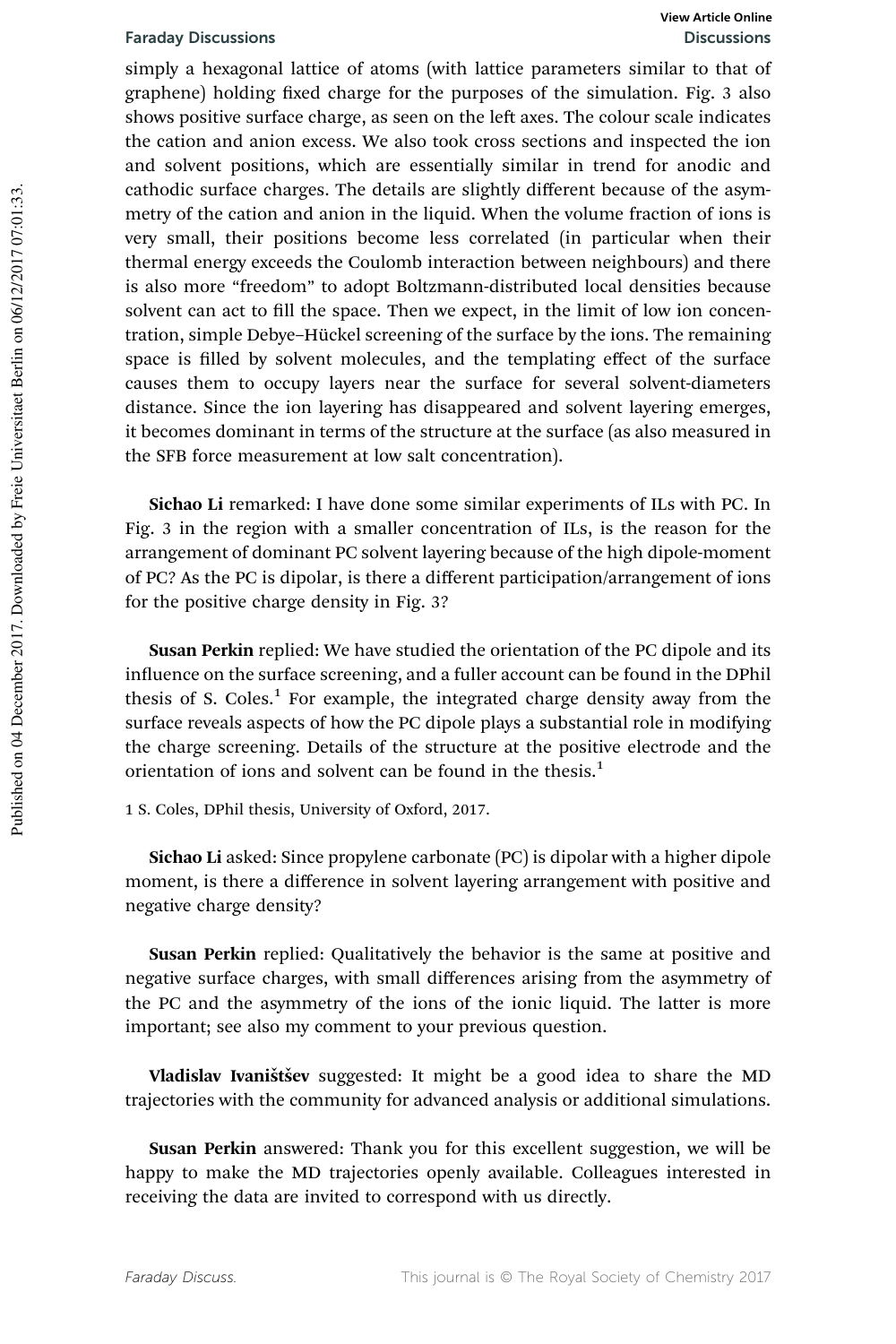Leigh Aldous returned to discussion of the paper by Natalia Borisenko: As a comment, you observed a dramatic change at your interface after adding SiCl<sub>4</sub>, which you attributed to the accumulation of  $SiCl<sub>4</sub>$  at the interface, which changed the force profile. But that requires a neutral species to accumulate at the charged electrode surface. So instead you may want to consider that the small amount of solute could be significantly changing the physicochemical properties of the ionic liquid, maybe even "lubricating" the movement of the ions. $^1$  So as a question, have you measured any bulk properties after adding your solutes, such as viscosity or diffusion coefficients?

1 Y. Meng, L. Aldous and R. Compton, *J. Phys. Chem. C*, 2011, 115, 14334–14340.

Natalia Borisenko answered: We observe that increasing the concentration of  $SiCl<sub>4</sub>$  in ILs can change the nanostructure of the electrode/electrolyte interface (EEI). We would like to refrain from speculating that the neutral species of  $SiCl<sub>4</sub>$ can accumulate at the interface upon raising the concentration in the ILs. Furthermore, we have mentioned that  $SiCl<sub>4</sub>$ -IL species can be present at the interface. Addition of solutes indeed changes the liquid structure and its transport behaviour.

We have not measured the transport properties of salts dissolved in ILs (*e.g.* viscosity and diffusion coefficients). We agree that these measurements might provide more information.

Simon Halstead communicated in relation to the paper by Susan Perkin: In the MD simulations in the manuscript (DOI: c7fd00168a) the relative permittivity was set to 1.6 to allow for polarisability. Could you explain/give a reference for this specific value? Also, is this value only for the ionic liquids you were investigating or a generic value?

Vladislav Ivaništšev communicated in reply: The permittivity is used to scale down the ionic charges by  $\sqrt{(1/\varepsilon)}$ .<sup>1</sup> The value of 1.6 corresponds to the scaling factor of 0.8. This is a typical value  $(\pm 0.1)$  commonly obtained in DFT calculations for charges from electrostatic potentials. For example, see our results for a set of 48 ionic liquids.<sup>2</sup> In molecular dynamics the use of polarizable force fields is preferred, yet the scaling is commonly used, especially when the focus is on the structure. For example, in coarse-grained and fully atomistic simulations of the interfacial structure in ionic liquids.<sup>3,4</sup>

Millicent Firestone communicated in reply: By default, the effective fragment potential (EFP) method includes a polarization dampening factor of 0.6.<sup>1</sup> This factor is only applied to the polarization term and is included to facilitate convergence of the self-consistent procedure. The only attenuation factor applied to the static (full integer) charges is a very short range screening term due to the breakdown of the multipole expansion at short ranges. In this way we feel our

<sup>1</sup> C. Schröder, *Phys. Chem. Chem. Phys.*, 2012, 14, 3089-3102.

<sup>2</sup> K. Karu, A. Ruzanov, H. Ers, V. Ivaništšev, I. Lage-Estebanez and J. M. García de la Vega, *Computation*, 2016, 4, 25.

<sup>3</sup> K. Kirchner, T. Kirchner, V. Ivaništšev and M. V. Fedorov, *Electrochim. Acta*, 2013, 110, 762-771.

<sup>4</sup> V. Ivaništšev, S. O'Connor and M. V. Fedorov, *Electrochem. Commun.*, 2014, 48, 61-64.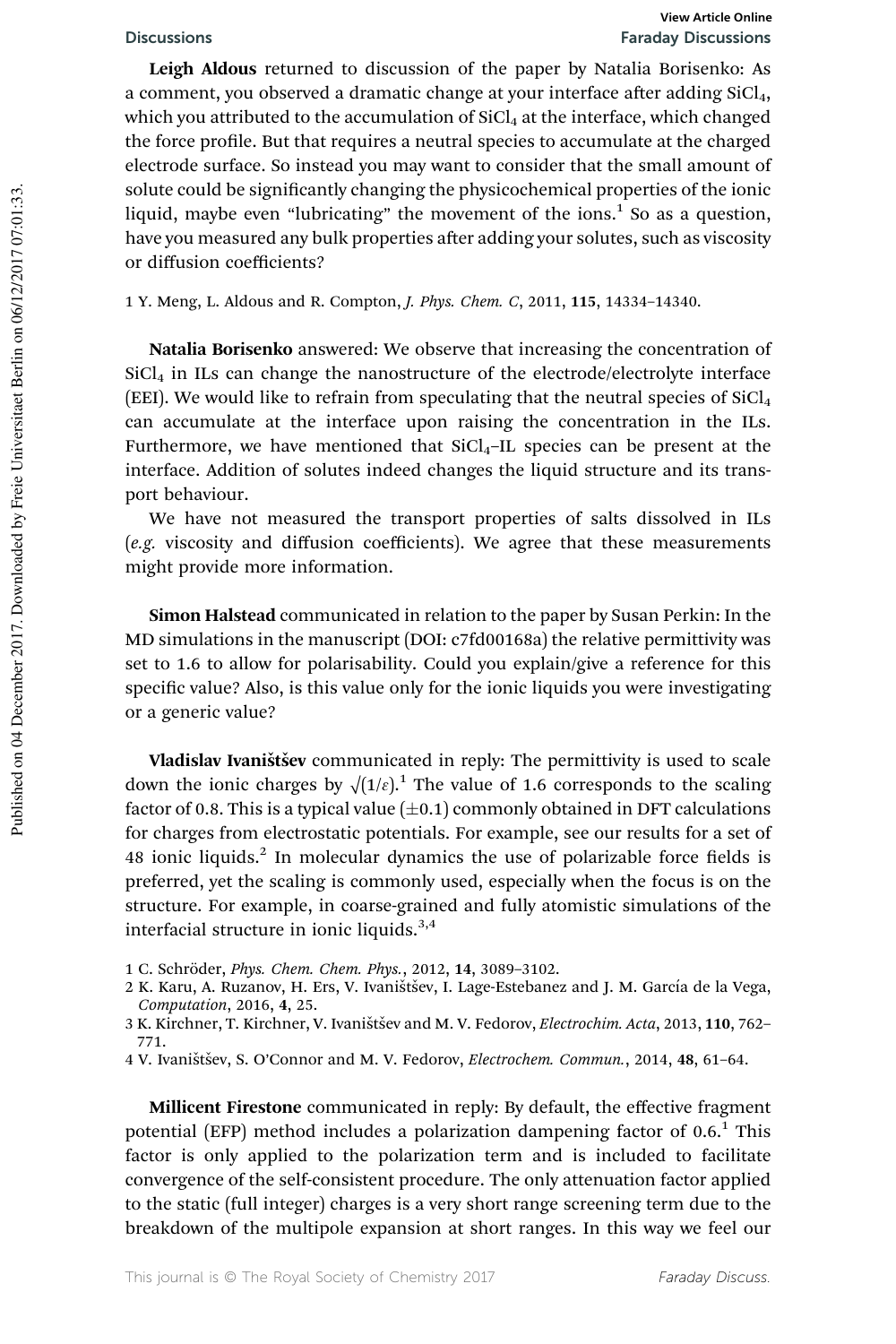simulations are consistent with the results of Schröder.<sup>2</sup> Additionally, the polarizabilities of only the SCN<sup>-</sup> ion are scaled by a factor of 0.65. This was done out of practical necessity, as without this scale factor the self-consistent polarization calculation would not converge.

1 I. Kaliman and L. Slipchenko, *J. Comp. Chem.*, 2013, 34, 2284–2292. 2 C. Schröder, *Phys. Chem. Chem. Phys.*, 2012, 14, 3089-3102.

Barbara Kirchner opened a general discussion of the paper by Toshiyuki Itoh: This is a very nice study, because with your varying functionalization you vary the speciation (how the ions interplay) and you introduce a kind of molecular liquid side to the ionic liquid. I'd like to ask you to speculate, on adding a lithium salt the lithium ions usually coordinate to the anions—what would happen? Are the cations more occupied by the anions and allow the lithium ions to move faster as they are not coordinated, or *vice versa*? Could your electrolyte be working well, because the electrolyte leaves the lithium ions unbound? And what would you expect from nitrile-functionalized ILs?

Toshiyuki Itoh responded: Thank you for your question. It is well known that the coordination ability of both the FSA anion and TFSA anion is not strong. Therefore, we believe that Li ions can smoothly move in liquid electrolytes. However, unfortunately, we have not yet conducted a detailed investigation about this point. I offer my deep appreciation of your helpful comments. As you mentioned, the nitrile functional IL may work as a good electrolyte because the nitrile can coordinate to the lithium ion, but the nitrile group is generally not tolerable to a high voltage like the lithium ion battery. It is known that the dicyanide ion (DCA) ILs generally show low viscosity, for example, [bmim][DCA] shows 33.0 mPa s at 25 °C, which is lower than that of  $[{\rm bmin}][Tf_2N](49.6$  mPa s), see the ESI of ref. 1. However, there is no example of using the DCA salt IL as an electrolyte of Li ion batteries.

1 A. Harada, H. Yamaoka, S. Tojo, K. Watanabe, A. Sakaguchi, K. Kinoshita, S. Kishida, Y. Fukaya, K. Matsumoto, R. Hagiwara, H. Sakaguchi, T. Nokami and T. Itoh, *J. Mater. Chem. C*, 2016, 4, 7215–7222.

Matthieu Gras commented: How did you define the electrochemical window of your ionic liquids? Don't you think that giving a maximum value in current density instead of giving the current would help scientists to have reproducible results?

Toshiyuki Itoh replied: Thank you for your question. Since many people use the electrochemical window of ILs for evaluation of an IL as an electrolyte, we investigated this property of our ILs. Linear sweep voltammetry (LSV) of neat ILs is the most convenient method to estimate the electrochemical window of the ILs. Therefore, the electrochemical analyses were performed at 298 K using a glassy carbon electrode as the working electrode, platinum wire as the counter electrode, and the Ag/AgNO<sub>3</sub> reference electrode. The scan rate was 50 mV s<sup>-1</sup> and the redox potentials at which a 100 µA redox current was observed were defined as the threshold value of the electrochemical windows of the ILs. The reduction potentials  $E_{\text{red}}$  in the electrochemical windows were not significantly changed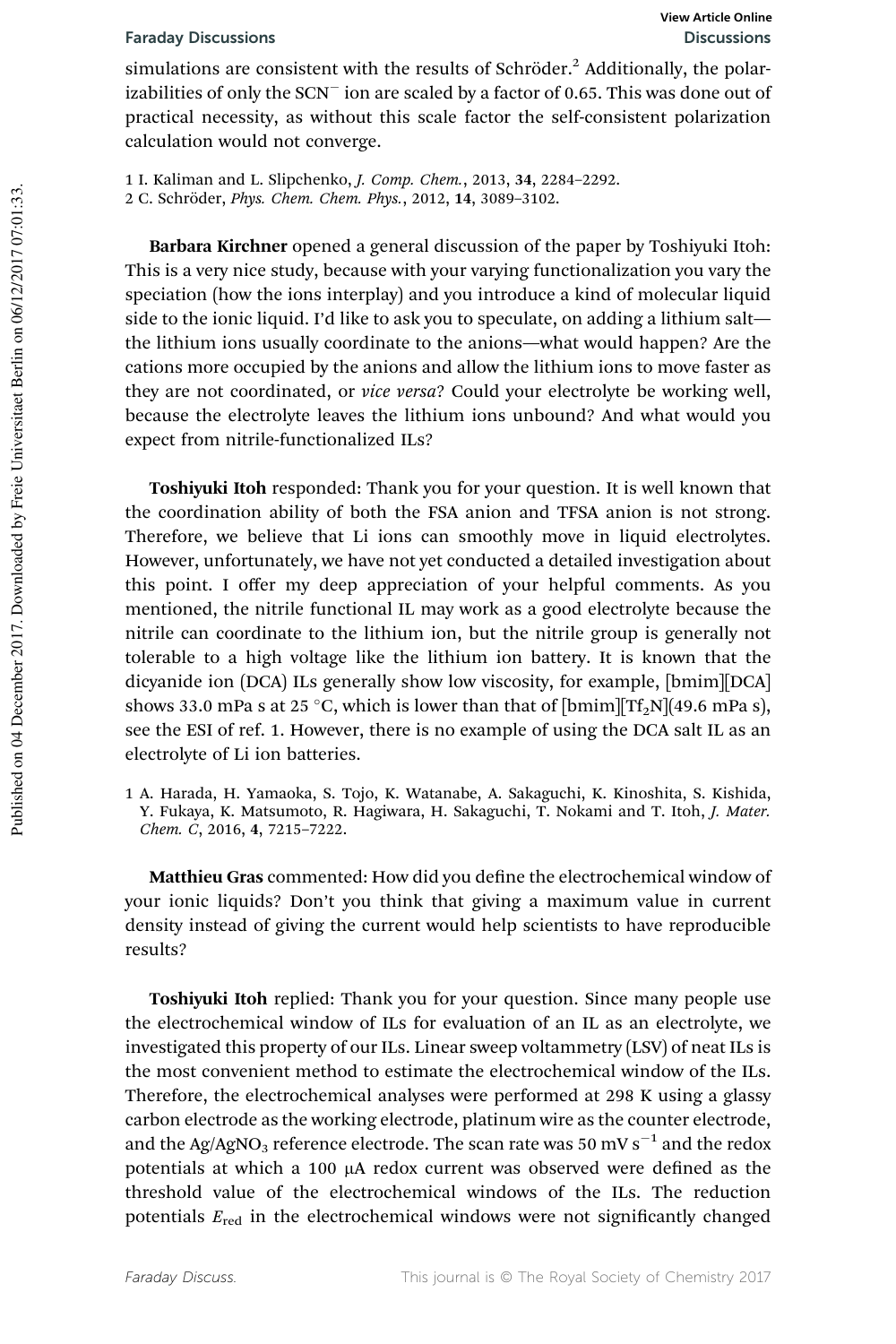among these ILs. On the contrary, the oxidation potentials  $E_{ox}$  in the electrochemical windows depended on the structures of the ILs. For the details, see the ESI of our paper (DOI: c7fd00142h).

As you mentioned, the maximum current density value might be useful for the accurate evaluation of the ILs. However, LSV is easier to perform compared to the impedance analysis. We measured the conductivity of all the ILs (see Fig. 3 in our paper). Since the conductivities of the ILs are not high, the overall properties of the ILs as an electrolyte are signicantly dependent on the current. Therefore, the electrochemical window has been used as an indicator of the electrochemical properties of the ILs.

William Wallace opened the discussion of the paper by Octavian D. Pavel: In your paper (DOI: c7fd00159b) you mentioned that there was no leaching of the metal, do you see any leaching of the ionic liquid in your final products?

Octavian D. Pavel replied: No leaching of the IL was found on analysis of the liquid samples *via* NMR.

William Wallace continued: The process you use is a batch process. Have you tried this with a flow process, and how would this change with the ionic liquid?

Octavian D. Pavel answered: The reactions were only examined under batch conditions, however, examination of a flow process would be of significant interest. This is the next step in our research and will provide important information on deactivation of the catalyst as well as the potential to develop a continuous oxidation process. The IL will potentially have an effect on the catalysis under flow conditions, in particular, the strength of the interaction with the surface of the catalyst and its solubility in the reaction solvent will determine the extent of IL leaching.

Christopher Hardacre opened the discussion of the paper by Robert G. Jones: When you co-adsorbed the  $SO_2$  with the ionic liquid, was there any evidence of reaction of  $SO<sub>2</sub>$  with residual water forming acid?

Robert Jones responded: The experiments were carried out at 90 K so there is the possibility that water from the background vapour may have condensed onto the surface along with the ionic liquid and  $SO_2$ . However, due to the exposed tank of liquid nitrogen used to provide cryo-pumping for the line of sight mass spectrometer, the vacuum chamber pumping speed for residual water was particularly high, so the partial pressure of water was in the low  $10^{-10}$  mbar region. As the temperature programmed desorption (TPD) experiments commenced as soon as the coadsorbed surface of IL and  $SO<sub>2</sub>$  had formed (tens of minutes), the small pressure of water relative to that of the other components means a relatively small proportion (<1%) of water can have adsorbed in that time. If a reaction or interaction had occurred between the adsorbed water and  $SO<sub>2</sub>$ , we would have expected to see some feature in the  $m/z = 64 \text{ (SO}_2^{\text{+}})$  TPD scan due to a cracking fragment of the reaction or interaction product. No other features were observed in the TPD except those described in the paper (DOI: c7fd00146k), so any reaction or interaction product with water is contained within the results of the  $SO_2$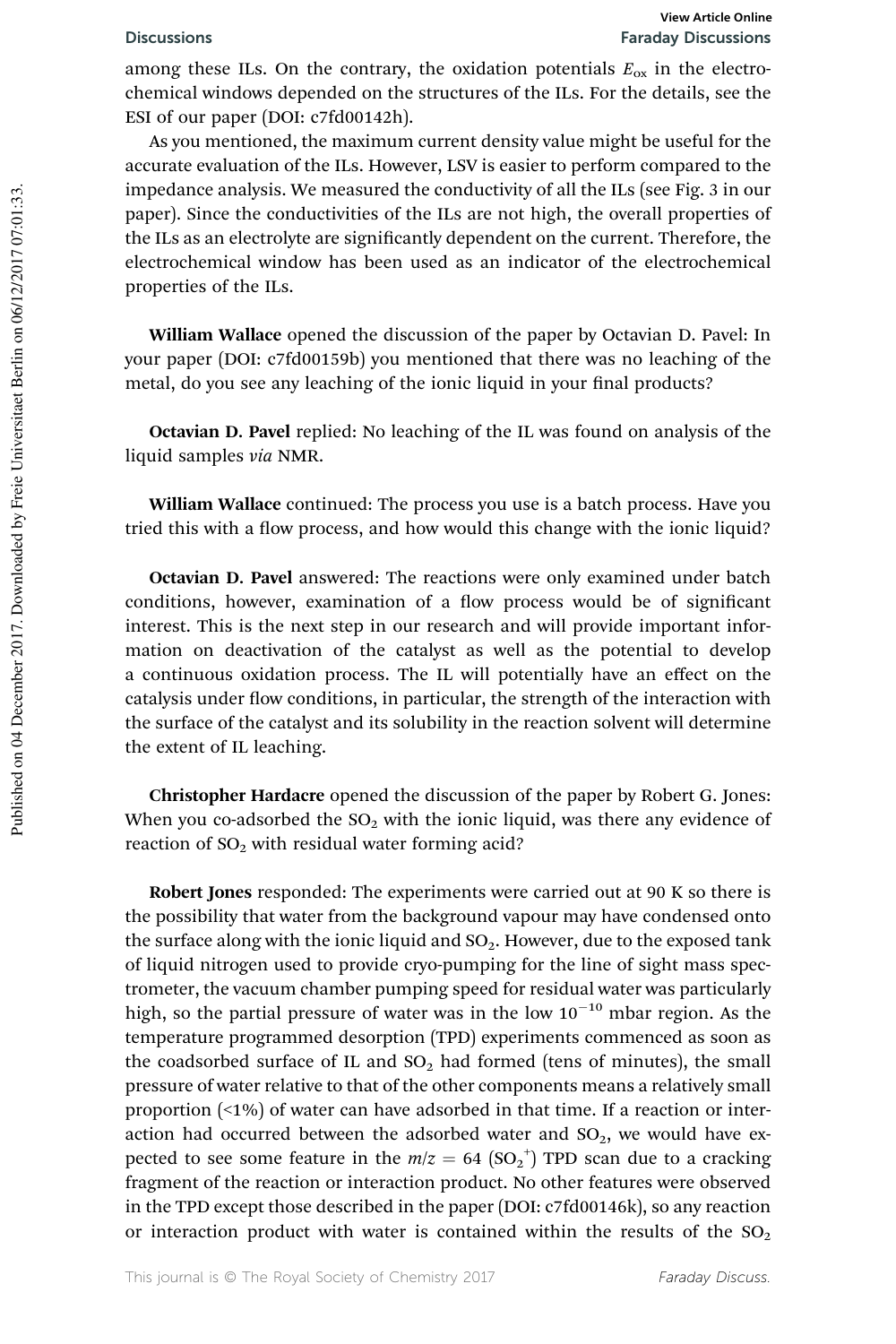desorption behaviour. With hind-sight, it would have been useful to monitor the  $m/z = 17$  and 18 (OH<sup>+</sup> and H<sub>2</sub>O<sup>+</sup>) signals during TPD, to see how much water, or water related material, came off, but this was not done.

Masayoshi Watanabe returned to discussion of the paper by Toshiyuki Itoh: It is interesting to see the introduction of oxygen atoms into the cationic structure of ionic liquids. When lithium salts are incorporated into conventional ionic liquids having  $[NTF_2]$  anions, the total charge of the lithium ion becomes negative by solvation of  $Li^+$  by two  $[NTf_2]$  anions. The negative lithium charge causes a very low Li<sup>+</sup> transference number and sometimes falls to a negative value, which is not preferable for battery applications. If you introduce oxygen atoms that have strong coordinating properties to  $Li<sup>+</sup>$ ,  $Li<sup>+</sup>$  may be solvated by the cation and the total charge may also change. This is an interesting point in terms of the transport properties. However, the oxidation potential of the cation might be reduced because ether oxygen atoms start to oxidize at *ca*. 4 V *vs*. Li/Li<sup>+</sup>. How do you think this would affect the applications for batteries?

Toshiyuki Itoh answered: I offer my deep appreciation for your helpful comments. I will consider these points in our future investigations.

Radha Gobinda Bhuin continued discussion of the paper by Robert G. Jones: You have mentioned three different states of acetone when acetone is covered with an ionic liquid (IL) layer. I would like to know how does the quantity of stabilised acetone change with the thickness of the IL layers and acetone layer? Does the quantity remain the same if you change the thickness of IL or acetone?

Robert Jones responded: The three different states of acetone were stabilised acetone (for desorption temperatures >140 K), destabilised acetone (for desorption temperatures less than the desorption temperature of pure acetone by itself) and desorption of pure acetone through cracks or empty pores in the overlying IL. The desorption features for destabilised and pure desorption through cracks are reproducible and were monitored as a function of coverage, as described in the paper. However the observed desorption features are narrower than expected for simple first or zero order desorption peaks. To simulate these peaks one of several very specific models, utilising precise kinetic parameters, would have had to be used. We feel that this would have conferred an unwarranted level of confidence in the particular model chosen and the kinetic parameters used. We therefore kept the description qualitative. For the stabilised acetone, the situation was simpler, and the desorption features could be simulated using a continuum of first order desorption peaks with increasing activation energies, corresponding to increasing interaction with the pore walls. Fig. 5B (DOI: c7fd00146k) shows the distribution of initial states as initial coverage *versus* activation energy *E*a. The number of states for  $45 \le E_a \le 57$  rises linearly with increasing IL coverage, *i.e.* as the IL gets thicker the number of pores increases proportionally and hence the number of states also increases. However the state for  $E_a = 61 \text{ kJ mol}^{-1}$  increases markedly when the IL coverage increases from 20 to 34 monolayers. We have tentatively assigned this to the IL being able to rearrange at the higher IL coverage such that a highly corrugated layer of anions and cations can form, such that the acetone can then lie between the oppositely charged layers and hence be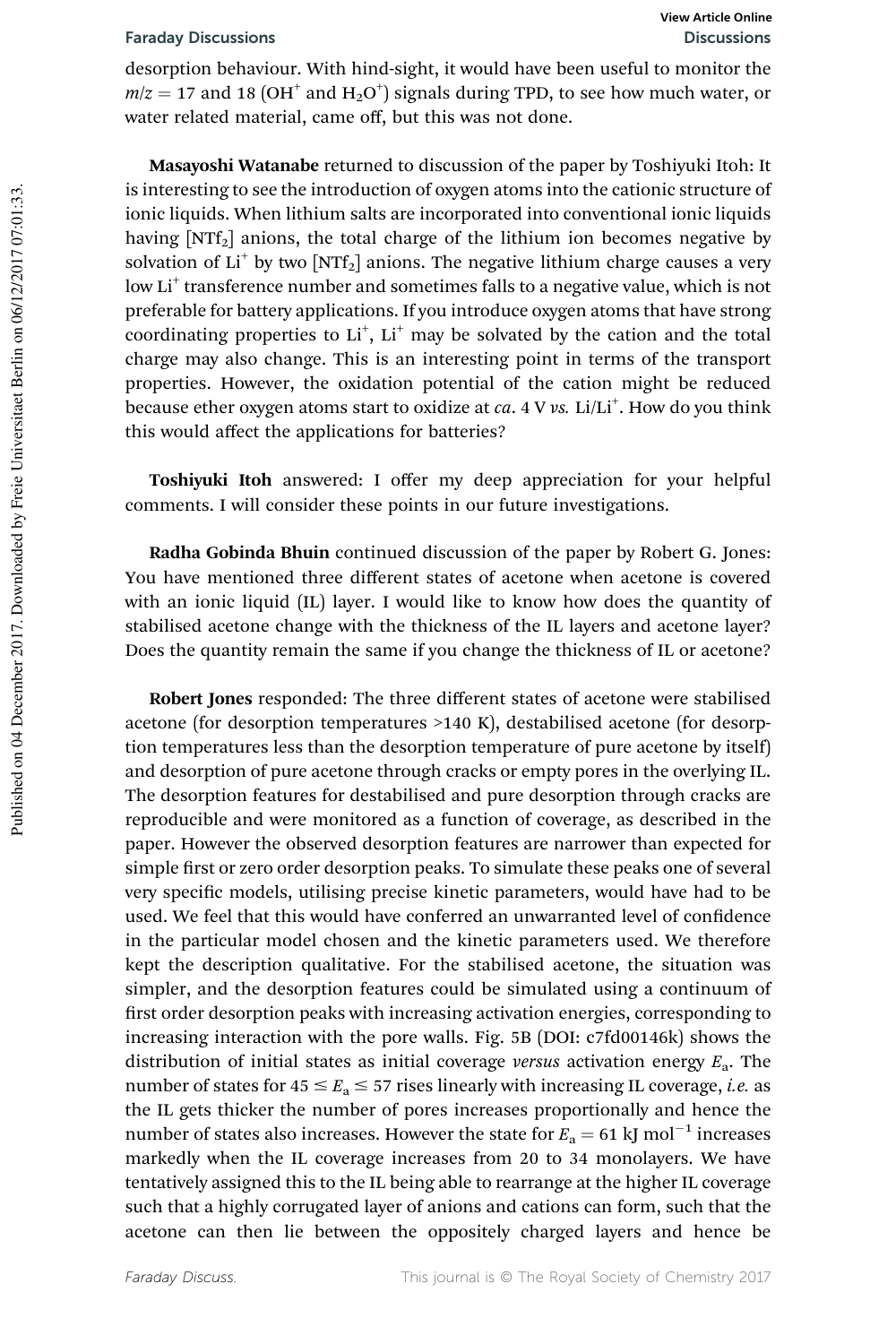particularly stabilised. At present this is speculation. However, ILs are thought to form such bi-layers at their surfaces at higher temperatures, when they are liquid, so putative formation of such a structure at approximately the glass transition temperature (190 K) is not an unreasonable assumption.

Radha Gobinda Bhuin remarked: What was the temperature of the ionic liquid evaporator during deposition and the deposition rate of ionic liquid on the surface?

Robert Jones answered: The ionic liquid evaporator was operated at 673 K and the IL deposition rate was a monolayer every few minutes. This rate varied somewhat over long periods but was relatively constant over a few days/weeks. The IL coverage for a particular experiment was always calibrated by desorbing the IL at the end of the experiment and determining the coverage from the desorption peak area.

Radha Gobinda Bhuin opened a general discussion of the paper by Simon Purcell: Why is oxygen atom scattering sensitive to the alkyl chain of ionic liquids but not the aromatic heterocyclic ring of ionic liquids?

Simon Purcell replied: Hydrogen abstraction by ground state atomic oxygen will only occur if there is enough energy along the reaction coordinate to surmount the potential energy surface (PES) barrier. For hydrocarbons, the kinetically determined activation energies, which are closely related but not identical to the PES barrier heights for hydrogen abstraction by  $O(^3P)$ , are typically 19 kJ mol<sup>-1</sup> for secondary CH bonds and 29 kJ mol<sup>-1</sup> for primary CH bonds.<sup>1</sup> In the reactive-atom scattering with laser-induced fluorescence detection (RAS-LIF) experiments reported in our paper, laser photolysis of  $NO<sub>2</sub>$  at 355 nm is used to prepare  $O(^3P)$  atoms with a laboratory-frame translational energy distribution that has a mean of 16 kJ mol<sup>-1</sup> and an (asymmetric) spread of 25 kJ mol<sup>-1</sup> (FWHM). With this translational energy distribution, abstraction from secondary CH bonds is highly favoured over abstraction from primary CH bonds. The lower reactivity of primary CH bonds was also observed directly in RAS-LIF experiments on deuterium-labelled alkylthiolate SAMs.<sup>2</sup> Given that  $sp<sup>2</sup>$  CH bonds on the cation imidazolium ring have homolytic bond dissociation energies approximately 100 kJ mol<sup>-1</sup> greater than those of primary and secondary CH bonds,<sup>3</sup> which will correlate with substantially higher barrier heights, it is highly unlikely that hydrogen abstraction from CH bonds of the imidazolium ring make any significant contribution to the detected OH signal.

- 1 M. A. Tesa-Serrate, B. C. Marshall, E. J. Smoll Jr, S. M. Purcell, M. L. Costen, J. M. Slattery, T. K. Minton and K. G. McKendrick, *J. Phys. Chem. C*, 2015, 119, 5491–5505.
- 2 C. Waring, P. A. J. Bagot, M. W. P. Bebbington, M. T. Raisanen, M. Buck, M. L. Costen and K. G. McKendrick, *J. Phys. Chem. Lett*., 2010, 1, 1917–1921.
- 3 M. A. Tesa-Serrate, E. J. Smoll Jr, L. D'Andrea, S. M. Purcell, M. L. Costen, D. W. Bruce, J. M. Slattery, T. K. Minton and K. G. McKendrick, *J. Phys. Chem. C*, 2016, 120, 27369– 27379.

José Nuno Canongia Lopes resumed discussion of the paper by Robert G. Jones: Different setups were used for acetone and the other two small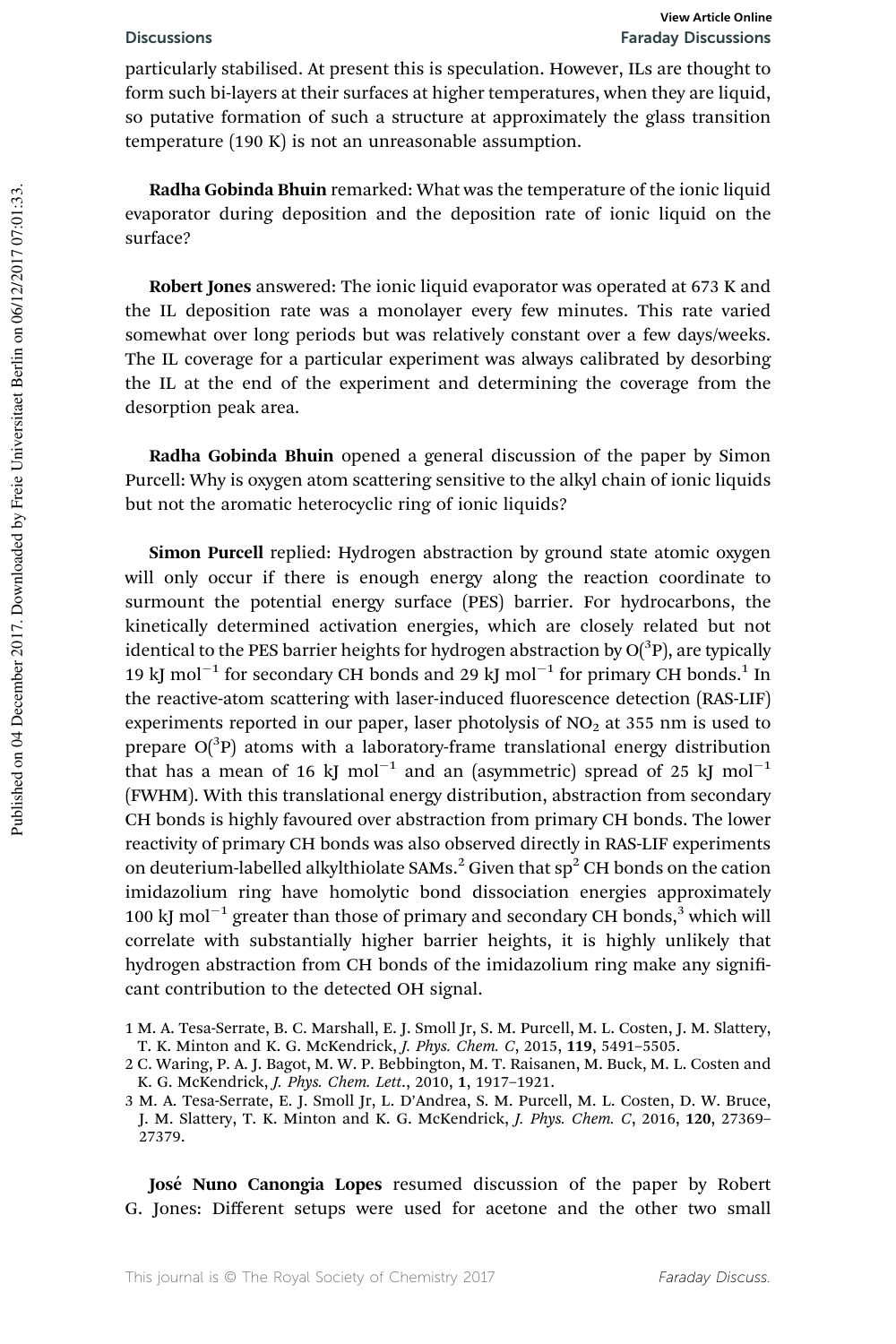molecules (you either mix the two components or have one atop the other). Why are these setups different?

Robert Jones replied: The aim of the desorption experiments was to investigate the interaction of the small molecules with the ionic liquid. Initial experiments, described in the paper, had shown that if acetone was adsorbed at 90 K on top of a layer of ionic liquid, then some of the acetone would diffuse down into the ionic liquid and become stabilised by it, but most of the acetone desorbed before it could diffuse down to interact with the IL. By depositing the acetone first, and then depositing the ionic liquid on top of it, the acetone was forced to diffuse through the ionic liquid, and hence interact with it, before it could desorb. The desorption behaviour of the acetone was found to be consistent with the IL forming a highly porous structure under these conditions, so the model used is that of interaction with a porous structure. We then realised that even more intimate mixing could be achieved if we coadsorbed the ionic liquid and small molecules. This was done for  $SO_2$  and water resulting in a surface which is best considered as a random matrix of one molecule with the other. In this second setup there is no pre-formed porous structure within the ionic liquid, so the kinetics look rather different. However, the interactions between the small molecules and the IL will be of similar nature in both cases. It would definitely have been useful to study at least one system using both setups. Unfortunately we simply did not think of doing that at the time. Hind-sight is always perfect.

José Nuno Canongia Lopes added: I think it is hard to make comparisons and obtain meaningful conclusions with such different starting conditions. What if the acetone procedure was used for water?

Robert Jones responded: A valid point which has been partially answered above. If the water had been adsorbed first, below a layer of porous IL, then it, like the acetone, would have been forced to move through a pre-formed porous structure. We would have expected it to become somewhat stabilised and possibly destabilised by the ionic lined and octyl chain lined pores respectively. For excess water, we would have expected to see pure water desorption through cracks or empty pores, but with the added complication of the phase change within the pure water layer as the temperature rose during desorption. Such experiments would have given a clearer idea of how the water interacted with a surface (the walls of the pores) for comparison with the acetone behaviour. Unfortunately we did not do these experiments. The coadsorption experiments that were carried out, by contrast, showed that an enormous amount of water can be slightly stabilised by an IL when it is distributed through the water matrix. This would not have been apparent using the pre-formed porous structure experiment. So the two set ups are not directly comparable, but they have led to a rather broader understanding.

José Nuno Canongia Lopes returned to discussion of the paper by Simon Purcell: You focused your paper on the  $C_2$  plus  $C_{12}$  mixtures. However you also mention mixtures of  $C_6$  with two different anions. Apparently there is a concentration at the surface of the NT $f_2$  anion. Do you reach this conclusion based on the apparent depletion of chains at the surface caused by the larger volume of the anion?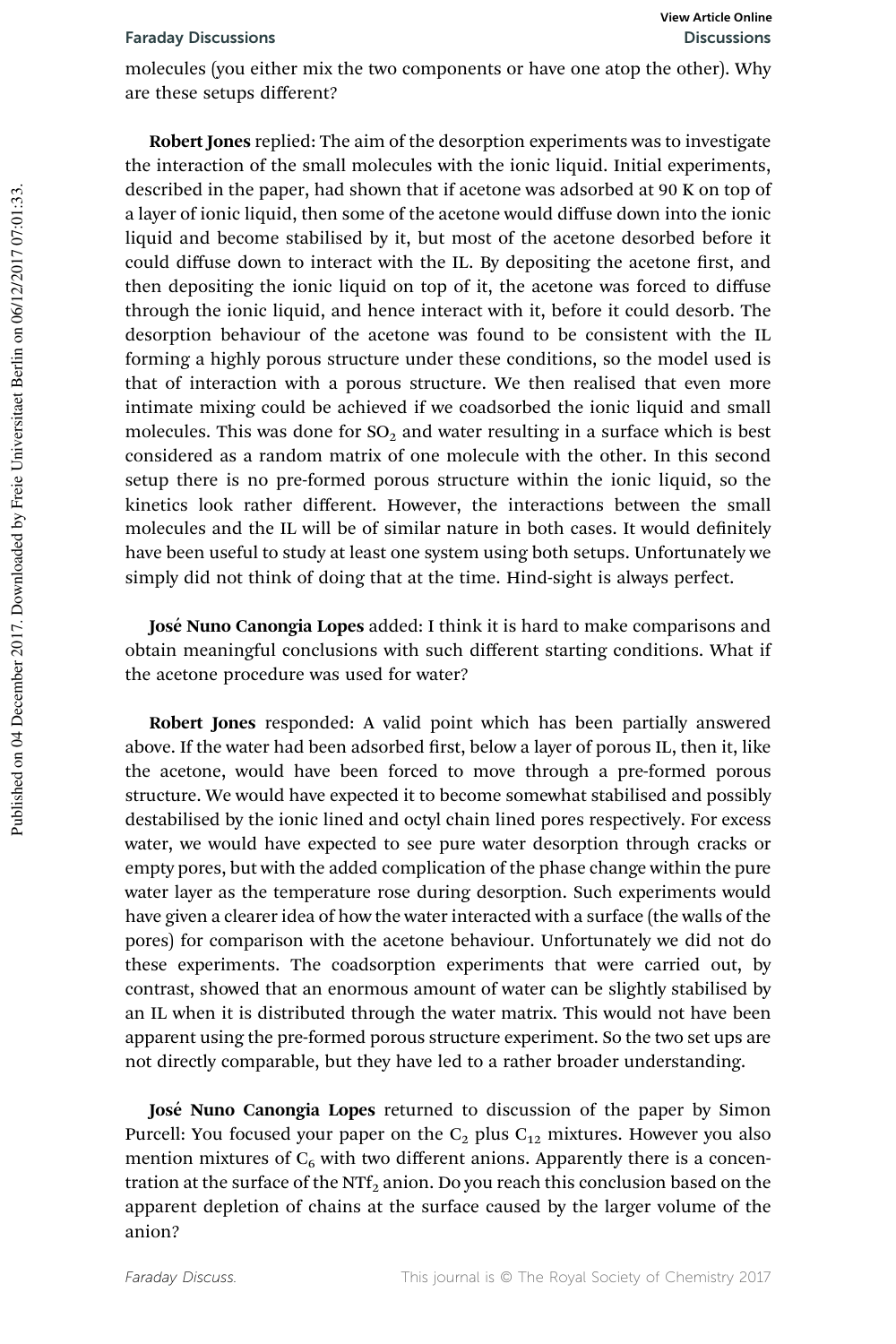Simon Purcell answered: This is correct. Based on our previous oxygen atom scattering experiments and MD simulations on neat ILs with the same chain length but with a series of anions of systematically increasing volume  $([BF<sub>4</sub>]^{-}$ ,  $[OTf]^{-}$ ,  $[NTf_2]^{-}$ ),  $[NTf_2]^{-}$  gave the lowest OH yields, implying that the alkyl chains are less exposed at the surface.<sup>1</sup> We conclude from the  $[C_6 {\rm min}][{\rm BF}_4]_{(1-x)} [{\rm NTT}_2]_{x}$ mixture measurements that the excess depletion of the OH signal below the linear, stoichiometric trend is caused by a decreased density of alkyl chains at the surface. This, in turn, is the result of the greater preference of the larger-volume  $[NTf_2]$ <sup>-</sup> anion to occupy the surface.

1 M. A. Tesa-Serrate, B. C. Marshall, E. J. Smoll, Jr., S. M. Purcell, M. L. Costen, J. M. Slattery, T. K. Minton and K. G. McKendrick, *J. Phys. Chem. C*, 2015, 119, 5491–5505.

José Nuno Canongia Lopes clarified: In other words, the experimental deviations from a linear trend implicitly show that the  $NTf<sub>2</sub>$  anion goes more to the surface than  $BF_4$ ?

Simon Purcell replied: Correct.

Florian Maier commented: As discussed after your talk, I raised the issues that in your  $[C_2C_1{\rm Im}][\mathrm{Tf}_2{\rm N}]_{(1-x)}$  :  $[C_{12}C_1{\rm Im}][\mathrm{Tf}_2{\rm N}]_{(x)}$  mixtures, the surface enrichment of the  $\left[C_{12}C_{1}\text{Im}\right]^{+}$  cations found by your group is—to some extent—in contradiction to our own angle-resolved X-ray photoelectron spectroscopy (ARXPS) data (see Fig. 5 and text, Maier *et al.*<sup>1</sup>). Indeed, there is no contradiction after having re-read your article carefully and revised our own work again (that is the good thing about discussions!). We stated that the surface is not *dominated* by  $\left[C_{12}C_{1}\text{Im}\right]^+$  cations due to the lack of pronounced surface enrichment effects in such ways that the minority long-chained cations represent the majority species.<sup>1</sup> Your sentence on page 18, "only an isolated report using ARXPS has suggested an absence of nonstoichiometry surface segregation for related mixed long and short chain systems", was not the intended result in this reference. We clearly stated that "from our experimental ARXP spectra we can unambiguously rule out a surface that is solely dominated by one component of the mixture" which is also what you found for a small  $[C_{12}C_1Im]$   $[TF_2N]$  content. In our work, however, it is clearly seen that the composition of the surface layer is, on average, similar to a  $[C_4C_1Im][Tf_2N]$  IL (red curve in Fig. 5b)<sup>1</sup> instead of the nominal  $\left[C_3C_1\text{Im}\right]\left[Tf_2N\right]$  on average as expected for the  $[C_2C_1Im][Tf_2N]_{(0.9)}$ :  $[C_1C_1Im][Tf_2N]_{(0.1)}$  mixture employed in our experiment.  $[C_4C_1Im][Tf_2N]$  would correspond to  $[C_2C_1Im][Tf_2N]_{(0.8)}$ :  $[C_1C_1Im][Tf_2N]_{(0.2)}$ . Thus, we also found about two times more  $[C_{12}C_1Im][Tf_2N]$  (relative surface enrichment by a factor of about two), which is still less than your findings for the mixtures close to 0.1 mol%  $[C_{12}C_1Im][Tf_2N]$  but is not ideal mixing behaviour. Due to the enhanced surface sensitivity of your method, the difference can be easily understood. I would thus like to ask you to re-adapt your above statement on our work and take it even more as a confirmation of your findings.

1 F. Maier, T. Cremer, C. Kolbeck, K. R. J. Lovelock, N. Paape, P. S. Schulz, P. Wasserscheid and H. P. Steinruck, *Phys. Chem. Chem. Phys.*, 2010, 12, 1905–1915.

Simon Purcell responded: We are of course pleased that your revised analysis of your earlier ARXPS data<sup>1</sup> leads to a conclusion that is compatible with our RAS-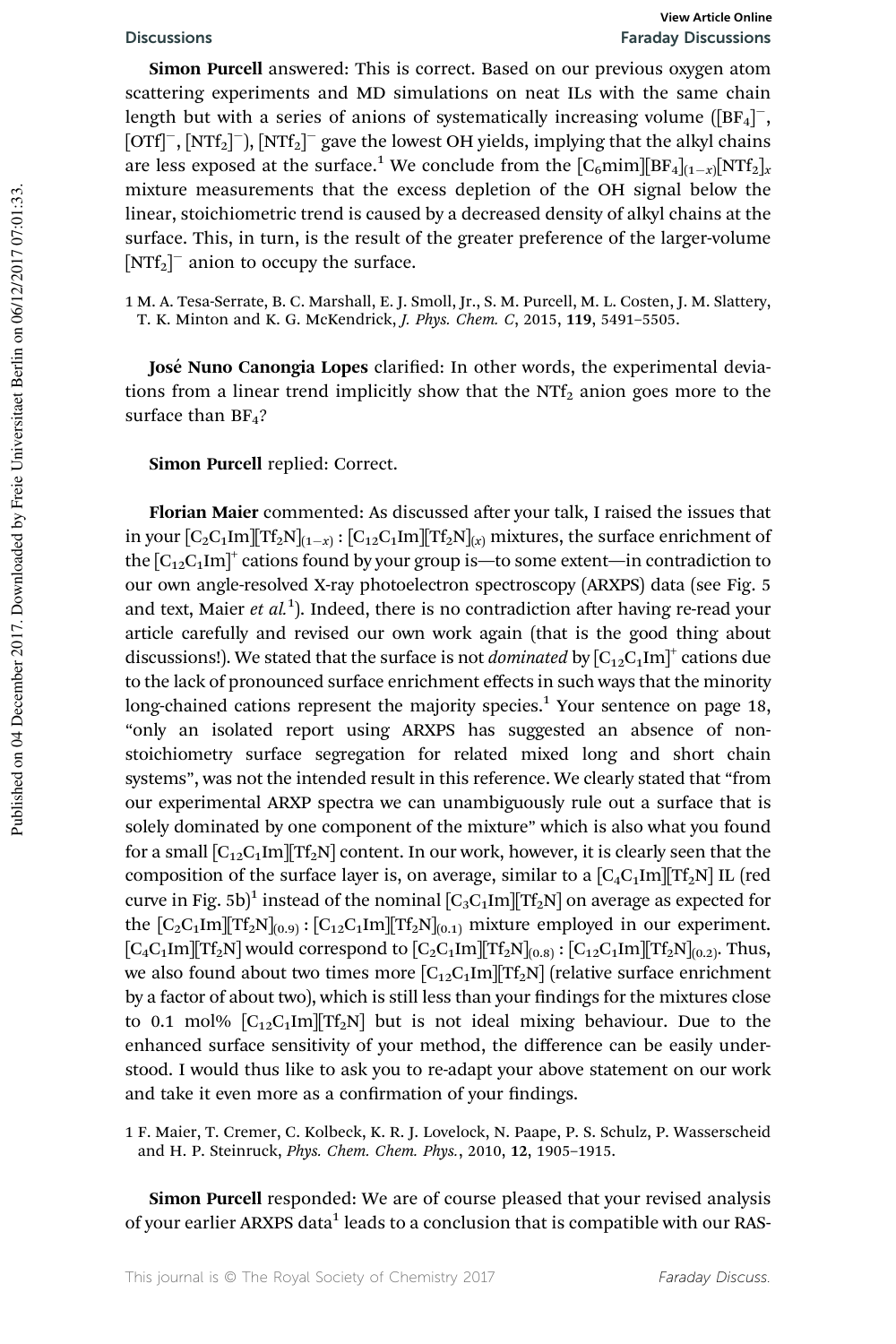LIF results. We note also that your result for the surface tension of 33.6 mN  $\mathrm{m}^{-1}$  at the single mole fraction of  $x = 0.1$ , quoted in the same work, is compatible with the data we show in Fig. 3 of our paper (DOI: c7fd00175d). We are reassured that the available data therefore all points qualitatively towards there being surface enrichment of the  $C_{12}$  chains. It would indeed be interesting to have more extensive ARXPS, and perhaps also time-of-flight secondary-ion mass spectrometry (TOF-SIMS) or high-resolution Rutherford backscattering (HRBS), measurements on a wider range of compositions to test further the extent of quantitative agreement.

1 F. Maier, T. Cremer, C. Kolbeck, K. R. J. Lovelock, N. Paape, P. S. Schulz, P. Wasserscheid and H. P. Steinruck, *Phys. Chem. Chem. Phys.*, 2010, 12, 1905–1915.

Ramesh Gardas asked: We often use air-liquid or  $N_2$  gas-liquid interfaces. Why in your work did you try a vacuum–liquid interface for the surface tension measurements?

Simon Purcell replied: The surface tension measurements were conducted in air. Only the RAS-LIF measurements were conducted in near-vacuum (in practice, under a low pressure of  $NO<sub>2</sub>$ , the O atom precursor), which is an essential feature of the method. However, the vapour pressures of the ionic liquids are extremely small at the relevant temperatures, so it is not clear that the composition of the interface would be sensitive to the nature of the phase above the liquid.

Ramesh Gardas remarked: Prior to measuring the surface tension of IL mixtures by the pendant drop method, how is the mixing of 2 ILs done to obtain a homogeneous mixture of ILs, especially when you use viscous ILs?

Simon Purcell responded: The ILs were mixed using a magnetic stirrer and stored under  $N_2$  for some time (usually days) before the measurements. The IL mixtures showed no problems with miscibility; visually, they appear to be a single homogeneous phase and there was no observed time dependence of the measured surface tension (or the RAS-LIF results, with which they are consistent).

Ramesh Gardas returned to discussion of the paper by Toshiyuki Itoh: Compared to IL 2 (2 ether oxygens, 89 mPa s), IL 7 (3 ether oxygens, 95 mPa s) should have low viscosity? Would both of them have similar water content? Did you observe any correlation between the number of ether oxygens in the IL *vs.* viscosity?

Toshiyuki Itoh answered: Thank you for your question. When I was asked this question, I replied that we measured the viscosity using ILs that had water contents of less than 700 ppm. I offer my apologies that this answer was incorrect. I forgot that we replaced the instrument with a new one last year and my students measured the viscosity under flowing argon gas to avoid water absorption during the measurement process. The results reported in our paper were those of ILs of which the water contents were less than 50 ppm. Table 1 shows the results of the viscosity of compound 6 with different water contents (entries 6 and 7). As shown in the results, the water content indeed influences the viscosity, though no difference was observed at 90 $\degree$ C (entries 6 and 7).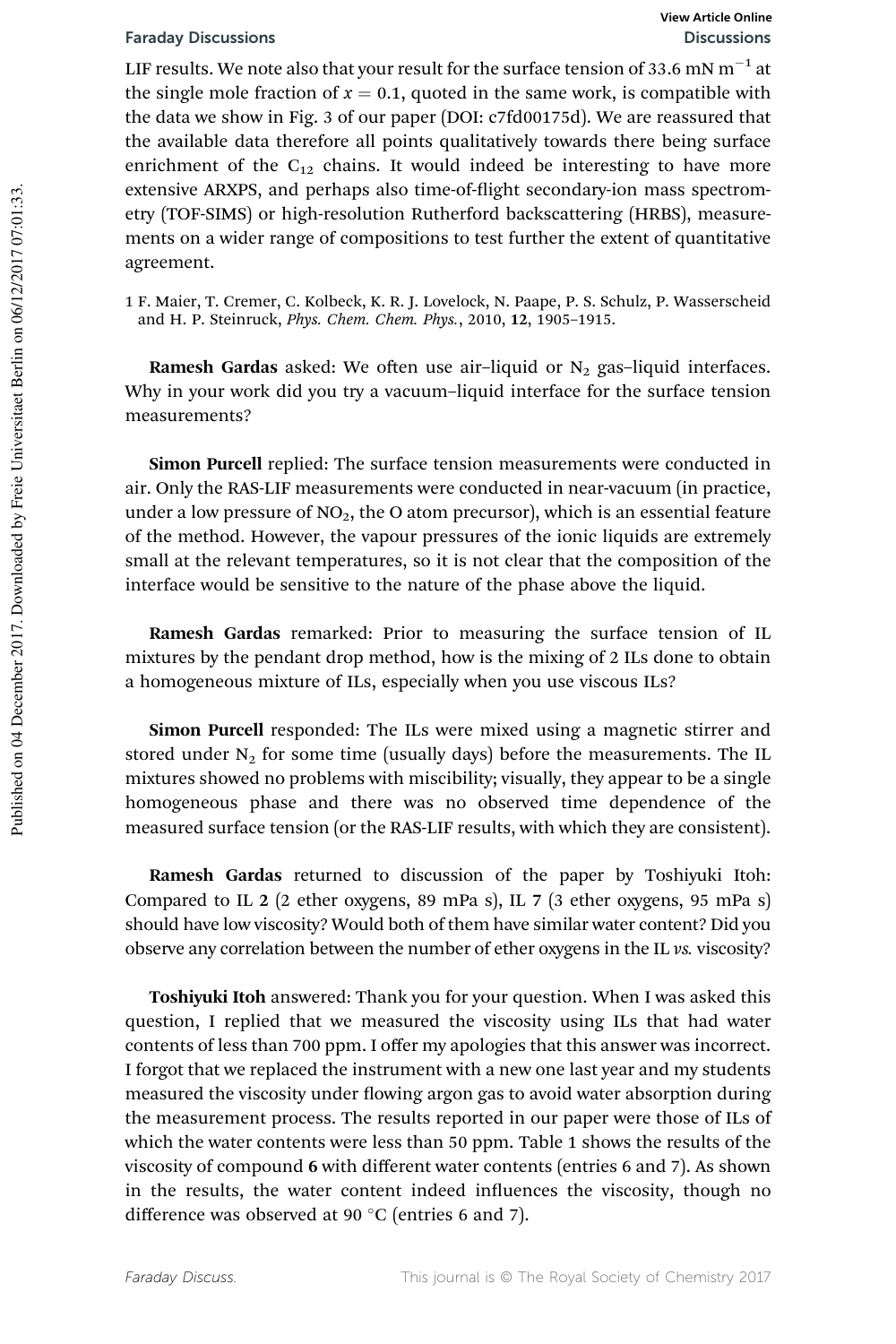| Viscosity at<br>Viscosity at<br>$IL^b$<br>35 °C (cP)<br>90 °C (cP)<br>(ppm)<br>Entry | Water content |
|--------------------------------------------------------------------------------------|---------------|
| 134.5<br>9.0<br>1<br>13.1                                                            |               |
| 2<br>$\mathbf{2}$<br>66.2<br>7.68<br>48.5                                            |               |
| 3<br>3<br>63.2<br>8.73<br>11.7                                                       |               |
| 95.4<br>18.2<br>10.9<br>4<br>4                                                       |               |
| 5<br>5<br>82.8<br>10.2<br>49.0                                                       |               |
| 6<br>8.92<br>6<br>31.2<br>63.7                                                       |               |
| 6<br>57.7<br>8.97<br>163                                                             |               |
| 8<br>7<br>54.4<br>7.76<br>23.2                                                       |               |
| 7 + LiTf <sub>2</sub> N $(5:1)$<br>9<br>148.2<br>23.2<br>13.6                        |               |
| $7 + LITf2N (10:1)$<br>10<br>91.3<br>23.2<br>10.4                                    |               |

Table 1 Viscosity of ILs at different temperature conditions*<sup>a</sup>*

<sup>a</sup> All measurements were conducted under flowing argon gas using the BrookField DV2T instrument. *<sup>b</sup>* Please refer to the manuscript (DOI: c7fd00142h) for structures of the ILs.

Radha Gobinda Bhuin continued discussion of the paper by Robert G. Jones: Did you try depositing acetone on top of the ionic liquid? If so, what do you observe? If not, what do you expect?

Robert Jones replied: We initially attempted to adsorb acetone onto several layers (oligolayers is perhaps a useful description) of ionic liquid at room temperature but no absorption of acetone was detectable on subsequent temperature programmed desorption. We then attempted to absorb acetone into the solid IL glass (formed by cooling the IL liquid from room temperature) at 90 K, but no absorption occurred, the acetone simply formed multilayers on the glass surface. This is described in Section 3.2.2 of the paper (DOI: c7fd00146k). We then adsorbed acetone onto the IL snow (formed by depositing the IL at 90 K) at 90 K and this did allow acetone to penetrate into the porous structure and interact with the IL. This is described in Section 3.2.3 of the paper. We then adsorbed the acetone below the IL snow, as described above and in the paper, to force the acetone to enter the IL structure and interact with it before desorbing.

Radha Gobinda Bhuin commented: How is the destabilised acetone peak related to the thickness of the ionic liquid? Is it possible to calculate the diffusion rate of acetone at a particular temperature?

Robert Jones responded: As noted above in my response to your first question, the stabilised peak behaved in a way that was analysable using a rather simple and general model, so that was done. However, the behaviour of the destabilised acetone peaks has only been discussed qualitatively as explained earlier. By tting a sufficiently detailed model to the experiments, specific kinetic parameters, including those of the diffusion rate of the acetone inside the pores, could have been extracted, but these parameters would be highly sensitive to the original assumptions used for the model. We did not feel that such an analysis would be believable and did not attempt it.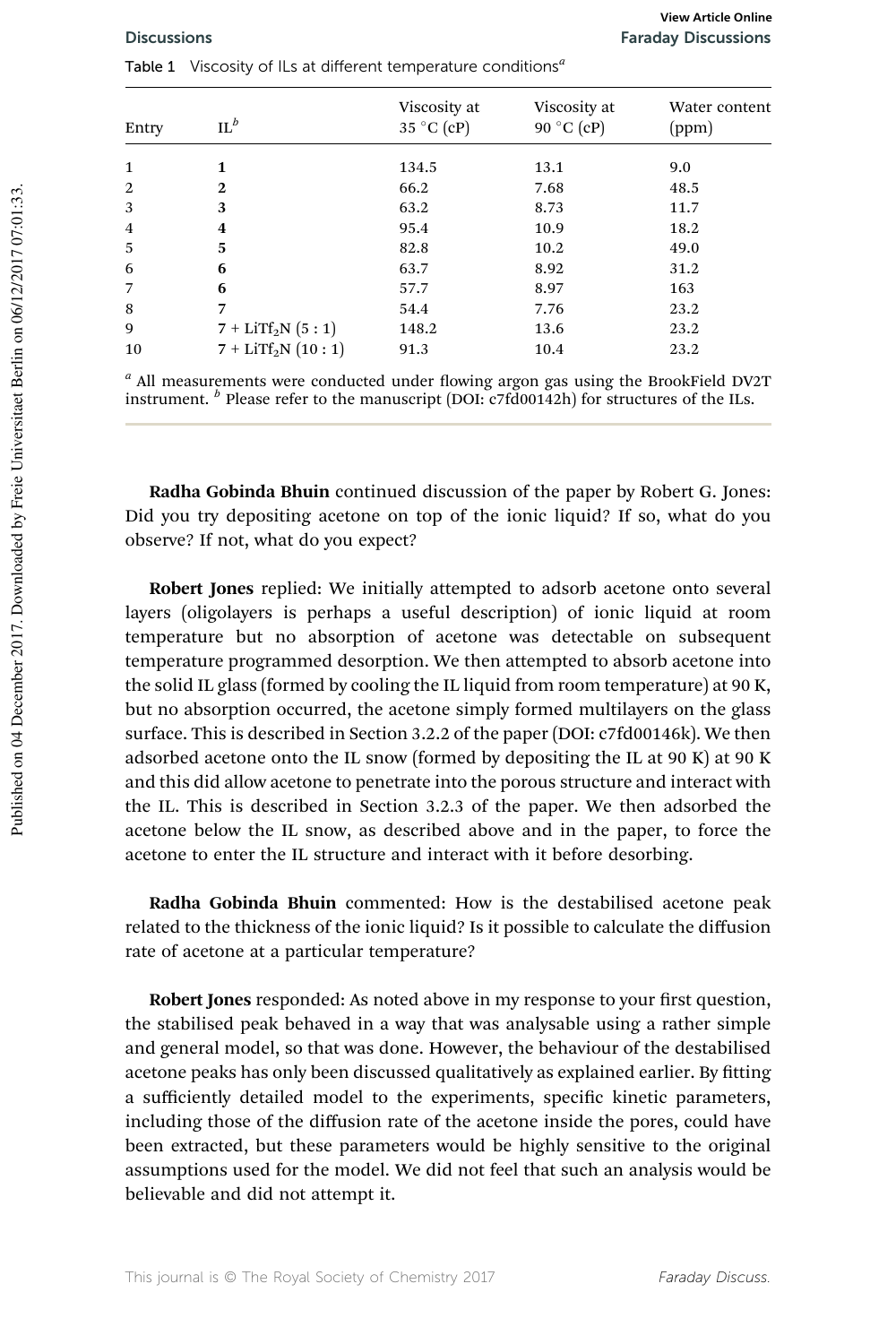James Wishart returned to discussion of the paper by Toshiyuki Itoh: During the discussion it came up that the water contents of the ionic liquids reported in this study are on the order of 800 ppm. While I understand the difficulty of drying ionic liquids with ether groups, 800 ppm of water is enough to alter their physical properties, for instance reducing their observed viscosities. Based on a survey of the literature on the effects of water content, including this paper,<sup>1</sup> I developed a general rule for my laboratory that physical characterization of ionic liquids should be done only when the water content is below 300 ppm, where I would expect the viscosity deviation to be less than 1%. Water contents in the range of 800 ppm could result in a few percent deviation in various physical properties and it would be desirable if you could report the exact water contents of each ionic liquid you report so that the likelihood of property deviation could be individually assessed.

1 J. A. Widegren, A. Laesecke and J. W. Magee, *Chem. Commun.*, 2005, 1610–1612.

Toshiyuki Itoh answered: Thank you for your comments. When I was asked this question, I replied that we measured the viscosity using ILs that had water contents of less than 700 ppm. I offer my apologies that this answer was incorrect. I forgot that we replaced the instrument with a new one last year and my students measured the viscosity under flowing argon gas to avoid water absorption during the measurement process. The results reported in our paper were those of ILs of which the water contents were less than 50 ppm. I show the results of the viscosity of compound 6 which has different water contents (Table 1, entries 6 and 7). As shown in the results, the water content indeed influenced the viscosity, though no difference was observed at 90 $\degree$ C (entries 6 and 7).

Ruth Lynden-Bell continued discussion of the paper by Robert G. Jones: You refer to ionic liquid snow. What is the nature of this material and how do you know it is "snow"?

Robert Jones responded: A good question. The description is driven by the experimental observations. Fig. 2 in the paper (DOI: c7fd00146k) shows the TPD of acetone adsorbed onto the carbon covered Au surface at 90 K. It exhibits the simple zero order desorption kinetics expected for multilayer adsorption. Almost identical desorption behaviour was observed for acetone adsorbed on IL glass showing again that simple multilayers of acetone are formed, with desorption complete by 135 K (the TPD curves can be found in ref. 1.) However, when the IL was deposited on top of multilayers of acetone at 90 K, the desorption behaviour was very different (Fig. 4 in the paper), with highly structured desorption peaks replacing the single zero order peak of pure acetone desorption, and new desorption peaks stretching up to 200 K. The simplest explanation consistent with this behaviour is that the IL liquid has formed a porous structure through which the acetone must move before desorbing from the surface. The quantity of acetone that interacts with the porous IL is consistent with a very high surface area, so we have used the term "snow" to connote a material where the voids, or pores, are of approximately the same dimension as the solid material, explaining the high surface area. As far as we are aware, no other studies have been undertaken to determine the porosity of such IL snows. Studies combining scanning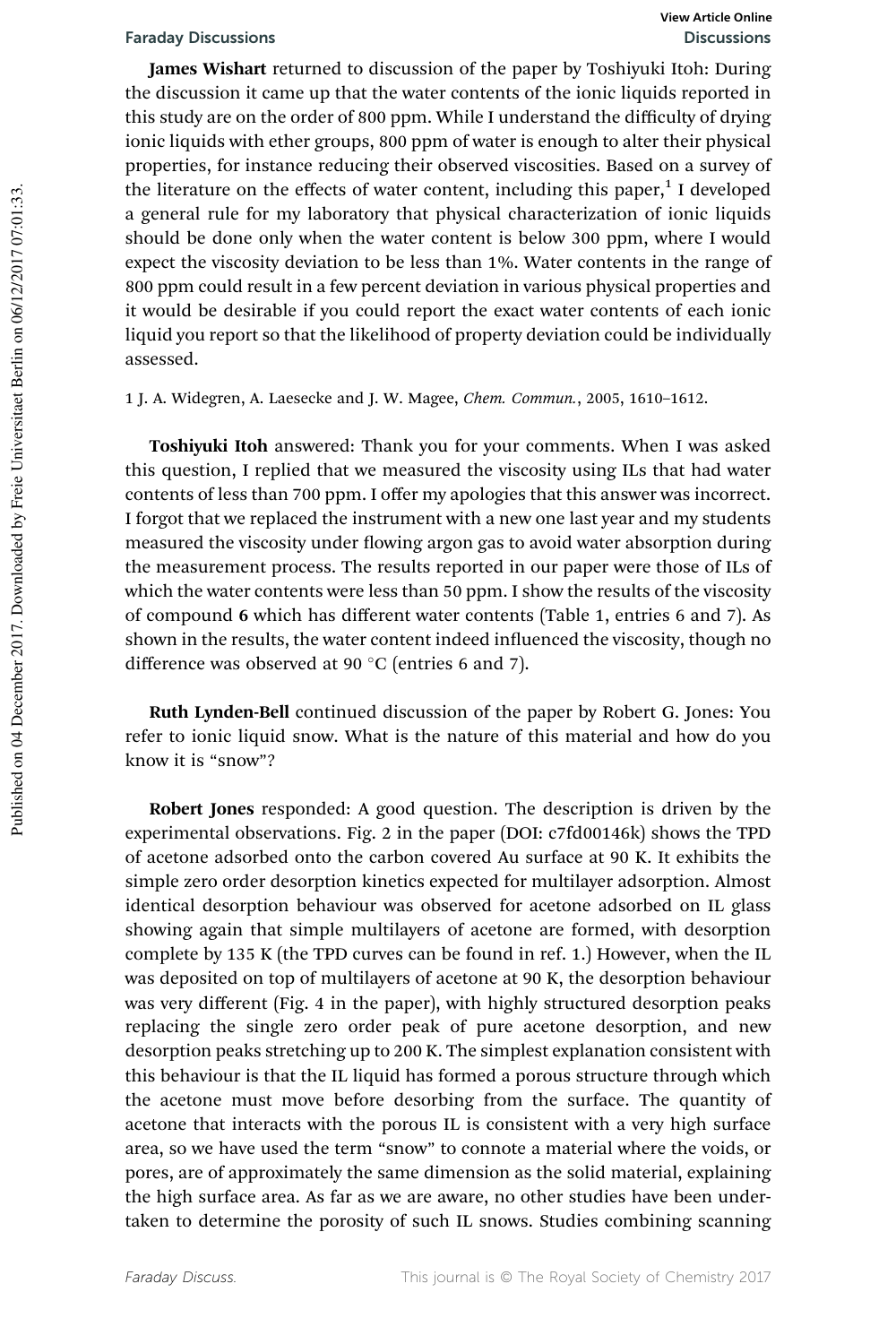tunnelling microscopy and quartz crystal microbalance measurements could be used to determine porosity, as they have been for thin films of metal halides.<sup>2</sup>

1 M. Buckley, PhD thesis, University of Nottingham, 2016.

2 H. Kim and A. H. King, *J. Mater. Res.*, 2007, 22, 2012–2016.

Christopher Hardacre asked: Do you observe the same melting transition of the IL irrespective of the conditions applied?

Robert Jones replied: The temperature programmed desorption technique used here is unable to detect a glass transition temperature or a melting transition except, rather indirectly, by inference from a change in desorption peak position or peak intensity. Therefore we are unable to say anything regarding transitions apart from the observation of an increase in the relative concentration of the most stabilised acetone desorption peak at 190 K, which we think may be due to the IL passing through the glass transition temperature. X-ray photoelectron spectroscopy (XPS) can detect glass and melting transitions of ILs rather more clearly, as the solid is insulating while the liquid is ionically conducting, leading to a difference in apparent binding energy. For multilayer of pure [OMIM] [BF<sub>4</sub>] snow on clean Cu(111),<sup>1</sup> the F 1s peak started to shift on heating to 190 K, due to the IL becoming more electrically conductive. XPS experiments in the future would be able to detect changes in transition temperature caused by absorbed material within the IL.

1 K. L. Syres and R. G. Jones, *Langmuir*, 2015, 31, 9799–9808.

Christopher Hardacre commented: Are there any structural changes that can be detected by LEED?

Robert Jones responded: Low energy electron diffraction (LEED) studies were not carried out in this work. In previous work we have tried to observe LEED patterns from the surfaces of bulk ionic liquid samples at room temperature and from adlayers of ionic liquids on metal crystal surfaces at both room and low temperature, but we have never observed any level of diffraction pattern, not even diffuse ring structures. The effect of the electron beam ( $\approx$  1 µA in 1 mm<sup>2</sup> on the surface) is to damage the IL within a few seconds (as evidenced by XPS or ultraviolet photoelectron spectroscopy). It is possible that such electron beam damage may be sufficiently fast that the inherent diffraction pattern due to the surface of the IL is not seen. Studies using an amplified LEED apparatus with incident beams in the nA region, so as to almost eliminate electron beam damage, may show some degree of surface order, as one might expect from an ionic liquid. As far as we are aware, no LEED patterns have been observed by any other research group.

Barbara Kirchner returned to general discussion of the paper by Simon Purcell: In general if you go from the bulk to the surface (bulk-vacuum) in an ionic liquid, you obviously observe more ion pairing. The choice of your systems showed in the simulations that depending on the mole fraction you had more alkyl side chains at the surface. I was wondering if your ion pairing at the surface is disrupted when the side chain aggregation occurs?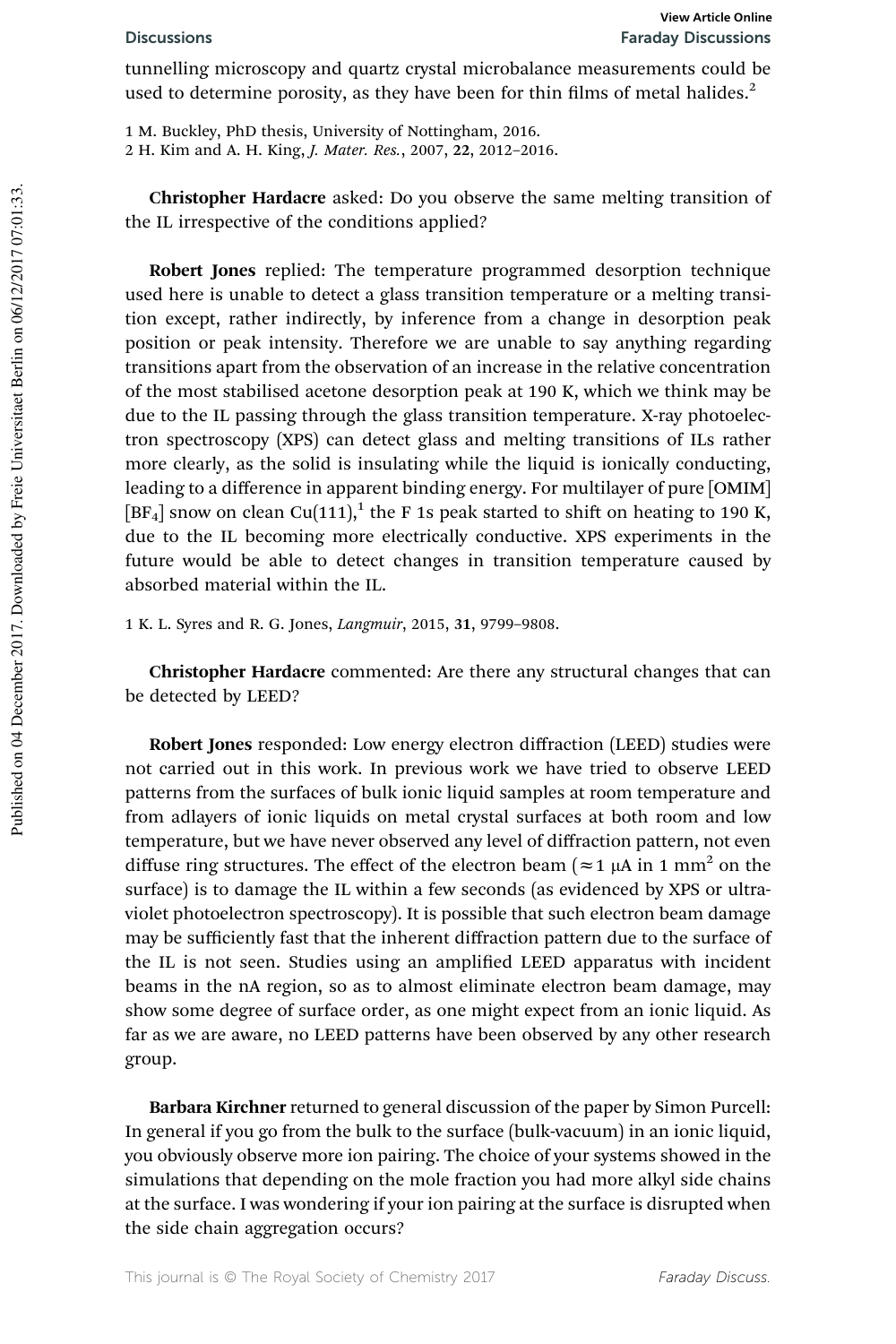# Faraday Discussions Discussions

Simon Purcell answered: Our simulations were designed to examine static snapshots of the vacuum–liquid surface structure in  $[C_2\rm{mim}]_{(1-x)}[C_{12}\rm{mim}]_x[Tf_2N]$ mixtures. In this dataset, there is little structural evidence to suggest that the polar network at the vacuum–liquid interface is strongly perturbed as the mole fraction of  $[C_{12}mim]^{+}$  is varied from 0 to 1. For example, consider the radial distribution function (RDF) between the unique carbon atom of the imidazolium ring in near-surface cations and the nitrogen atom of the  $[{\rm Tf}_2 N]^-$  anion (Fig. 4). There is very little change in the relative intensity and lineshape of the 1st and 2nd nearest-neighbour peaks as a function of  $[C_{12}mim]^+$  mole fraction. This observation is consistent with our work on the vacuum–liquid surface structure of 1 alkyl-1-methylpyrrolidinium bis(triuoromethylsulfonyl)imide and 1-alkyl-3 methylimidazolium bis(trifluoromethylsulfonyl)imide ionic liquids as a function of the alkyl chain length.<sup>1</sup> We found that XY RDFs between oppositely charged polar units of near-surface ions do not show dramatic changes with alkyl chain length. Future work may explore the dynamic properties of the near-surface polar network (*e.g.*, ion cage lifetimes) to search for evidence of ion pairing.

1 M. A. Tesa-Serrate, E. J. Smoll Jr, L. D'Andrea, S. M. Purcell, M. L. Costen, D. W. Bruce, J. M. Slattery, T. K. Minton and K. G. McKendrick, *J. Phys. Chem. C*, 2016, 120, 27369–27379.

John Slattery added: This is a comment, as we performed the synthesis of the ILs used in this work. I am fairly confident that we can exclude the possibility of siloxane impurities, which may indeed be surface active, as we do not use grease during the syntheses of these liquids. It is possible, however, that low volatility



Fig. 4 Radial distribution function between oppositely charged ions in the near-surface polar network of [C<sub>2</sub>mim]<sub>(1–x)</sub>[C<sub>12</sub>mim]<sub>x</sub>[Tf<sub>2</sub>N] mixtures as predicted by MD simulations. Ion distance is measured between the unique imidazolium carbon in [C<sub>2</sub>mim]<sup>+</sup> and [C<sub>12</sub>mim]<sup>+</sup> cations and the nitrogen atom of  $[NTr_2]$ <sup>-</sup> anions.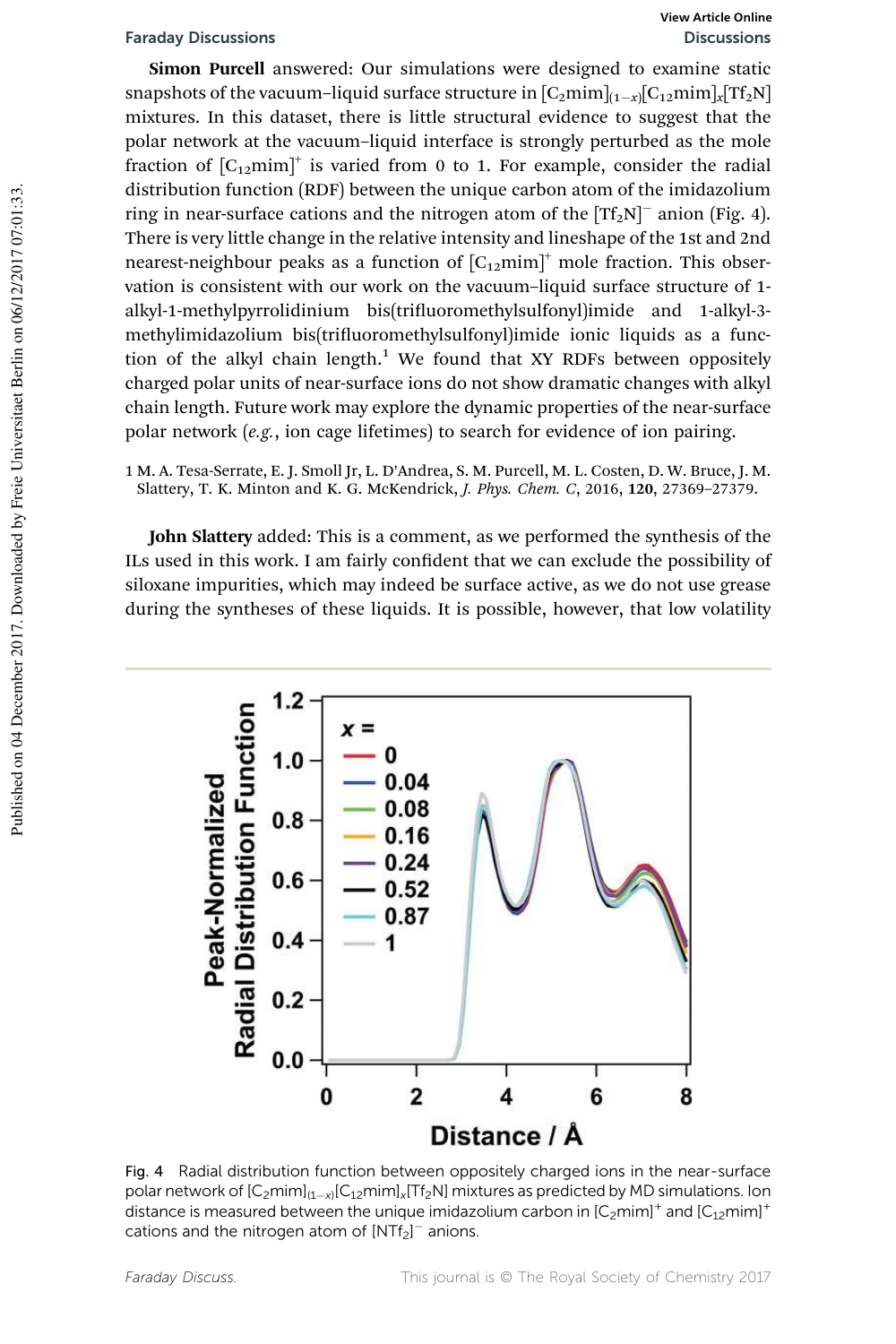alkyl halides (*e.g.* dodecylbromide) might be present in very small quantities that we cannot detect. We take care to remove volatiles such as these after the synthesis by heating gently under a vacuum of around  $10^{-3}$  to  $10^{-4}$  mbar for prolonged periods and they are not detected by the analyses that we perform after the synthesis. In addition, the Edinburgh group heat the samples under even higher vacuum prior to their experiments, so there is another chance to remove volatiles. So our feeling is that the chance of these impurities being present in sufficient quantities to affect the results is low.

Margarida Costa Gomes continued discussion of the paper by Octavian D. Pavel: You claim that the difference in solubility between oxygen, nitrogen and argon can explain the differences in the performance of your catalyst. Even if the Henry's law constants you present at 70 °C seem quite different (KH = 1854 bar for  $O_2$ ; 3064 bar for  $N_2$ ; 2707 bar for Ar), they reflect a relatively small difference in the mole fraction solubility at a partial pressure of gas equal to 1 bar ( $x = 5.4 \times 10^4$ ) for O<sub>2</sub>; 3.3  $\times$  10<sup>4</sup> for N<sub>2</sub>; 3.7  $\times$  10<sup>4</sup> for Ar). Do you think that this small difference in solubility is the only explanation for the behaviour of your catalyst using a feed of  $O_2$  in Ar when compared with a feed of  $O_2$  in  $N_2$ ?

Octavian D. Pavel responded: Indeed, the gas solubility plays an important role in conversion. We have also considered several other properties, but this was the only one offering a rational explanation. Its effect has also been demonstrated in additional experiments including those reported previously.<sup>1</sup> In that manuscript the variation of the gas solubility in  $[C_4C_1im][NTf_2]$  *vs.* the gas mixture composition at 70 $\degree$ C has been shown.

1 O. D. Pavel, P. Goodrich, L. Cristian, S. M. Coman, V. I. Pârvulescu and C. Hardacre, *Catal. Sci. Technol.*, 2015, 5, 2696–2704.

Margarida Costa Gomes asked: Have you looked to other explanations, rather than the difference in gas solubility, to explain the increase in the conversion of 1 butanethiol when you use argon instead of nitrogen in your gas feed?

Octavian D. Pavel replied: Thank you for this question. Indeed, two other effects have been taken into consideration: (i) the change in the chemisorption of the substrates in the presence of the inert gases, and (ii) the change in thermal conductivity by the dilution gases at the reaction temperature. Finally, we had neither experimental nor theoretical support for these effects.

Seiji Tsuzuki returned to discussion of the paper by Toshiyuki Itoh: I have two comments. The first one concerns the effects of ether oxygens introduced to the cation on the transport properties. The DEME cation (*N*,*N*-diethyl-*N*-methyl-*N*-(2 methoxyethyl) ammonium) is another ether oxygen-introduced cation. The ether oxygen atom of the DEME cation also enhances the diffusion of ions in the ionic liquid and decreases the viscosity. The introduction of oxygen to the per fluoroalkyl chain of the perfluoroalkyltrifluoroborate anion also enhances the diffusion of ions. These results show that the ether oxygen atom plays important roles in determining the transport properties of ionic liquids. Unfortunately,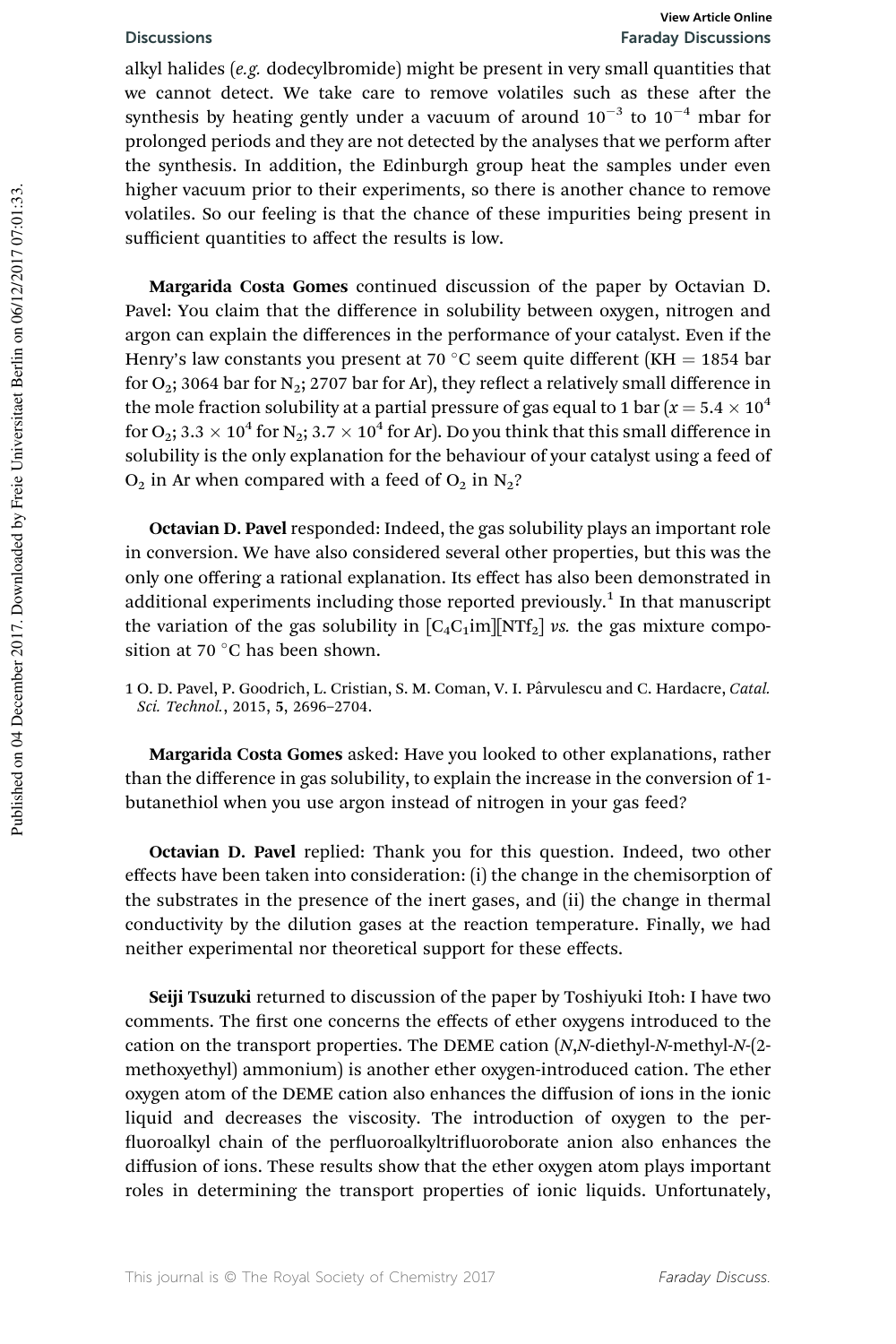however, it is not well understood how the ether oxygen atom affects the transport properties.

My second comment concerns the interaction between  $\mathrm{Li}^+$  and the ether oxygen atom in the cation. I have studied the interaction of  $\text{Li}^+$  and  $\text{DEME}^+$  cations. Although the Li<sup>+</sup>-DEME<sup>+</sup> complex has a local energy minimum structure in which the Li<sup>+</sup> has contact with the ether oxygen atom of DEME<sup>+</sup>, this structure is less stable than the isolated  $\mathrm{Li}^+$  and  $\mathrm{DEME}^+$ . On the other hand the interaction of  $\mathrm{Li}^+$  with the TFSA anion increases the stability of the complex. The DEME<sup>+</sup>-Li<sup>[</sup>TFSA] complex, in which the Li atom of the Li[TFSA] complex has contact with the ether oxygen atom of DEME<sup>+</sup>, is more stable than the isolated DEME<sup>+</sup> and Li<sup>[</sup>TFSA] complexes. I believe that at least one TFSA anion has contact with Li<sup>+</sup> in the mixture of the ether oxygen-introduced cation-based ionic liquid and Li[TFSA] salt studied in this work. Therefore, I believe that the  $Li<sup>+</sup>$  interacts with the ether oxygen atoms of the cation in the mixture.

Toshiyuki Itoh responded: I offer my deep appreciation for these helpful comments. I will consider these points in our future investigations.

Leigh Aldous stated: You have measured the viscosity of the pure ionic liquids; could you comment on what happened to the viscosity when the lithium salt was added to the ionic liquid?

Toshiyuki Itoh replied: Thank you for your question. We have measured the viscosity of a mixture of IL 7 with LiTf<sub>2</sub>N. Please see Table 1 (entries 8–10). As shown in this table, increased viscosity was observed when  $LiTf_2N$  was added to this IL.

Johan Jacquemin asked: Could you tell us the amount of lithium salt which could be added into these ILs? Could you quantify the impact of Li salt added on the physical properties of IL-based electrolytes?

**Toshiyuki Itoh** answered: We measured the viscosity of mixtures of  $LiTf<sub>2</sub>N$  : IL 7. Please see entries 9 and 10 in Table 1. The addition of an increased amount of  $LiTf<sub>2</sub>N$  increased the viscosity of the solution.

Leigh Aldous resumed discussion of the paper by Robert G. Jones: Coming back to the discussion on melting points, were you able to discern between the different phases, *e.g.* solids, gels and liquids, inside the cell?

Robert Jones replied: In these experiments we did not use a cell. The sample was a carbon covered Au(111) crystal surface with an area of about 1 cm $^2$ , on which the ionic liquid and small molecules were deposited prior to temperature programmed desorption. As noted above in my first response to Christopher Hardacre, TPD is unable to provide information on different phases except by indirect inference.

Leigh Aldous continued: I wonder if you could convert your instrument to run differential scanning calorimetry (DSC)? That way you might be able to discern phase transitions.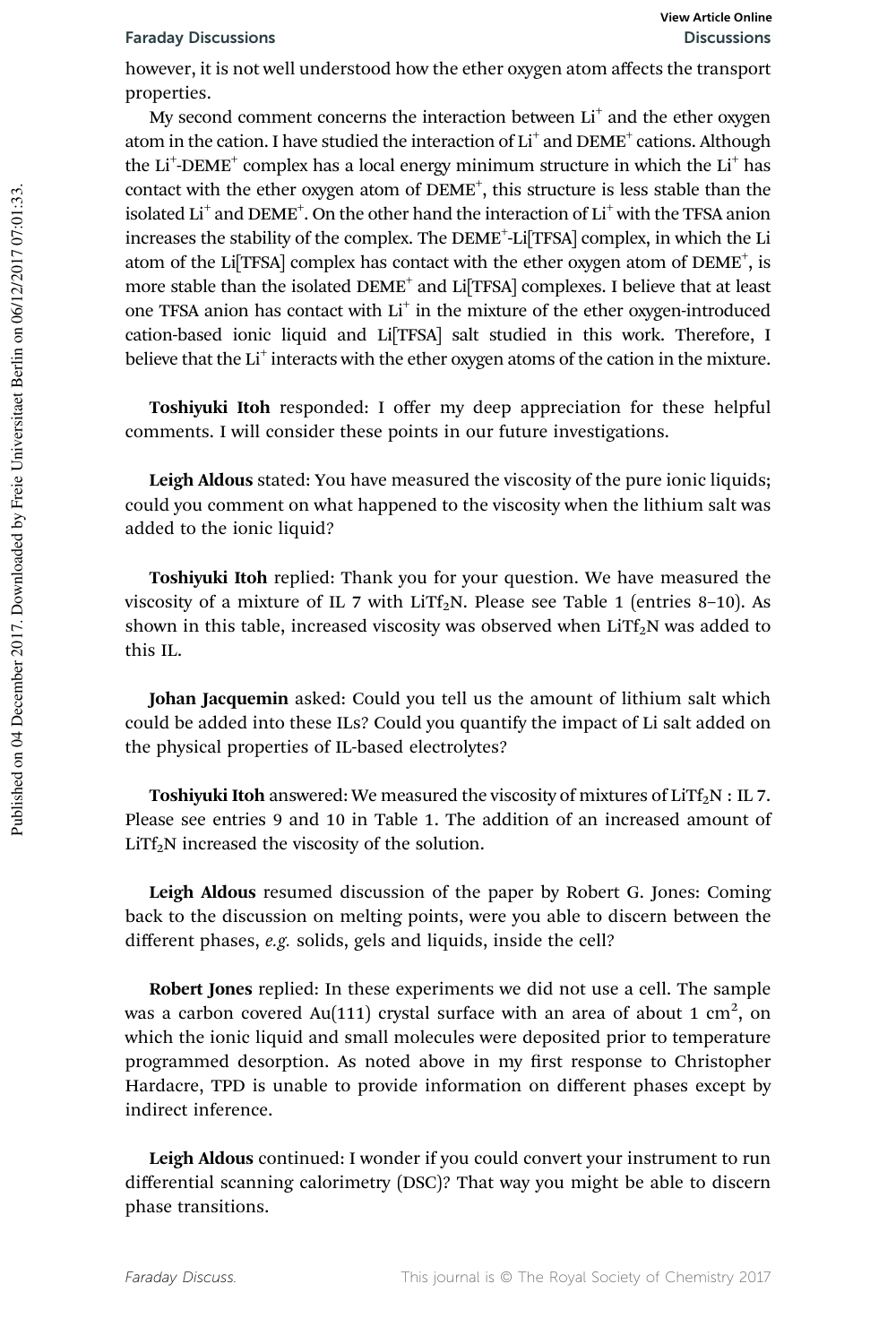## Discussions Faraday Discussions **View Article Online**

Robert Jones responded: An interesting idea. In DSC a macroscopic quantity of material is heated such that the energy involved in the phase transition can be matched by electrical energy in the dummy crucible, thus providing a measurement of the enthalpy change involved. In our case, the "crucible" is a gold crystal of about 2 g with a surface area of about 1  $\mathrm{cm}^2,$  and for acetone the maximum coverage used was 35 monolayers on this surface. Using the surface density of acetone given in the paper, 35 monolayers corresponds to 2.4  $\times$  10<sup>-8</sup> mol of acetone, which (using the highest energy desorption state of 61 kJ mol<sup>-1</sup>) would absorb  $1.4 \times 10^{-3}$  J during desorption. The sample temperature change would be too small to detect experimentally so this would not be a viable method for DSC using our type of sample. However, if the "crucible" were reduced in mass, by using a self supporting thin metal film, then its temperature change would become detectable and DSC would become possible. Work carried out by David King into single crystal adsorption calorimetry<sup>1</sup> shows how low mass substrates can be used to measure heat changes for very small quantities of surface materials.

1 W. A. Brown, R. Kose and D. A. King, *Chem. Rev.*, 1998, 98, 797–832.

William Wallace commented: The ionic liquids you use are pure. Have you looked into mixing them with water or another molecular solvent and seeing how this would affect the catalytic activity?

Octavian D. Pavel responded: The ILs were deposited on the catalyst surface using a mixture with an organic solvent and thereafter the organic was evaporated to form the catalyst. We have not looked at using water as the second phase to deposit the IL but it would also be removed on evacuation to a large extent. The residual water may be higher than that in the original IL due to the effect of confinement in the pore. This water may influence the solubility of the reactants in the IL as well as the nature of the active site with increased levels of surface hydroxyls. It is not clear how this would affect the catalytic activity but it is likely to be strongly dependent on the active metal and the support used.

Johan Jacquemin continued discussion of the paper by Toshiyuki Itoh: Did you compare the physical properties of the selected ILs with those already published in the literature? Could you then highlight, for example, the effect of the number of oxygen atoms in the cation (imidazolium, pyrrolidinium, *etc.*) on these properties?

Toshiyuki Itoh replied: All our ether-functionalized piperidinium salt ILs are new ILs. To the best of our knowledge, no physical properties of these ILs have been reported. Although [PP1,6][Tf<sub>2</sub>N] was found in a patent, no physical properties of this IL have been reported.

Johan Jacquemin asked: Why did you choose this type of cation? Why not imidazolium or other types?

Toshiyuki Itoh responded: We initiated this study for the development of an appropriate electrolyte for lithium-ion batteries with the Si electrode. To this aim, we tested three types of ILs, *i.e.*, 1-ethyl-3-methylimidazolium ([emim]), *N*-methoxyethoxymethyl-*N*-methylpyrrolidinium (PY1MEM), and *N*-methoxyethoxymethyl-*N*-methylpiperidinium ([PP1MEM] bis(fluorosulfonyl)amide ([FSA]) and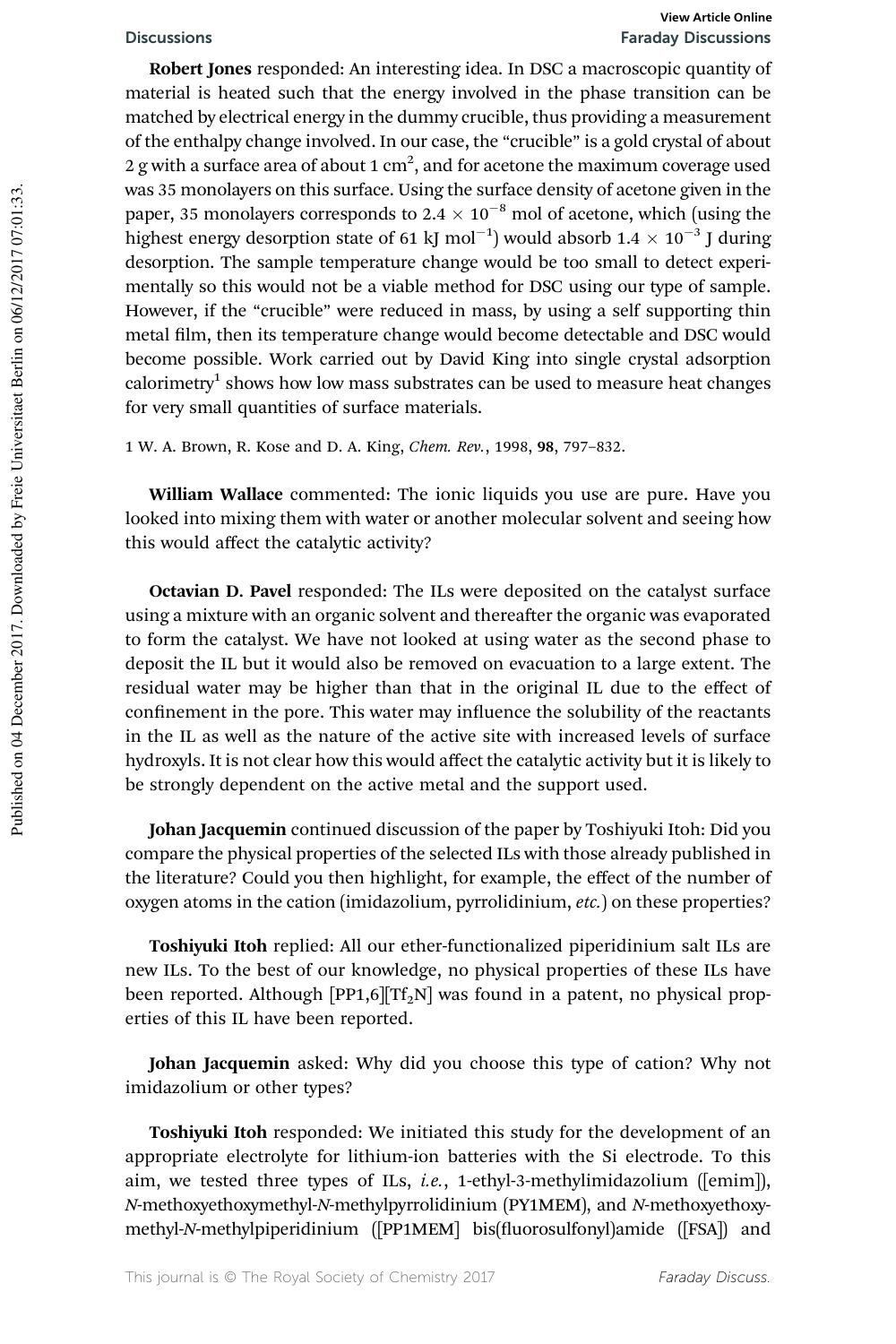found that [PP1MEM][FSA] gave the best results, though there was only a small difference between the pyrrolidinium and piperidinium salts. During this study, we further found that smooth Li cation transfer was accomplished even using a piperidinium salt which has a mono-ether functional substituent, though the best efficiency was obtained when [PP1MEM][FSA] was used as the electrolyte. Inspired by these results, we decided to systematically synthesize piperidinium salts that have an ether functional moiety and evaluated their physical properties.

Johan Jacquemin queried: The stability of your ILs (Electrochemical Window) against a lithium electrode is an important matter to take into consideration for Li-ion battery applications. Is this not an issue in your work?

Toshiyuki Itoh responded: We used IL 2 as an electrolyte for the Li ion battery with Si electrode in a collaboration with Professor Sakaguchi in our department.<sup>1</sup> I heard that our IL was stable under their experimental conditions.

1 K. Yamaguchi, Y. Domi, H. Usui, M. Shimizu, K. Matsumoto, T. Nokami, T. Itoh and H. Sakaguchi, *J. Power Sources*, 2017, 338, 103–107.

Vladislav Ivaništšev commented: We have worked on a method for predicting the viscosity of ionic liquids. We have applied it to the presented set of seven ionic liquids and succeeded to identify those with lower viscosity. It is challenging to continue with similar sets synthesized by the same group and measured under the same (dry) conditions.

1 K. Karu, A. Ruzanov, H. Ers, V. Ivaništšev, I. Lage-Estebanez, J. M. García de la Vega, *Computation*, 2016, 4, 25.

Toshiyuki Itoh responded: I offer my deep appreciation for your helpful comments. I will consider the results reported in your paper in our future investigations.

I replied that we measured the viscosity using ILs that had water contents of less than 700 ppm. I offer my apologies that this answer was incorrect. I forgot that we replaced the instrument with a new one last year and my students measured the viscosity under flowing argon gas to avoid water absorption during the measurement process. The results reported in our paper were those of ILs of which the water contents were less than 50 ppm. I show the results of the viscosity of compound 6 which has different water contents (Table 1 entries 6 and 7). As shown in the results, the water content indeed influenced the viscosity, though no difference was observed at 90 $\degree$ C (entries 6 and 7).

Leigh Aldous returned to discussion of the paper by Octavian D. Pavel: You mixed your support and IL in a 1 : 1 weight ratio; is there a reasoning behind that? Is that optimised?

Octavian D. Pavel replied: In these studies, the IL : catalyst ratio has not been optimized but it is an important variable to study as the IL can modify the effective concentrations of the substrates and intermediates at the active sites as discussed in ref. 1. This variable will be examined in future studies.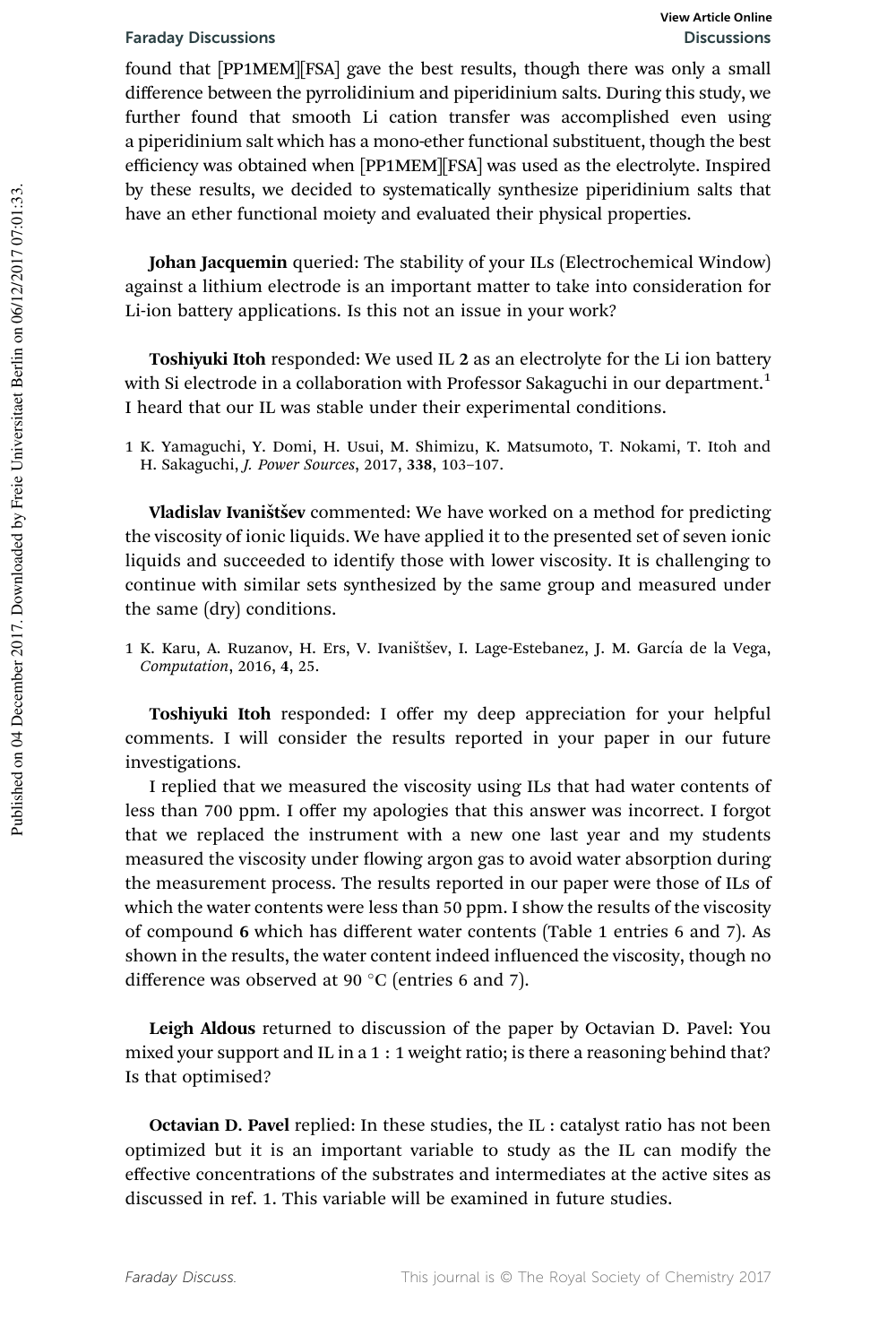1 M. Sobota, M. Happel, M. Amende, N. Paape, P. Wasserscheid, M. Laurin and J. Libuda, *Adv. Mater.*, 2011, 23, 2617–2621.

Leigh Aldous commented: Can you comment on what your SCILL looked like? For example, was it initially a free-flowing powder which became "sticky"?

Octavian D. Pavel answered: Following deposition of the IL, the catalyst becomes less free flowing. However, this did not result in any issues associated with stirring and dispersing the catalyst in the reaction solvent.

Ryan Clark returned to discussion of the paper by Robert G. Jones: You attribute the stabilisation and destabilisation to the porous structure. Would you expect a similar porous structure to form when using a shorter chain?

Robert Jones replied: As the chain length attached to the imidazolium gets shorter, the anion as a whole becomes more compact and less likely to leave pores between the ion pairs when they adsorb randomly onto the substrate at 90 K. So we might expect smaller pore sizes, and hence less porosity as a whole, for shorter chain lengths such as in [EMIM]<sup>+</sup>, 1-ethyl-3-methylimidazolium. It is worth noting that metal halides such as LiF and  $\mathrm{MgF_2,}^1$  when condensed from the vapour onto glass at homologous temperatures (substrate temperature/metal halide melting point) of <0.3, achieve linear porosity values of >30% even though the anions and cations are spherical and the ion pairs are of high symmetry. We might reasonably expect a relatively high porosity from the larger and less symmetrical imidazolium cation even with short chains. For chains longer than octyl the porosity would probably increase somewhat, but the increase in porosity would be associated with the alkyl chains and hence be destabilising rather than stabilising. Given that the  $[BF_4]^-$  in this work is of high symmetry, swapping this for a larger and more asymmetric anion such as  $[TF_2N]^-$ ,  $[(CF_3SO_2)_2N]^-$  may also increase the porosity, but now it would be the stabilising pores that are increased in size.

1 H. Kim and A. H. King, *J. Mater. Res.*, 2007, 22, 2012–2016.

Matthew Addicoat continued discussion of the paper by Toshiyuki Itoh: You spent time tying to correlate calculated properties of the single cation with viscosity, but viscosity means molecules sliding past each other, and is therefore fundamentally a property of an ensemble of molecules. Seeing as you are only changing the tails of your cations, wouldn't considering how two cations stack, specifically the interaction between the tails, give you a better indication and perhaps even supply a physical explanation for the changes in viscosity?

Toshiyuki Itoh answered: I offer my deep appreciation for your helpful comments. I agree with your opinion. I will consider your comments in our future investigations.

Christopher Hardacre asked: Your work has concentrated on piperidiniumbased ionic liquids. Can you offer some ideas about whether pyrrolidinium or azepinium-based ionic liquids may perform better for battery applications?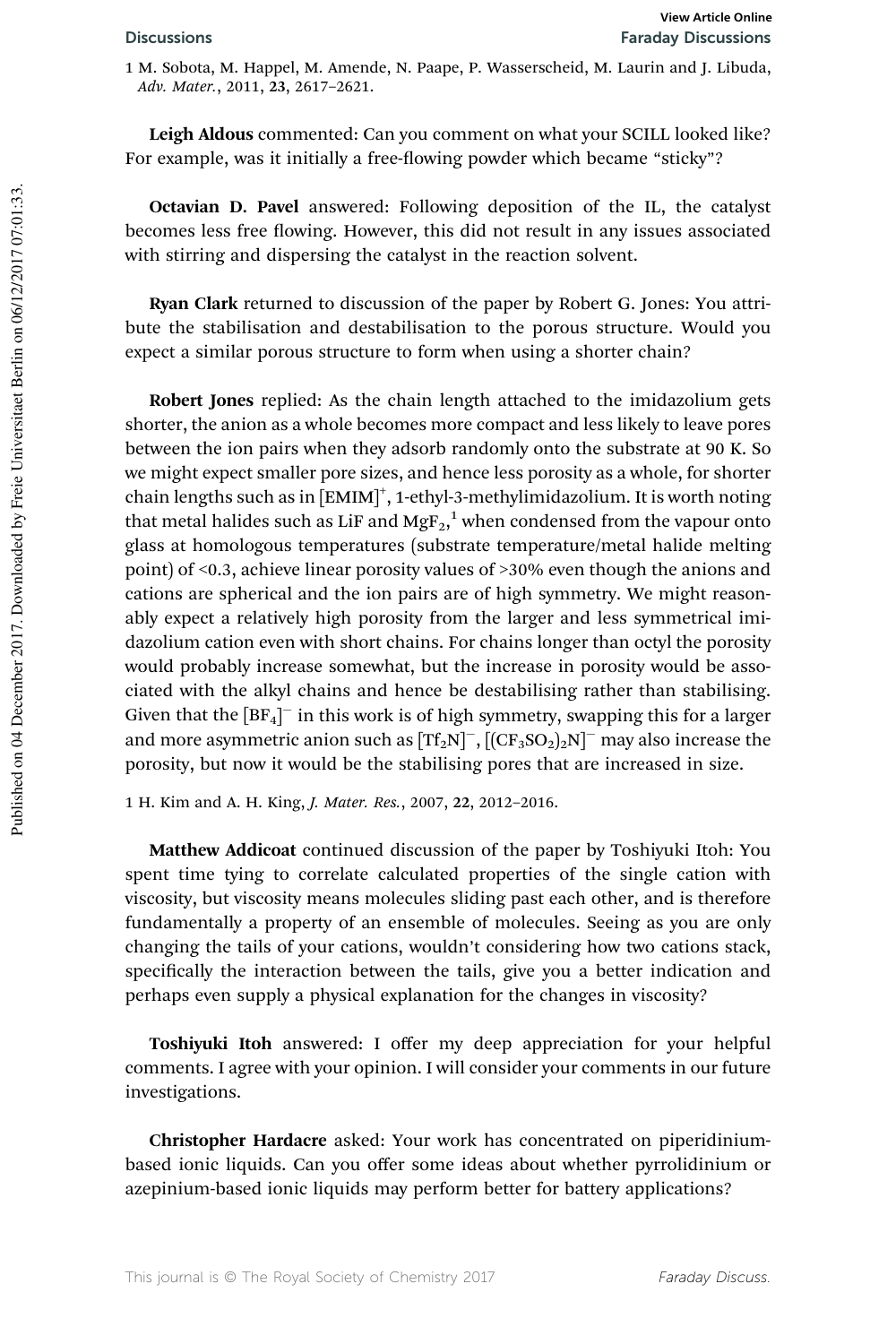Toshiyuki Itoh replied: We initiated this study for the development of an appropriate electrolyte for the lithium-ion batteries with the Si electrode. Our basic idea is that the introduction of the methoxyethoxymethyl group on the cationic part may contribute to smooth Li ion transfer to the Si cathode, because the surface of the Si cathode is covered with the cationic part of the IL, which may prevent absorption of the Li cation into the electrode (Fig. 5). To this aim, we tested three types of ILs, *i.e.*, 1-ethyl-3-methylimidazolium ([emim]), *N*-methoxyethoxymethyl-*N*-methylpyrrolidinium (PY1MEM), and *N*-methoxyethoxymethyl-*N*methylpiperidinium ([PP1MEM] bis(fluorosulfonyl)amide ([FSA]) and found that [PP1MEM][FSA] gave the best results, though there was only a small difference between the pyrrolidinium salt and piperidinium salt. During this study, we further found that smooth Li cation transfer was accomplished even using a piperidinium salt which has a mono-ether functional substituent, though the best efficiency was obtained when [PP1MEM][FSA] was used as the electrolyte. Inspired by these results, we decided to systematically synthesize piperidinium salts that have an ether functional moiety and evaluated their physical properties.

Seiji Tsuzuki stated: The cause of the difficulty to elucidate the relationship between structures of ions and the transport properties of ionic liquids is that several factors affect the transport properties of ionic liquids. One factor is the size of ions. If the alkyl chain length of the cation is increased, the diffusivity of ions decreases and the viscosity increases. This means that the size of ions is an important factor determining the transport properties. Another factor is the shape of ions. The diffusion of ions in quaternary ammonium-based ionic liquids is slower than that in imidazolium and pyridinium-based ionic liquids, even if the sizes of cations are nearly identical. The plate-shaped imidazolium and pyridinium enhance the diffusion compared with bulky quaternary ammonium. This



Fig. 5 Initial working hypothesis of the IL-type electrolyte for Li ion batteries with the Si electrode.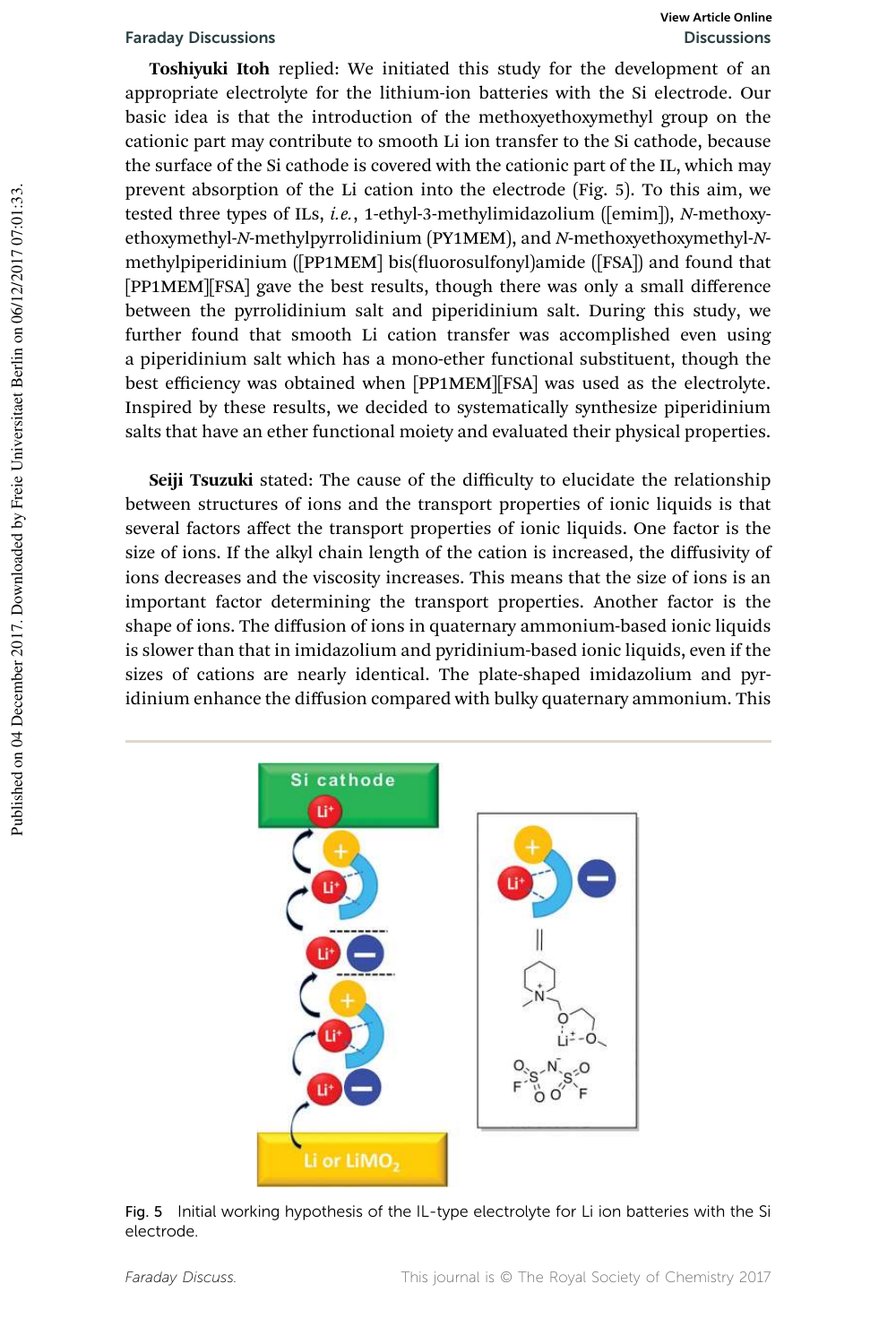### Discussions Faraday Discussions **View Article Online**

shows that the shape of the ions is important for the transport properties. The third factor is the magnitude of the attraction between the cations and anions. Although the TFSA anion is larger than the  $BF_4$  and  $CF_3SO_3$  anions, the diffusion of ions in TFSA-based ionic liquids is faster than that in the  $BF_4$  and  $CF_3SO_3$ -based ionic liquids. Analysis of the interaction energy by *ab initio* calculations show that the interaction between TFSA anions with cations is weaker than the interactions of  $BF_4$  and  $CF_3SO_3$ . This shows that the magnitude of the attraction between cations and anions is also important. The fourth factor is the conformational flexibility of ions. We can artificially increase the barrier of internal rotation in MD simulations by changing torsional parameters in the force field used for the simulations. If the rotation of the C–N bond connecting the alkyl group and imidazolium ring is fixed by increasing the barrier height, the calculated selfdiffusion coefficients of ions decrease significantly. This shows that conformational flexibility of ions is important for the transport properties. In addition, other factors such as the effects of ether oxygen atoms introduced to the ions affect the transport properties. Many factors affect the transport properties. This would be the cause of the difficulty to predict the transport properties of ionic liquids from ion structures.

Toshiyuki Itoh responded: I offer my deep appreciation for the helpful comments. I will consider these points in our future investigations.

James Wishart commented: In reference to the comments about lengthening oligoether chains providing more opportunities for hydrogen bonding, thus leading to higher viscosities with increasing number of ether segments, that may be highly case-dependent. For example, we have found that lengthening the chains in a series of 1-R-1-methylpyrrolidinium NTf<sub>2</sub> ( $R = CH_2-CH_2OCH_3$ ,  $CH_2CH_2OCH_2CH_3$ ,  $CH_2CH_2OCH_2CH_2OCH_3$ ,  $CH_2CH_2OCH_2CH_2OCH_2CH_3$ , and  $CH_2CH_2OCH_2CH_2OCH_2CH_2OCH_2CH_3$ ) ionic liquids results in very little increase in viscosity.<sup>1</sup> As opposed to the imidazolium case where there is a monotonic increase,<sup>1</sup> hydrogen bonding may be less of a factor in the pyrrolidinium case.

1 S. I. Lall-Ramnarine, M. Zhao, C. Rodriguez, R. Fernandez, N. Zmich, E. D. Fernandez, S. B. Dhiman, E. W. Castner and J. F. Wishart, *J. Electrochem. Soc.*, 2017, 164, H5247–H5262.

Leigh Aldous returned to discussion of the paper by Robert G. Jones: You use Au(111) as your surface, but are you restricted to a certain kind of surface? Does it have to be a metal, or can it vary more widely?

Robert Jones replied: The substrate surface can be of any material that is vacuum compatible, provided it is sufficiently thermally conductive to avoid any temperature variations across the surface, which would invalidate the TPD analysis. We used a carbon contaminated Au(111) surface which does not react with the ionic liquid or the small molecules, and where the heat of physisorption of the adsorbates is similar in magnitude to their inherent heats of vaporisation. This ensured that the behaviour of the IL and small molecules was dominated by their inherent interactions and not by interactions with the substrate. Using atomically clean substrates opens up the possibility of reaction with the surface, which would be interesting in its own right but would complicate the behaviour. It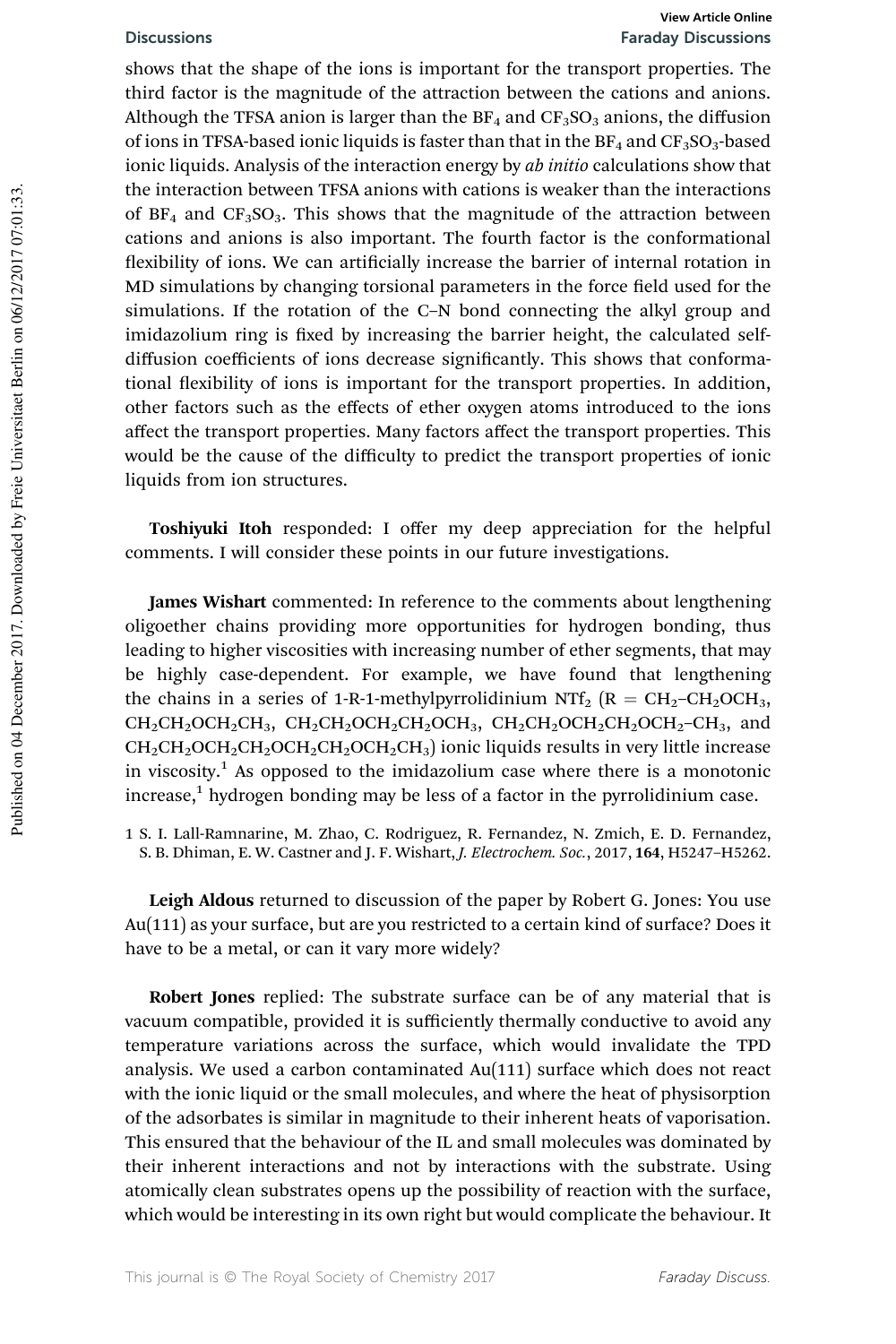also opens up the possibility of the substrate influencing the structure adopted by the adsorbates either during adsorption or during desorption, *e.g.* epitaxial growth. This could lead to very different types of porosity (*e.g.* long tubes) which would strongly affect the desorption behaviour of the adsorbate.

Leigh Aldous said: You use a focal point to measure one section of the surface. Have you considered having two metal electrodes and polarising them, for example with a battery? Would polarising the interface perhaps make it easier or harder to desorb the ionic liquid?

Robert Jones responded: I think the very interesting idea that you are suggesting here is the effect of a potential difference across the depth of the adsorbate layer, and how that would influence the desorption. Simply applying a voltage to a substrate in a vacuum, relative to the chamber walls at earth potential, establishes an electric field of volts per cm, or possibly volts per mm if an earthed plate is quite close to the sample surface. However, such fields are too weak to cause any change in chemical behaviour such as desorption, so simply applying different potentials to adjacent surfaces a few mm from each other in a vacuum produces no change in chemical behaviour. Fields of the order of volts per  $\AA$  are required to alter chemical behaviour and these can only be generated by having an electrode very close to the sample, such as in a scanning tunnelling microscope (STM), or a high electric field due to curvature of the surface, as in field electron microscopes (FEMs) or field ion microscopes (FIMs), or in an electrochemical cell where such fields are generated between the working electrode and the bulk electrolyte some tens of  $\AA$  away. The STM is vacuum compatible but the area where electric field exists is (probably) too small for any desorption to be detectable mass spectrometrically. In FEMs and FIMs, molecules on the tip can be desorbed directly by the applied electric field and detected mass spectrometrically, but TPD is not usually used. The electrochemical cell is not (at the present time) vacuum compatible and it has a semi-infinite condensed phase above the surface, making TPD impossible. So at present there is no obvious way of generating the necessary electric field, at an extended surface, so that the effects could be measured by TPD. Were such an electric field to be established through an adsorbate layer, one would expect the molecules to be stabilised by alignment of their dipoles with the field, which would increase the activation energy for desorption, while individual anions and cations would become stabilised or destabilised depending on whether the field was tending to move them towards the substrate, or towards the vacuum. A difference of 1 V  $\AA^{-1}$  corresponds to 96 kJ mol<sup>-1</sup> for a singly charged species over 1 Å, so a field strength of 10 mV  $\AA^{-1}$  between two adsorbed species 10  $\AA$  apart (perpendicular to the surface) would change their relative desorption energies by  $\approx 10 \text{ kJ} \text{ mol}^{-1}$  which would be very easily measured by TPD.

Shraeddha Tiwari continued discussion of the paper by Simon Purcell: It has been mentioned that the interfacial behaviour of ionic liquid mixtures (as inferred from the RAS-LIF measurements) is analogous to Henry's law at low mole fractions and Raoult's law at high mole fractions. These are thermodynamic notations applied to ideally dilute or ideal solutions. How far is it technically correct to apply these analogies to ionic liquid mixtures?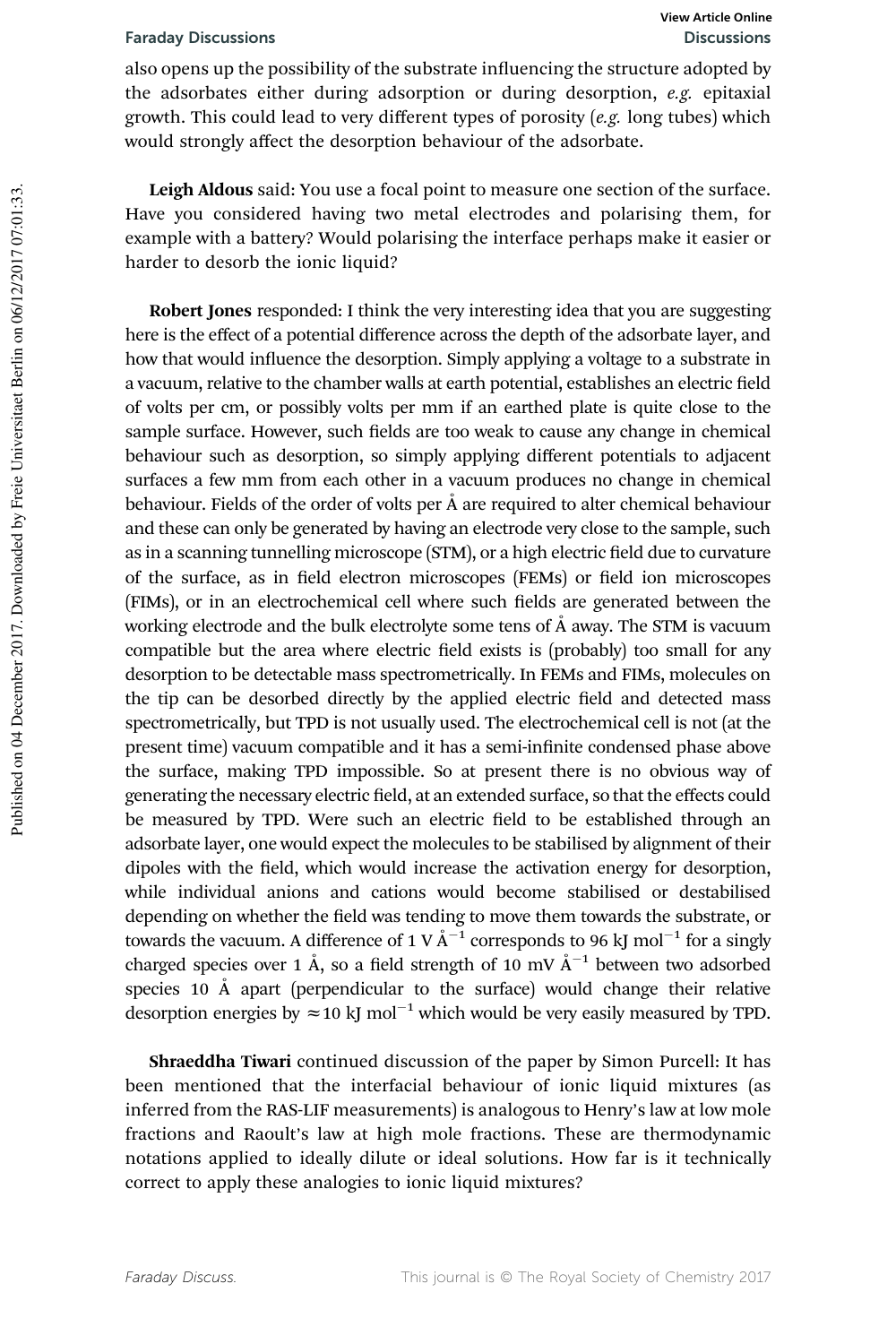### Discussions Faraday Discussions **View Article Online**

Simon Purcell answered: The analogy was only intended loosely and not to be taken to be technically exact, because distinct physical systems are being described. One significant difference, for example, is that the surface layer in ionic liquid mixtures has a finite capacity to accommodate one of the cations, whereas there is no similar restriction for molecules in the vapour phase above a binary liquid mixture. Nevertheless, we believe that the generality of our qualitative analogy is interesting and may prove useful in interpreting the surface enrichment of specific ions in ionic liquid mixtures. The applicability of Henry's Law in a conventional liquid implies that the mixing is being driven by enthalpy, where it is energetically favourable to expel the solute from the bulk into the gas phase. This gives insight into  $C_2/C_{12}$  mixtures in our paper (since there are corresponding bulk measurements also available<sup>1,2</sup>). At low bulk mole fractions, *x*, the  $[C_{12}mim]^{+}$  cation in the bulk is in a fairly polar environment with only small numbers of small sized  $\left[C_{12} \mathrm{mim}\right]^+$  aggregates around to offer an accommodating environment. Therefore there is an energetic drive for the  $[C_{12}mim]^{+}$  cation to occupy the surface. At medium *x*, the bulk forms percolated polar and non-polar domains; the energy cost of a  $[C_{12}min]^+$  cation remaining in the bulk is correspondingly decreased, reducing the propensity to occupy the surface and hence the deviation away from stoichiometry. At high *x*, the observation of Raoult's lawtype behaviour suggests an entropic mixing where, on average, the energetics of a  $[C_{12}$ mim]<sup>+</sup> cation joining the bulk or the surface are the same.

2 D. W. Bruce, C. P. Cabry, J. N. Canongia Lopes, M. L. Costen, L. D'Andrea, I. Grillo, B. C. Marshall, K. G. McKendrick, T. K. Minton, S. M. Purcell, S. Rogers, J. M. Slattery, K. Shimizu, E. Smoll and M. A. Tesa-Serrate, *J. Phys. Chem.* B, 2017, 121, 6002–6020.

Masayoshi Watanabe commented on the paper by Toshiyuki Itoh: It is well known that the ether structure is not compatible with 4 V-class cathodes such as  $LiCoO<sub>2</sub>$ , which is the most widely used cathode material in lithium ion batteries. Such a cathode is charged to at least 4.2 V vs. Li/Li<sup>+</sup> in the charging process. Ether oxygen atoms decompose at potentials higher than 4 V. If ionic liquids are designed to be applied in lithium battery systems we need to be careful about the oxidation.

Morgan L. Thomas resumed general discussion of the paper by Robert G. Jones by communicating: In the experimental section of this interesting manuscript, you stated that "acetone, water and  $SO_2$  were dosed into the chamber *via* a leak valve from a separately pumped gas line, the pressure being measured with an ion gauge". Could you please provide the approximate pressure observed during this dosing/deposition process?

Robert Jones communicated in reply: Pressures in the range  $2 \times 10^{-8}$  to  $5 \times 10^{-7}$  mbar were used for dosing acetone, SO<sub>2</sub> and H<sub>2</sub>O molecules at 90 K for times of up to several hundred seconds. The TPD experiments for the pure compounds from the substrate were used to identify the exposures (pressure  $\times$ time) in mbar s needed to form one monolayer of each. For acetone it was then straightforward to calculate the time required for a particular pressure (often  $1 \times 10^{-7}$  mbar was used) to achieve a particular coverage of acetone. For SO<sub>2</sub> and  $H<sub>2</sub>O$  where co-adsorption with the IL was used, the IL evaporator required a fixed

<sup>1</sup> C. P. Cabry, L. D'Andrea, K. Shimizu, I. Grillo, P. Li, S. Rogers, D. W. Bruce, J. N. Canongia Lopes and J. M. Slattery, *Faraday Discuss.*, 2017, DOI: 10.1039/c7fd00167c.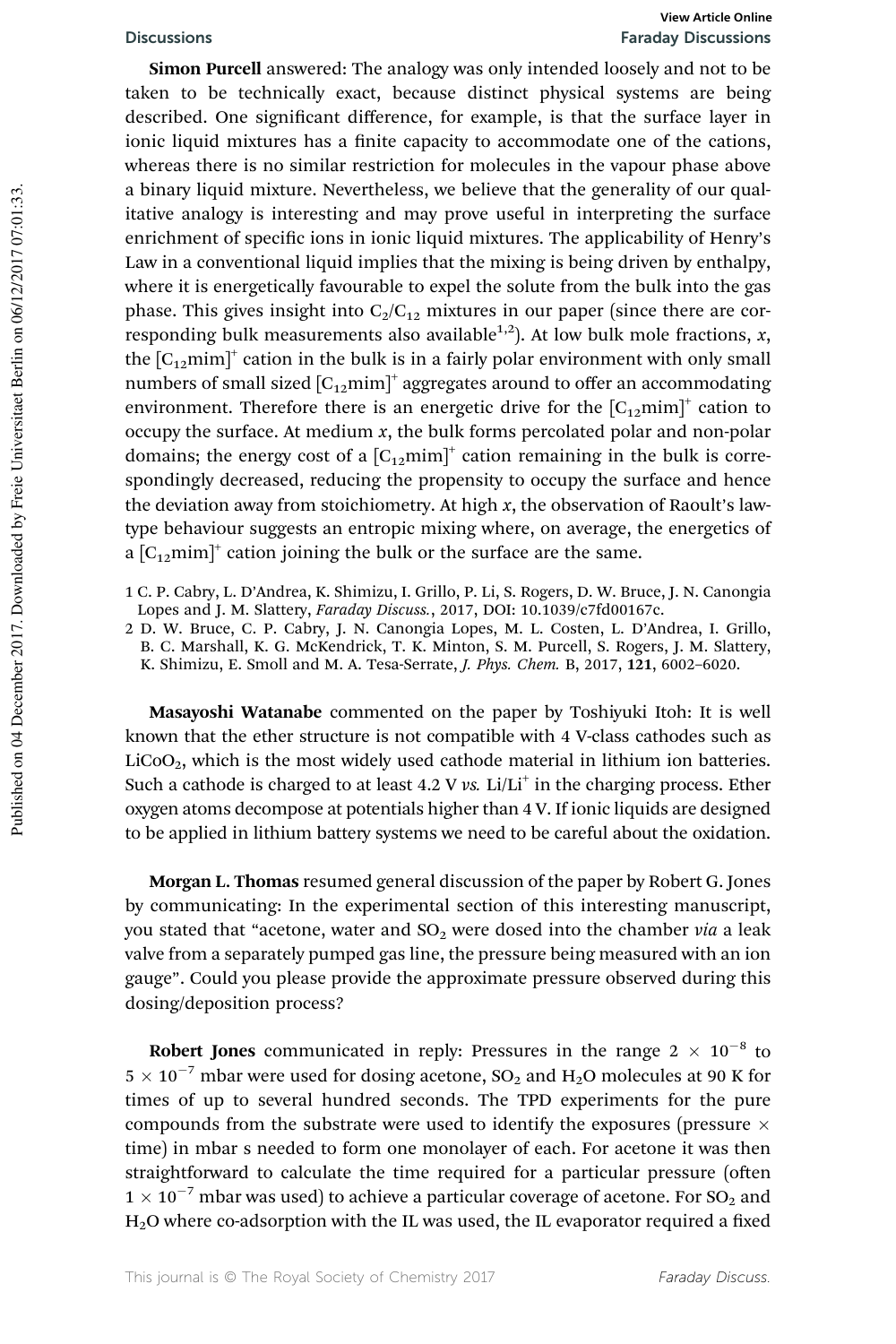length of time to deposit the required coverage of IL, so the applied pressure of the  $SO_2$  or  $H_2O$  gas was adjusted such that in that time the necessary predetermined exposure was achieved. As all dosing was carried out at 90 K we are confident that the sticking probability was 1.0 for all vapours impinging on the surface, and hence surface coverages were proportional to exposure at all times.

Morgan L. Thomas also communicated: There has been much discussion in the literature about the mechanism and possible specific nature of interactions between  $CO<sub>2</sub>$  and ILs. It would be of interest, if it is experimentally possible, to study the interaction (*i.e.* TPD profiles and desorption activation energies) of  $CO<sub>2</sub>$ co-deposited with various ILs using this compelling technique.

Robert Jones communicated in reply: We agree that TPD studies of the interactions of  $CO<sub>2</sub>$  with ionic liquids would be useful. However, the line of sight mass spectrometry (LOSMS) used for the present and previous studies utilised liquid nitrogen (77 K) as the cryopumping agent, and at this temperature  $CO<sub>2</sub>$  is not effectively pumped, preventing any study of  $CO<sub>2</sub>/IL$  coadsorption using LOSMS for TPD. Recently we have constructed a new LOSMS with cryopumping at 40 K using a closed cycle helium refrigerator which does effectively pump  $CO<sub>2</sub>$ . We have used this low temperature LOSMS to carry out TPD studies of  $CO<sub>2</sub>$  coadsorbed with 1octyl-3-methylimidazolium tetrafluoroborate,  $[C_8C_1Im][BF_4]$ , and 1-octyl-3methylimidazolium bis(trifluoromethylsulfonyl)imide,  $[C_8C_1Im][Tf_2N]$ . results will be published soon.

Andrew Abbott opened the discussion of the Concluding Remarks paper by Philip Jessop: This is an excellent summary of the future directions and needs of ionic liquids. You are correct that the next generations for ionic liquids need to focus on more environmentally benign liquids but I think we should also highlight that no green technology has so far been adopted which is more expensive that the technology it is replacing, so the cost of the liquid is imperative.

Philip Jessop replied: Thank you for your comment. Yes, the price is crucial too. Fortunately if we can make the synthesis shorter and greener, then the ionic liquid is also likely to be cheaper. Not guaranteed, of course, but possible. A worthy goal to work towards!

John Holbrey said: One of the challenges in bringing rigorous life cycle analysis into materials development at an early stage is that the "goal posts" are always changing. This means that we do tend to see life cycle assessment (LCA) reports that highlight issues with materials (ionic liquids in this context) that the community has already moved largely away from. Not withstanding this, there certainly is a great merit in implementing key aspects of LCA right from the beginning of development.

Philip Jessop responded: Indeed. We need the LCA folks and the research chemists working side by side, so that new information from the researchers is passed on to the LCA folks promptly, and findings from the LCA folks are passed to the researchers equally promptly, so that we researchers can modify our projects or our liquids accordingly. Also, as you suggested, even if researchers don't have an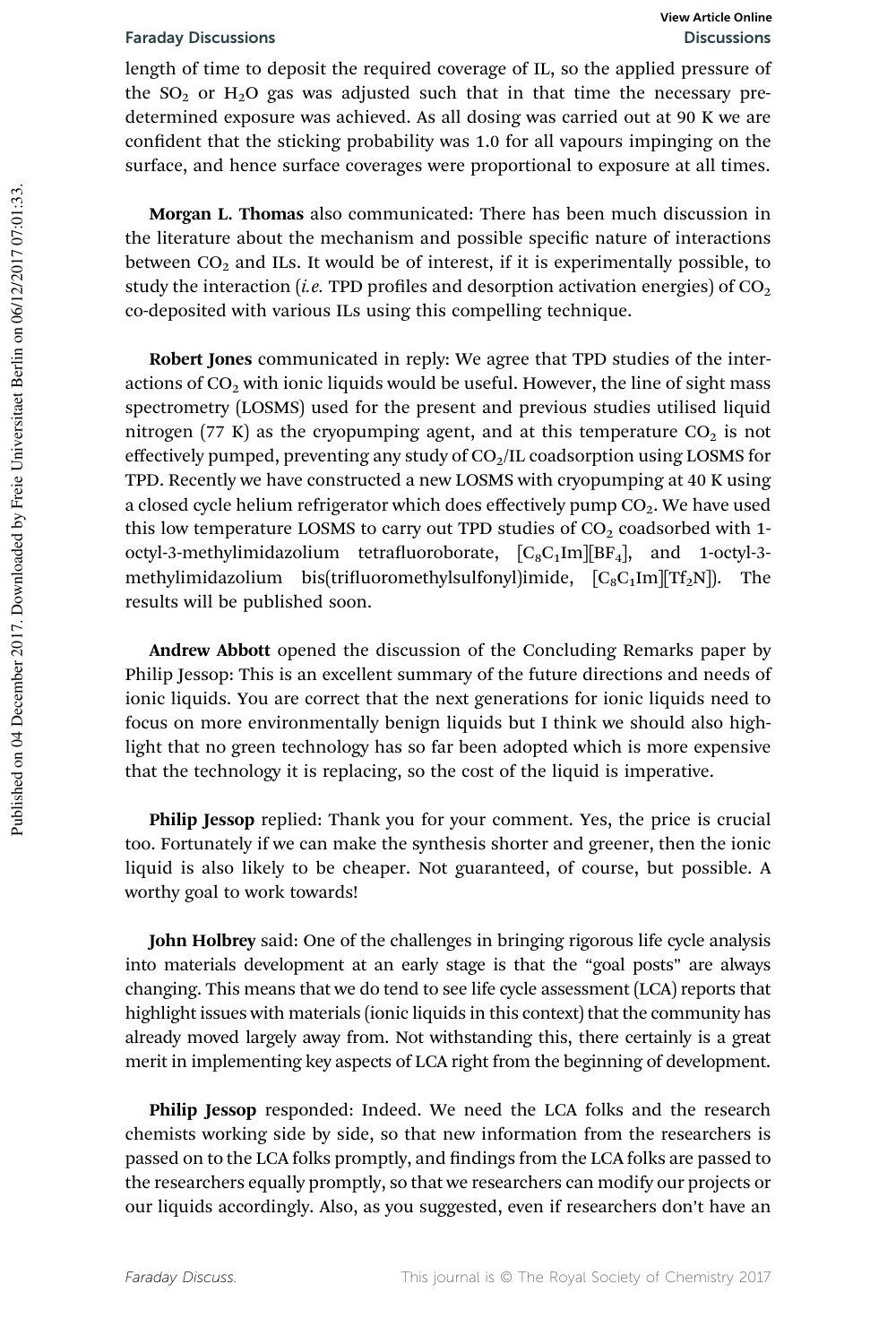active collaboration with an LCA expert, being aware of LCA and some of its key findings can help us design our liquids and our projects better from the start.

John Slattery asked: There are a number of fields at the moment that are heavily promoting their work as being green or sustainable. In many cases this might be based on a single metric (*e.g.* the use of more earth-abundant metals in catalysis in preference to platinum-group metals) and there often isn't even a qualitative consideration of the full life cycles of the existing and new processes. How can we get more communities to consider their systems carefully before labelling them as green or sustainable to avoid over-selling this aspect of their work?

Philip Jessop answered: This is an important but difficult question. So many fields of research in the area of green or sustainable chemistry have been hurt by misleading or insufficiently demonstrated claims of green-ness. It's not a problem of outright dishonesty but more a lack of education. Researchers who are experts in their own fields (catalysis or solvents or whatever) are attracted by this new selling-point and wish to incorporate it into their papers and their research, but they lack the knowledge of how to properly demonstrate (or even think about) green-ness or sustainability. We need to get the message out to all such researchers that it is insufficient to use a single metric (such as mass efficiency of a reaction or earth-abundance or an element) to support a claim that a new technology is green. A multifaceted discussion of the pros and cons of the new technology *versus* the incumbent technology is needed. It's best exemplified by the concept of Life Cycle Thinking, which is a non-quantitative comparison of the new and old technologies on each of several kinds of environmental impacts. But how can we spread this word to all researchers? That's the hard part. Frankly, I don't know how to spread the word efficiently, but Perspectives papers written for the journals in different fields, discussing this need, may be the best approach at present.

Doug MacFarlane asked: Given all of the electrochemical applications of ionic liquids and the resultant extended life cycle of the devices that they support, and thereby the reduction in fossil fuel use that they allow, is the life cycle analysis sophisticated enough to take these broad impacts into consideration?

Philip Jessop responded: Yes. LCA comparisons are based upon a common deliverable. For example, if we're thinking about battery-powered cars *vs.* gasolinepowered cars, one would declare a common deliverable to be, for example, transporting one person for 40 km every day for a year. If we assume that a gasoline powered car would last for *x* years, then the cost of making, maintaining and disposing of the car would be amortized over those *x* years and only 1/*x* of that cost would be allocated to the 1 year in question. Thus if a battery-powered car would last longer (*e.g. y* years), or an ionic liquid-containing battery-powered car would last longer, then that would be taken into account in the calculation. The pollution involved in gasoline production and gasoline burning would be counted against the gas-powered car while the pollution involved in electricity production would be counted against the battery-powered cars. I hope that helps.

Sefik Suzer asked: Thank you very much for the comprehensive overview of the past, present and future developments related with mostly chemical aspects of